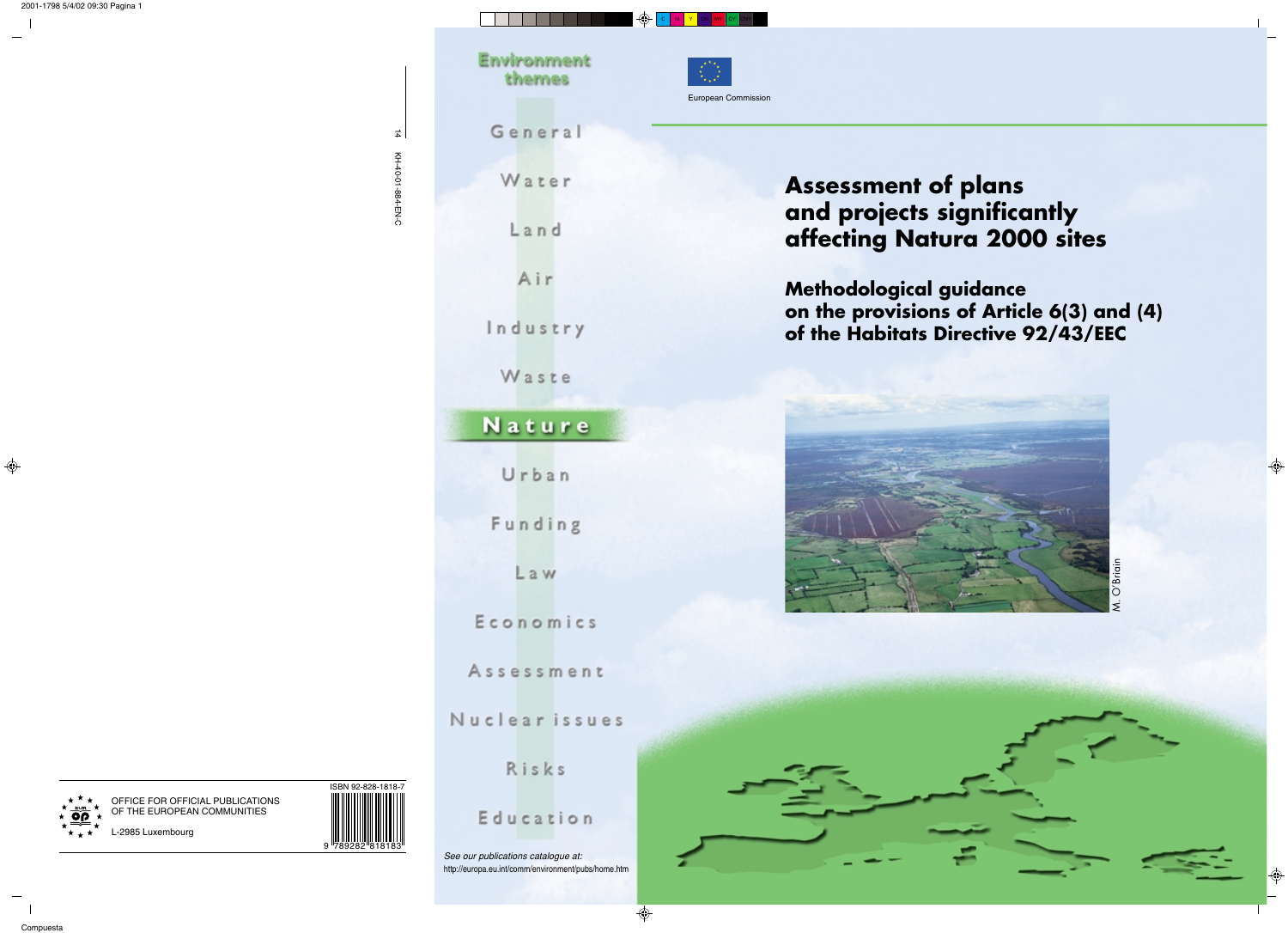European Commission Environment DG

# *Assessment of plans and projects significantly affecting Natura 2000 sites*

Methodological guidance on the provisions of Article 6(3) and (4) of the Habitats Directive 92/43/EEC

**November 2001**

Impacts Assessment Unit School of Planning Oxford Brookes University Gipsy Lane Headington Oxford OX3 0BP United Kingdom

Tel. (44-1865) 48 34 34 E-mail: wjweston@brookes.ac.uk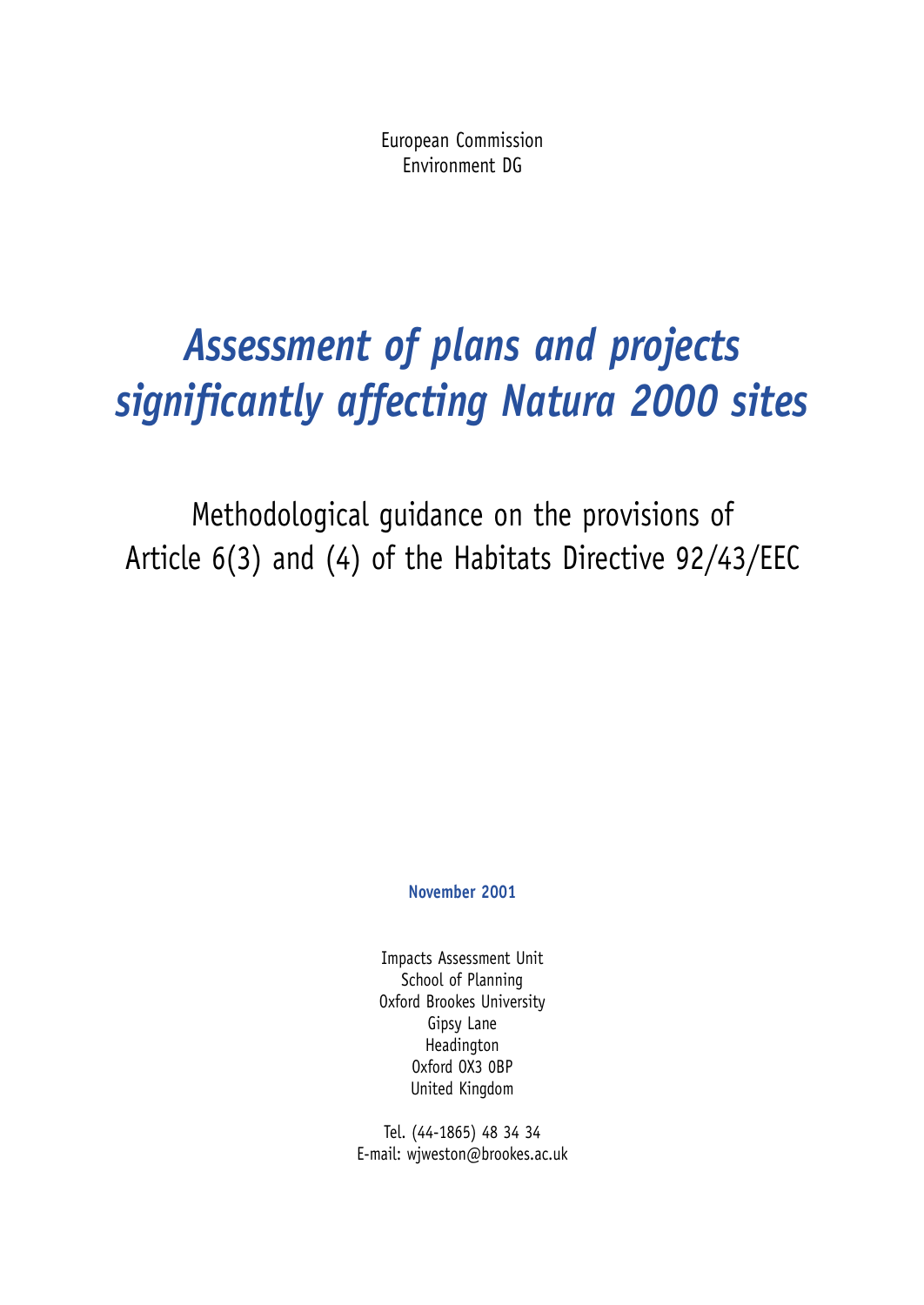A great deal of additional information on the European Union is available on the Internet. It can be accessed through the Europa server (http://europa.eu.int).

Cataloguing data can be found at the end of this publication.

Luxembourg: Office for Official Publications of the European Communities, 2002

ISBN 92-828-1818-7

© European Communities, 2002 Reproduction is authorised provided the source is acknowledged.

*Printed in Italy*

PRINTED ON WHITE CHLORINE-FREE PAPER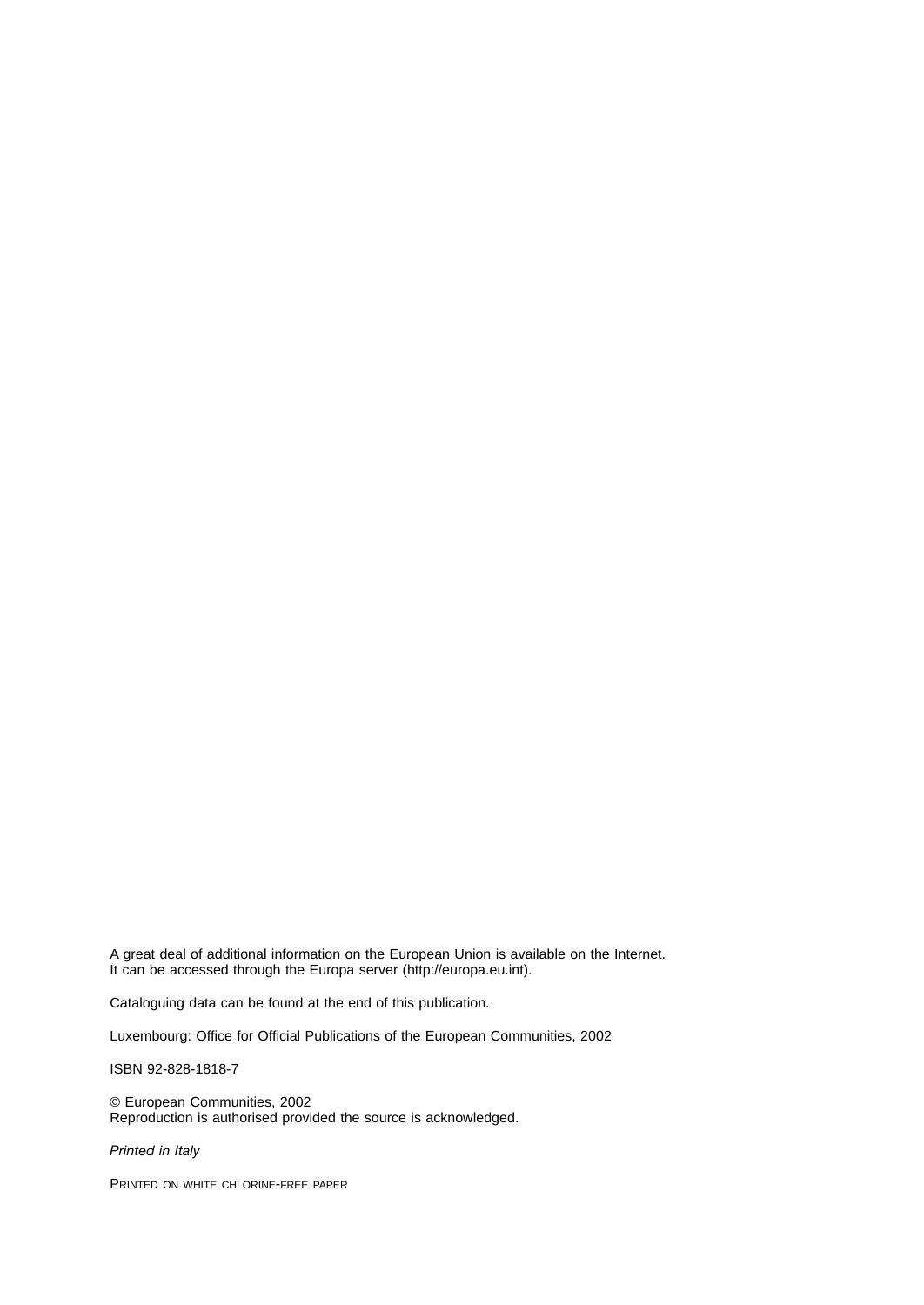# **CONTENTS**

|                                                                                                 | 6        |
|-------------------------------------------------------------------------------------------------|----------|
|                                                                                                 | 6        |
|                                                                                                 | 7        |
|                                                                                                 | 8        |
|                                                                                                 | 8        |
|                                                                                                 | 11       |
|                                                                                                 | 12       |
| 2.4. Environmental impact assessment (EIA) and strategic environmental assessment (SEA) $\dots$ | 12       |
| 2.5. 'In combination with other plans or projects'                                              | 13       |
|                                                                                                 | 13       |
| 2.7. Imperative reasons of overriding public interest                                           | 14       |
|                                                                                                 |          |
|                                                                                                 | 15       |
|                                                                                                 | 17       |
|                                                                                                 | 17       |
|                                                                                                 | 17       |
|                                                                                                 | 18       |
|                                                                                                 | 18       |
| 3.1.4. Step Three: Characteristics of the site                                                  | 19       |
| 3.1.5. Step Four: Assessment of significance                                                    | 20       |
|                                                                                                 | 21       |
|                                                                                                 | 25       |
|                                                                                                 | 25       |
|                                                                                                 | 25       |
|                                                                                                 | 27       |
|                                                                                                 | 28       |
|                                                                                                 | 30<br>31 |
|                                                                                                 |          |
| 3.3. Stage Three: Assessment of alternative solutions                                           | 33<br>33 |
|                                                                                                 | 35       |
| 3.3.3. Step Two: Assessing alternative solutions                                                | 35       |
|                                                                                                 | 36       |
| 3.4. Stage Four: Assessment where no alternative solutions exist and where adverse impacts      |          |
|                                                                                                 | 39       |
|                                                                                                 | 39       |
| 3.4.2. Step One: Identifying compensatory measures                                              | 39       |
| 3.4.3. Step Two: Assessment of compensatory measures                                            | 41       |
| 3.4.4. Outcomes                                                                                 | 42       |
|                                                                                                 | 44       |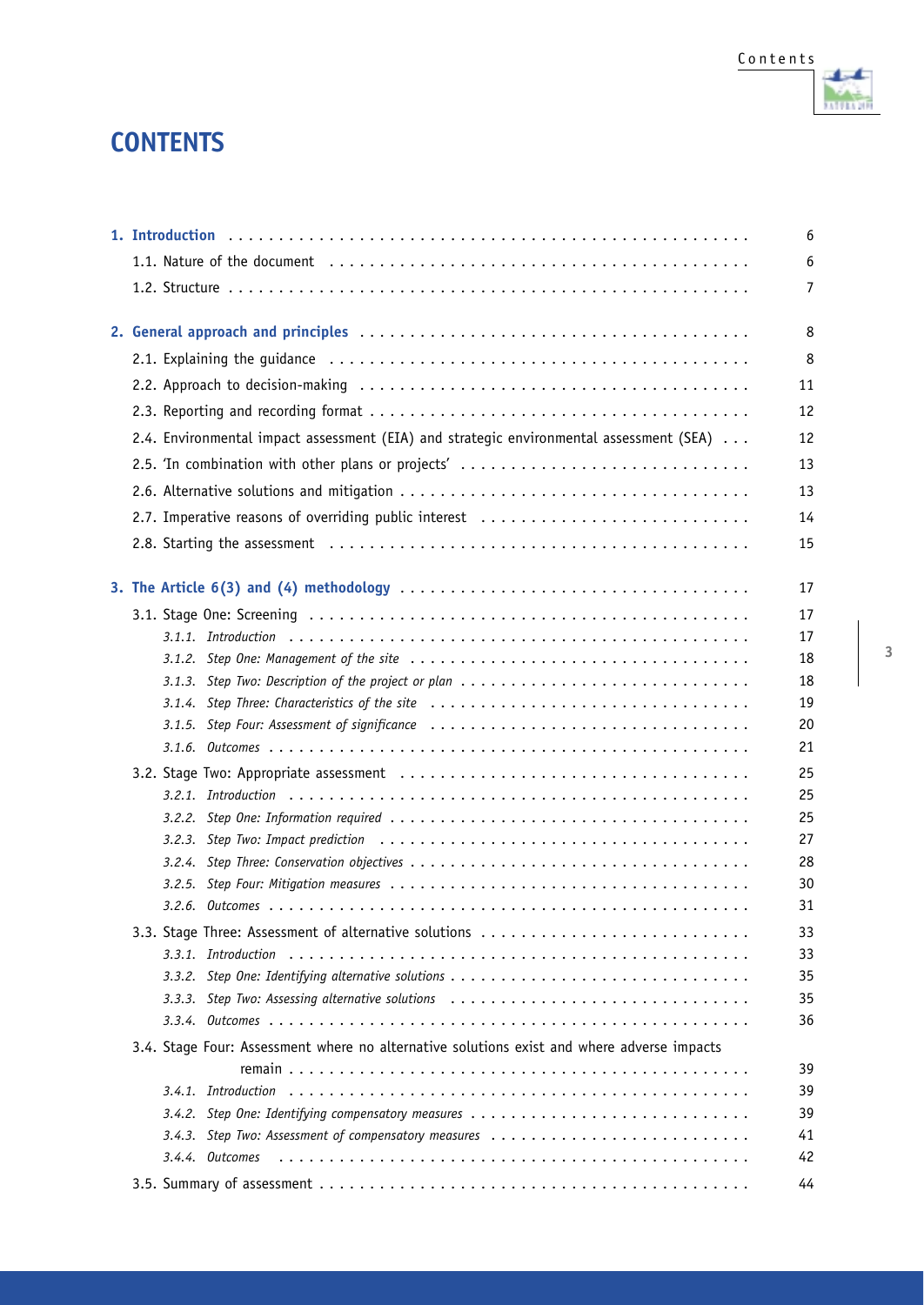| 3.6. Habitats directive Article 6(3) and (4) assessment review package                                                     | 45 |
|----------------------------------------------------------------------------------------------------------------------------|----|
|                                                                                                                            | 45 |
| 3.6.2. Applying the review package $\dots\dots\dots\dots\dots\dots\dots\dots\dots\dots\dots\dots\dots\dots\dots\dots\dots$ | 46 |
|                                                                                                                            | 46 |
|                                                                                                                            | 51 |
| Annex 1: Baseline survey, impact prediction and assessment                                                                 | 53 |
| $1_{\cdot}$                                                                                                                | 55 |
| 2.                                                                                                                         | 56 |
| 3.                                                                                                                         | 61 |
| 4.                                                                                                                         | 62 |
|                                                                                                                            | 64 |
|                                                                                                                            | 65 |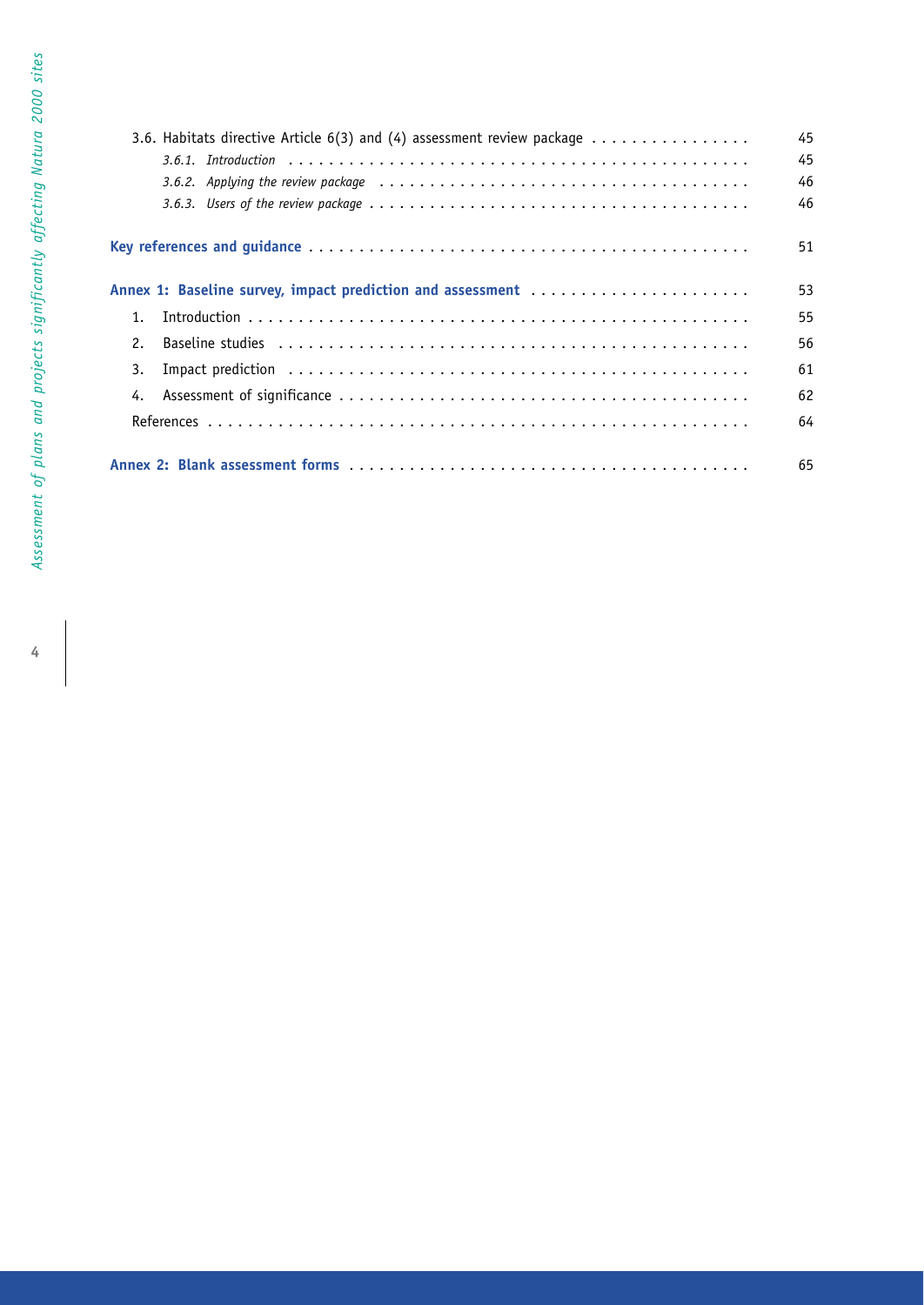

#### **List of flow charts**

| Flow chart of the Article $6(3)$ and $(4)$ procedure (from MN2000) in relation to the stages |    |
|----------------------------------------------------------------------------------------------|----|
|                                                                                              | 10 |
|                                                                                              | 16 |
|                                                                                              | 24 |
| Stage Three: Assessment of alternative solutions                                             | 34 |
| Stage Four: Assessment where no alternative solutions exist and where adverse impacts remain | 40 |

#### **List of boxes**

| 1.  | Description of the project or plan checklist                                                                   | 18 |
|-----|----------------------------------------------------------------------------------------------------------------|----|
| 2.  |                                                                                                                | 19 |
| 3.  |                                                                                                                | 20 |
| 4.  |                                                                                                                | 20 |
| 5.  | Case study examples: Assessment of significance                                                                | 21 |
| 6.  | Information checklist for the appropriate assessment                                                           | 26 |
| 7.  |                                                                                                                | 27 |
| 8.  | Impact prediction methods (a) and a series are series and series and series are series and the series of the s | 27 |
| 9.  |                                                                                                                | 28 |
| 10. |                                                                                                                | 28 |
|     | 11. Case study examples: Adverse impacts upon site integrity                                                   | 29 |
|     |                                                                                                                | 30 |
|     | 13. Case study examples: Assessment of alternative solutions                                                   | 33 |
|     |                                                                                                                | 35 |
|     |                                                                                                                | 39 |
|     | 16. Case study examples: Compensatory works                                                                    | 41 |

#### **List of figures**

|    | 1. Worked example of the screening matrix for a tourism strategy (plan)                     | 22 |
|----|---------------------------------------------------------------------------------------------|----|
| 2. |                                                                                             | 23 |
| 3. | Appropriate assessment: Mitigation measures                                                 | 31 |
| 4. | Worked example of an appropriate assessment report for a wind turbine (project) $\dots$     | 32 |
| 5. | Worked example of the assessment of alternative solutions matrix for a road project $\dots$ | 36 |
| 6. | Alternative solutions assessment statement                                                  | 37 |
| 7. | Evidence of assessment matrix (alternative solutions)                                       | 38 |
| 8. | Worked example of the compensatory measures assessment matrix for harbour works (project).  | 43 |
| 9. | Evidence of assessment matrix (compensatory measures)                                       | 44 |
|    | 10. Summary of Article 6(3) and (4) assessments                                             | 45 |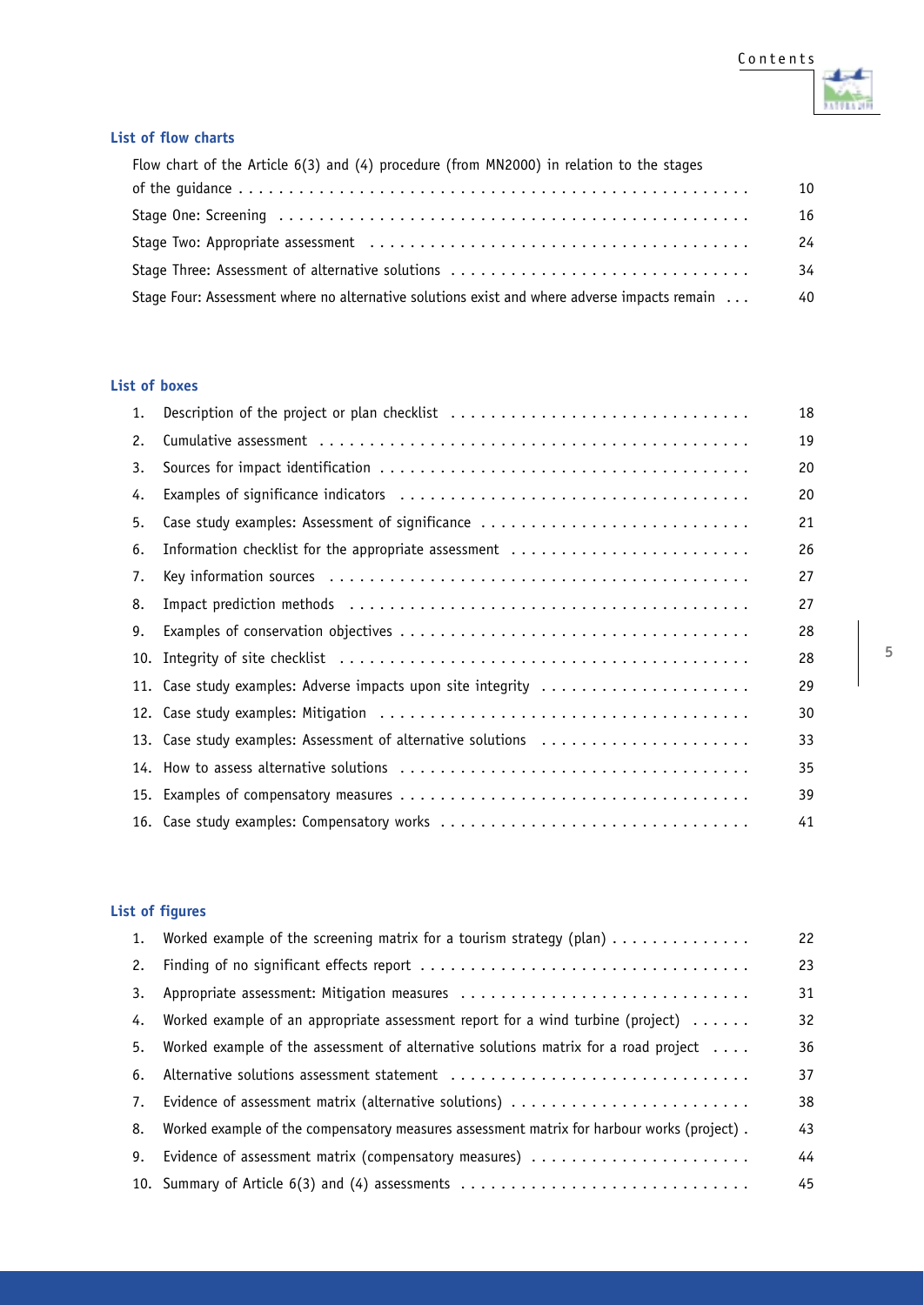**6**

# **1. Introduction**

# 1.1. Nature of the document

This document has been produced to provide nonmandatory methodological help to carry out or review the assessments required under Article 6(3) and (4) of the habitats directive  $(1)$  (referred to here as the Article 6 assessments). These assessments are required where a project or plan may give rise to significant effects upon a Natura 2000 site  $(2)$ . The development of this guidance is based upon research carried out on behalf of the European Commission's Directorate-General for the Environment (Environment DG). This research drew upon a review of existing literature and guidance in the EU and worldwide, and the experience gathered through case study material where assessments similar to those required by the directive have been carried out.

The guidance is designed principally for use by developers, consultants, site managers, practitioners, competent authorities and national agencies in the EU Member States and in the candidate countries. It is hoped that it will also be of interest to other organisations involved in the management of Natura 2000 sites.

This guidance must always be read in conjunction with the directives and national legislation, and within the context of the advice set out in the Commission services' interpretation document 'Managing Natura 2000 sites: The provisions of Article 6 of the ''Habitats'' Directive 92/43/EEC' (3 ) (referred to in this guidance as MN2000). MN2000 is the starting point for the interpretation of the key terms and phrases contained in the habitats directive and nothing in this guidance document should be seen as overriding or replacing the interpretations provided in MN2000. Furthermore, this guidance should not be read as imposing or suggesting any procedural requirements for the implementation of the habitats directive. Its use is optional and flexible since,

(**3**) See

<sup>(</sup>**<sup>1</sup>**) Council Directive 92/43/EEC on the conservation of natural habitats and of wild fauna and flora (OJ L 206, 22.7.1992, p. 7).

<sup>(</sup>**<sup>2</sup>**) For the purposes of Article 6 assessments, Natura 2000 sites are those identified as sites of Community importance under the habitats directive or classified as special protection areas (SPAs) under the Birds Directive 79/409/EEC.

http://europa.eu.int/comm/environment/nature/home.htm.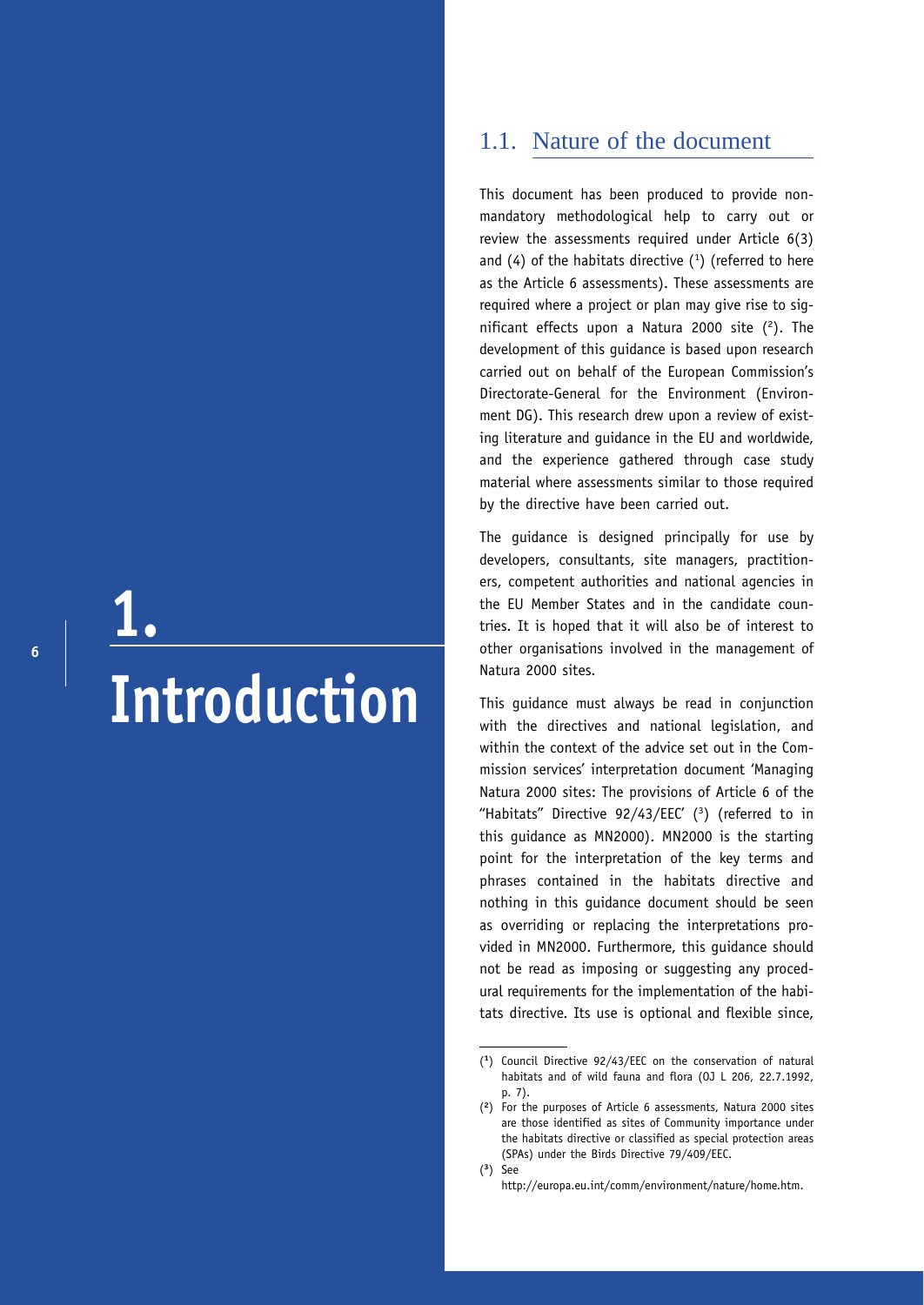

under the principle of subsidiarity, it is for individual Member States to determine the procedural requirements deriving from the directive.

It is the responsibility of the competent authority in each Member State to make the key decisions within the Article 6(3) and (4) assessments. However, in this guidance document, the term 'assessment' is used as in environmental impact assessment (EIA). That is, it describes the whole process by which information is gathered by project or plan proponents, relevant authorities, nature conservation and other agencies, non-governmental organisations (NGOs), and the public and provided to the competent authority for consideration and evaluation. The competent authority then determines the outcomes of the assessment and reaches a decision. This recognises that the assessments required under Article 6 will rely on the gathering of information and data by a variety of stakeholders as well as consultation between them.

### 1.2. Structure

This document is made up of four main sections.

■ Following this introduction, the general approach and principles underpinning the guidance are explained. The flow chart from MN2000 is included to demonstrate how the Article 6 assessments are structured. The flow chart indicates how the various stages of assessment suggested in this guidance relate to the requirements of Article 6(3) and (4).

■ The next section contains the main stage-bystage methodological guidance and includes subsidiary flow charts to illustrate the process for completing each stage. Each stage contains material from case studies, worked examples and suggestions on how the various assessments should be completed. The case study material presented in this guidance does not reveal the identity of sites and stakeholders. It is not the role of this document to debate the merits of individual assessments within decided cases. The case study and worked example material is presented here to help illustrate some of the methods used and to help to explain particular aspects of the assessment process. The approach used in this guidance is based on the use of checklists and matrices and these are set out within the stages of the assessment. A list of key references, including useful web sites, is then provided for further assistance.

- At the end of this quidance document there is a matrix reporting form to provide an overall summary of assessment. It can also be used as a review tool to check on the completion of the relevant assessments.
- The final section includes Annex 1, which provides some guidance on carrying out baseline ecological studies, and Annex 2, which contains blank assessment matrices.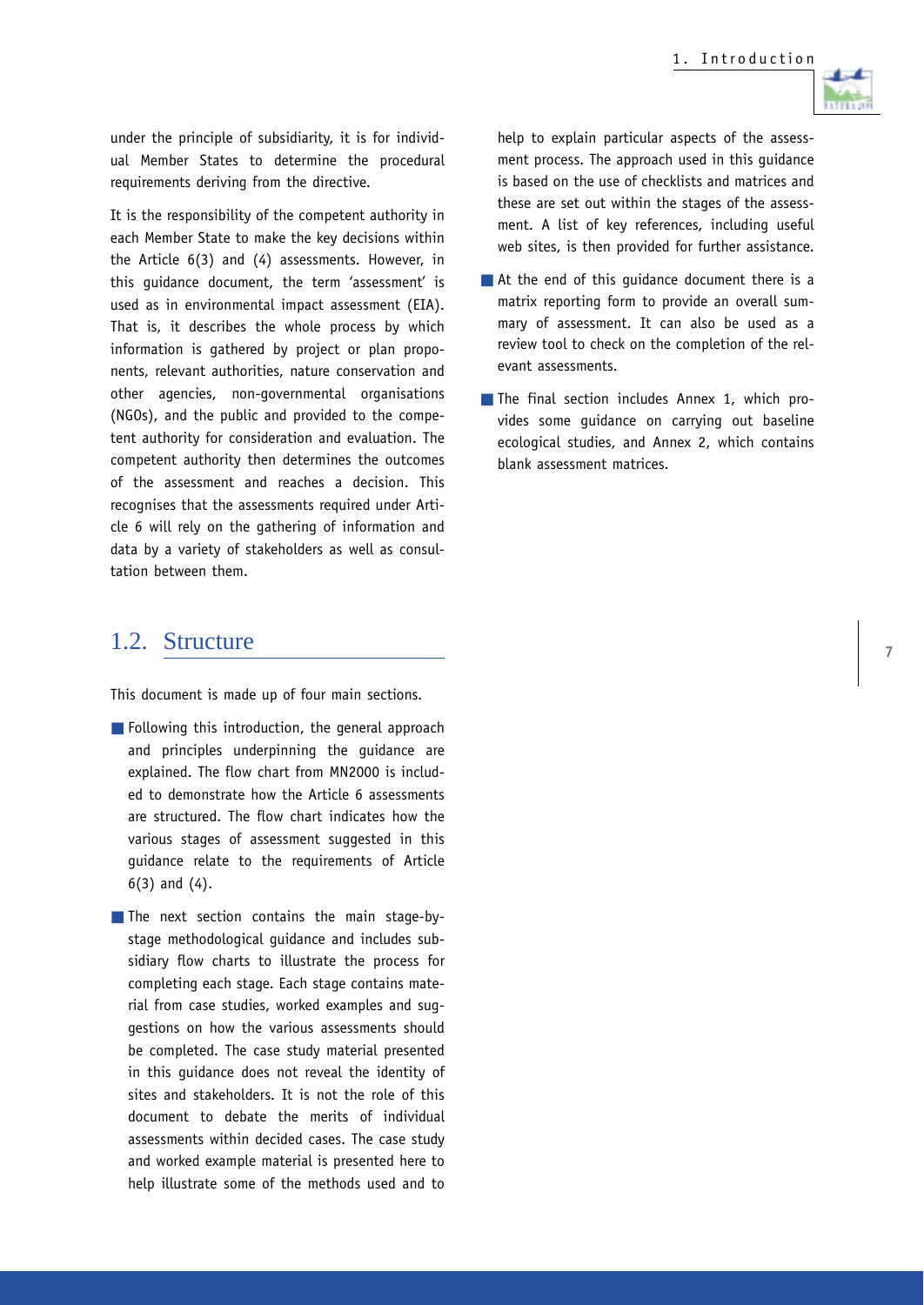# **2. General approach and principles**

# 2.1. Explaining the guidance

The starting point for the development of this guidance is the habitats directive itself. Article 6, paragraphs (3) and (4) state:

- **'3. Any plan or project not directly connected with or necessary to the management of the site but likely to have a significant effect thereon, either individually or in combination with other plans or projects, shall be subject to appropriate assessment of its implications for the site in view of the site's conservation objectives. In the light of the conclusions of the assessment of the implications for the site and subject to the provisions of paragraph 4, the competent national authorities shall agree to the plan or project only after having ascertained that it will not adversely affect the integrity of the site concerned and, if appropriate, after having obtained the opinion of the general public.**
- **4. If, in spite of a negative assessment of the implications for the site and in the absence of alternative solutions, a plan or project must nevertheless be carried out for imperative reasons of overriding public interest, including those of social or economic nature, the Member State shall take all compensatory measures necessary to ensure that the overall coherence of Natura 2000 is protected. It shall inform the Commission of the compensatory measures adopted.**

**Where the site concerned hosts a priority natural habitat type and/or a priority species the only considerations which may be raised are those relating to human health or public safety, to beneficial consequences of primary importance for the environment or, further to an opinion from the Commission, to other imperative reasons of overriding public interest.'**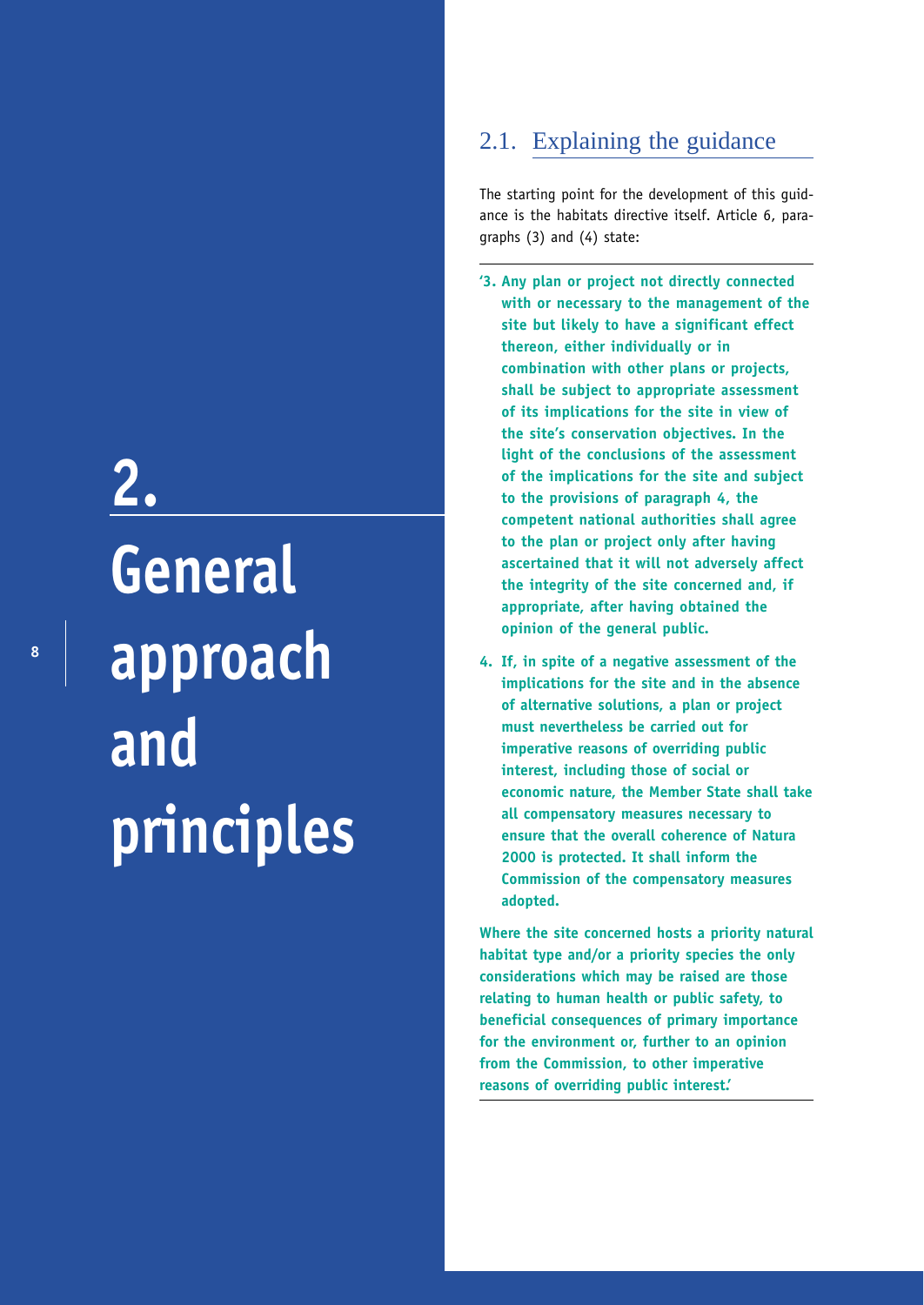From MN2000, and from important cases and developing practice, it has become generally accepted that the assessment requirements of Article 6 establish a stage-by-stage approach. The stages proposed by this guidance document are:

*Stage One: Screening* **— the process which identifies the likely impacts upon a Natura 2000 site of a project or plan, either alone or in combination with other projects or plans, and considers whether these impacts are likely to be significant;**

*Stage Two: Appropriate assessment* **— the consideration of the impact on the integrity of the Natura 2000 site of the project or plan, either alone or in combination with other projects or plans, with respect to the site's structure and function and its conservation objectives. Additionally, where there are adverse impacts, an assessment of the potential mitigation of those impacts;**

*Stage Three: Assessment of alternative solutions* **— the process which examines alternative ways of achieving the objectives of the project or plan that avoid adverse impacts on the integrity of the Natura 2000 site;**

*Stage Four: Assessment where no alternative solutions exist and where adverse impacts remain* **— an assessment of compensatory measures where, in the light of an assessment of imperative reasons of overriding public interest (IROPI), it is deemed that the project or plan should proceed (it is important to note that this guidance does not deal with the assessment of imperative reasons of overriding public interest).**

This document provides guidance for each stage of the assessment. Each stage determines whether a further stage in the process is required. If, for example, the conclusions at the end of Stage One are that there will be no significant impacts on the Natura 2000 site, there is no requirement to proceed further. The relationship of the four stages of this assessment guidance with the overall procedure established by Article 6(3) and (4) is illustrated below.

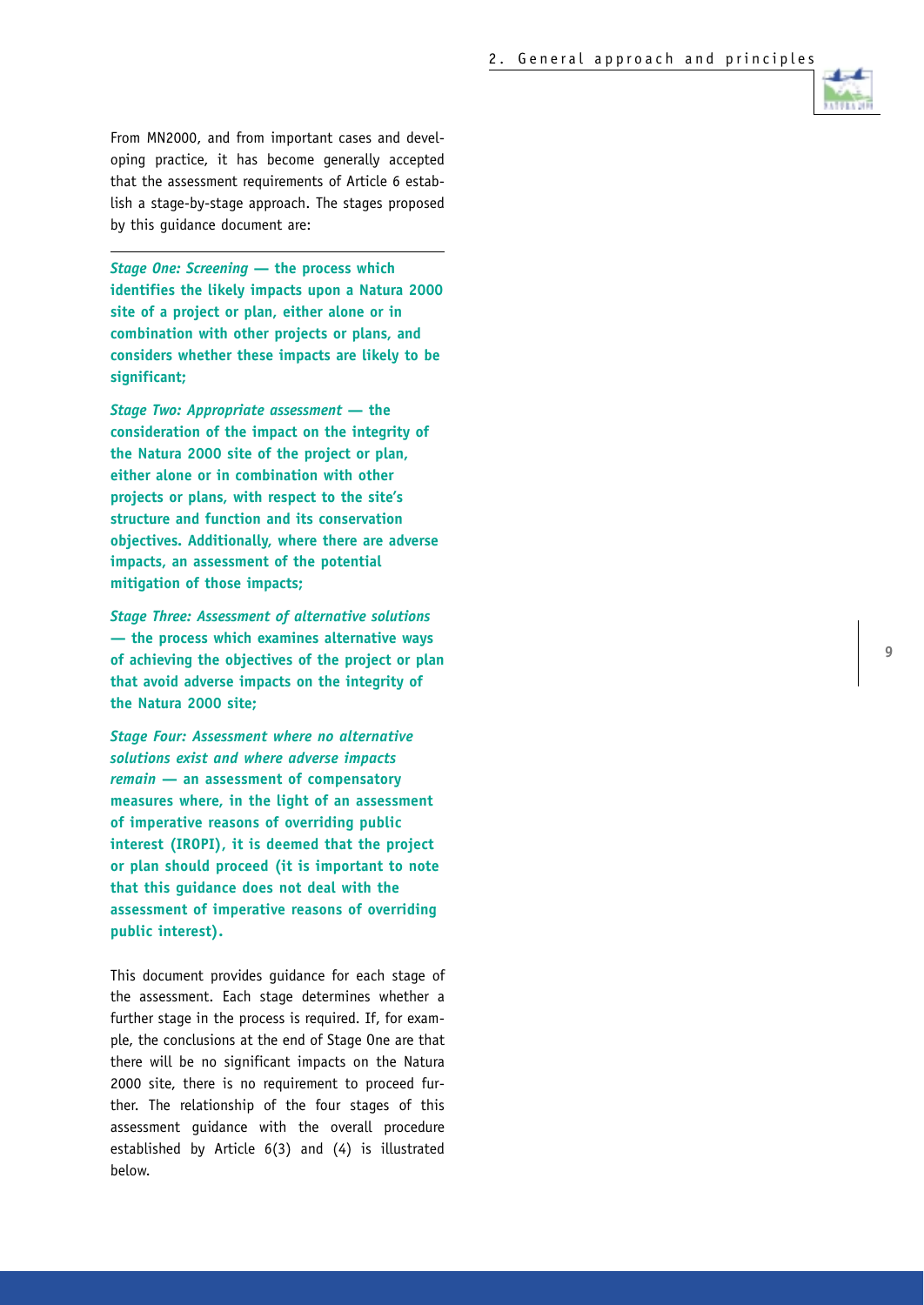# **Flow chart of the Article 6(3) and (4) procedure (from MN2000) in relation to the stages of the guidance**

#### **CONSIDERATION OF A PLAN OR PROJECT (PP) AFFECTING A NATURA 2000 SITE**

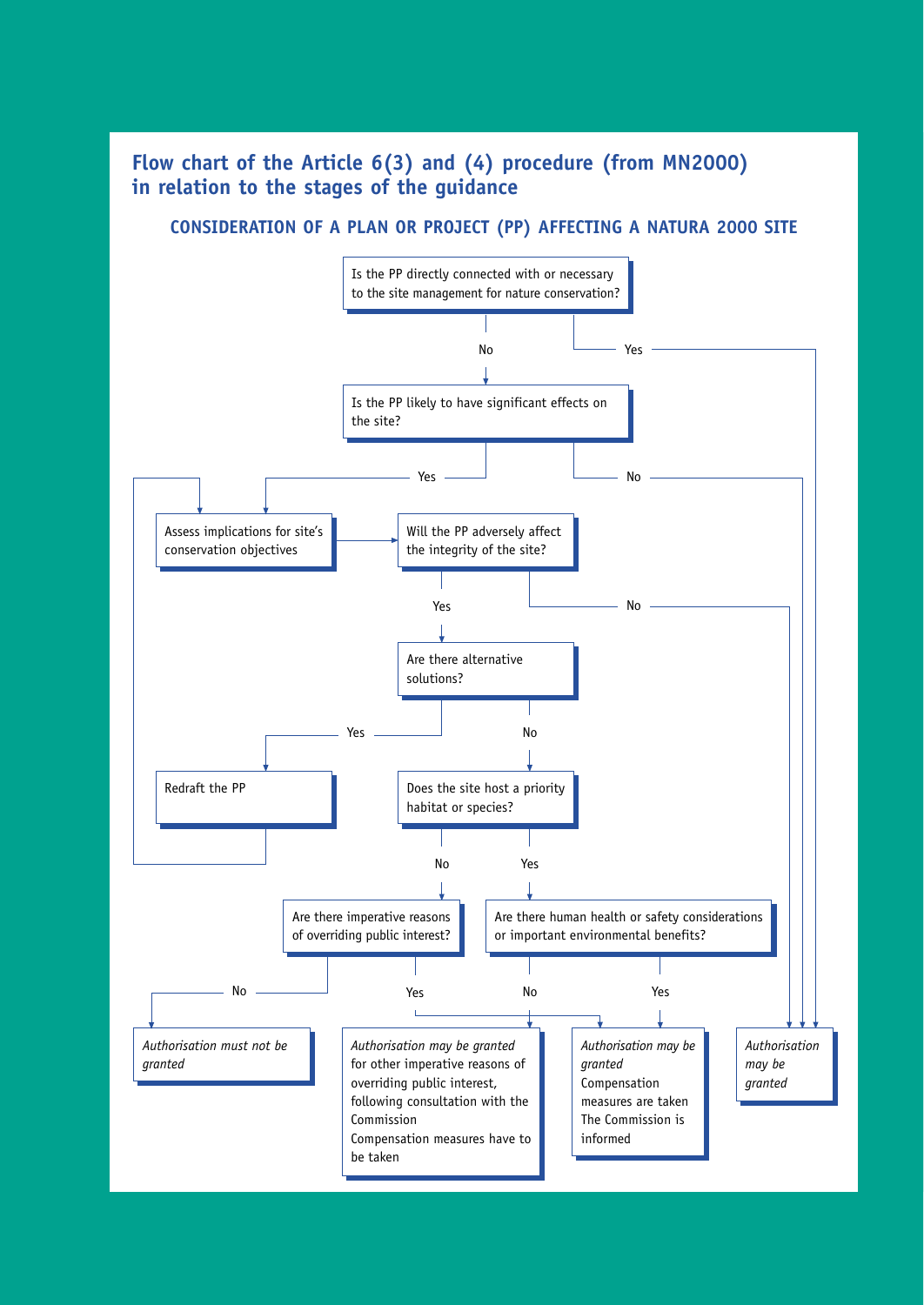

#### **STAGES OF THE GUIDANCE**

Screening:

See Stage One flow chart

Appropriate assessment:

See Stage Two flow chart

Assessment of alternative solutions: See Stage Three flow chart

Assessment of compensatory measures:

See Stage Four flow chart

# 2.2. Approach to decision-making

The diversity of habitats, species (**<sup>4</sup>**), projects and plans that exist within the European Union and the variations between national regulations require the approach to the Article 6 assessments to be robust and yet flexible. A wide range of perspectives exists throughout the EU on the importance or value of sites and projects. For these reasons, the decisions made through the application of the methodology should attempt to be as transparent and objective as possible and at the same time should reflect the value judgments inherent in any environmental assessment. Implicit in the habitats directive is the application of the **precautionary principle**, which requires that the conservation objectives of Natura 2000 should prevail where there is uncertainty. The Commission's COM(2000) 1 final *'*Communication from the Commission on the precautionary principle' (European Commission, 2000a) states that the use of the precautionary principle presupposes:

- identification of potentially negative effects resulting from a phenomenon, product or procedure;
- $\blacksquare$  a scientific evaluation of the risks which, because of the insufficiency of the data, their inconclusive or imprecise nature, makes it impossible to determine with sufficient certainty the risk in question (European Commission, 2000a, p. 14).

This means that the emphasis for assessment should be on objectively demonstrating, with supporting evidence, that:

- **there will be no significant effects** on a Natura 2000 site (Stage One: Screening); or
- **there will be no adverse effects** on the integrity of a Natura 2000 site (Stage Two: Appropriate assessment); or
- **there is an absence of alternatives** to the project or plan that is likely to have adverse effects

<sup>(</sup>**4**) For a list of habitat types and species of Community interest, see the annexes to the birds and habitats directives. Further interpretation on habitat types covered by the habitats directive is contained in European Commission (1999).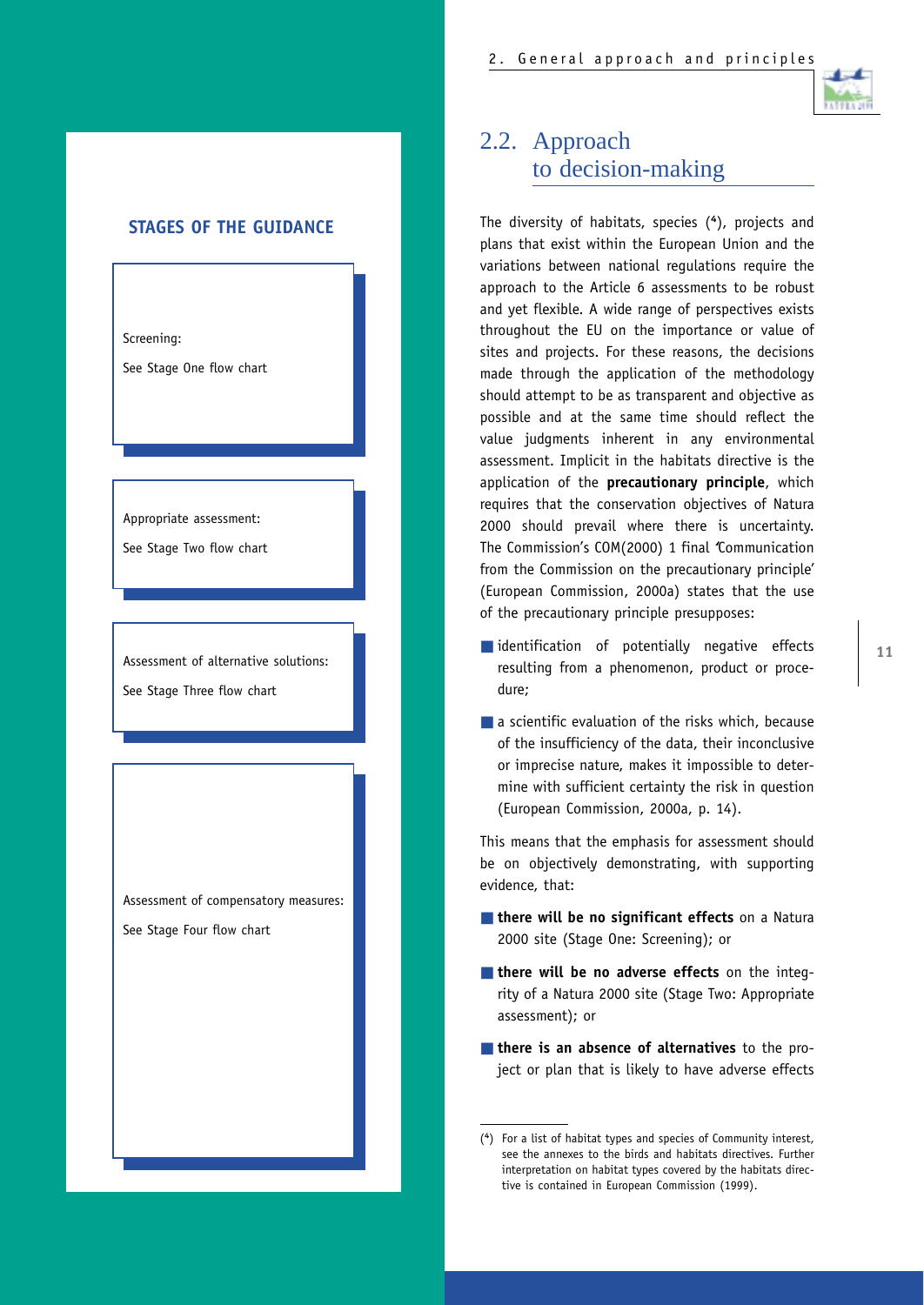on the integrity of a Natura 2000 site (Stage Three: Assessment of alternative solutions); or

■ **there are compensation measures** which maintain or enhance the overall coherence of Natura 2000 (Stage Four: Assessment of compensatory measures).

# 2.3. Reporting and recording format

To facilitate the need for transparency, objectivity and flexibility, and to demonstrate that the precautionary principle has been applied, this guidance adopts a reporting format. Each stage is completed with a report or matrix to provide evidence of the assessments that have been carried out. However, to ensure that the recording and reporting of information are manageable and proportionate, the suggestion here is that 'evidence of assessment' matrices are only required to be completed where no further assessment is required. For example, if, during the screening stage, it is concluded that significant effects are likely, then there is no need to complete the evidence of assessment form, as it will be necessary to proceed to the next stage of assessment. Alternatively, if it is decided at that stage that there are no significant effects, then it would be necessary to record and report the information relied upon to draw this conclusion. The evidence of assessment matrices then stand as a record of the information gathered and the judgments reached in the assessment process. Examples of evidence of assessment matrices are provided at the end of each stage of the methodology.

# 2.4. Environmental impact assessment (EIA) and strategic environmental assessment (SEA)

To ensure compatibility and consistency with the requirements of Directive 85/337/EEC as amended by Directive 97/11/EC (the EIA directive), and in order to reflect the fact that many projects which are likely to affect Natura 2000 sites will be projects covered by the EIA directive, procedures have been included in this methodological guidance that are similar to those in common use in EIA. This guidance is also consistent with the general approach recommended in the European Commission's three guidance documents on screening, scoping and review in EIA (**<sup>5</sup>**). Furthermore, the scope of the recently adopted SEA directive ( **<sup>6</sup>**) covers all plans that require an Article 6 assessment. Where projects or plans are subject to the EIA or SEA directives, the Article 6 assessments may form part of these assessments. However, **the assessments required by Article 6 should be clearly distinguishable and identified within an environmental statement or reported separately** . Similarly, MN2000 makes clear that where a project is likely to have significant effects on a Natura 2000 site it is also likely that both an Article 6 assessment and an EIA, in accordance with Directives 85/337/EEC and 97/11/EC, will be necessary.

This guidance has been designed to be compatible with general EIA procedures, and the Article 6 assessments can be easily integrated into a full EIA or SEA of a project or plan. As well as mirroring the stage-by-stage approach used in EIA, the methodology also includes other EIA procedural requirements such as:

- a description of the project or plan;
- a description of the baseline environment where it is relevant to the conservation objectives of the Natura 2000 site (e.g. soil, water, flora and fauna, climate and the interrelationships between these factors);
- the identification of impacts and assessment of their significance;
- the recording and reporting of the findings of the assessment.

<sup>(</sup> **<sup>5</sup>**) European Commission (2001a, b and c).

 $\overline{(\mathbf{6})}$ **<sup>6</sup>**) Council directive on the assessment of the effects of certain plans and programmes on the environment (OJ L 197, 21.7.2001, p. 30).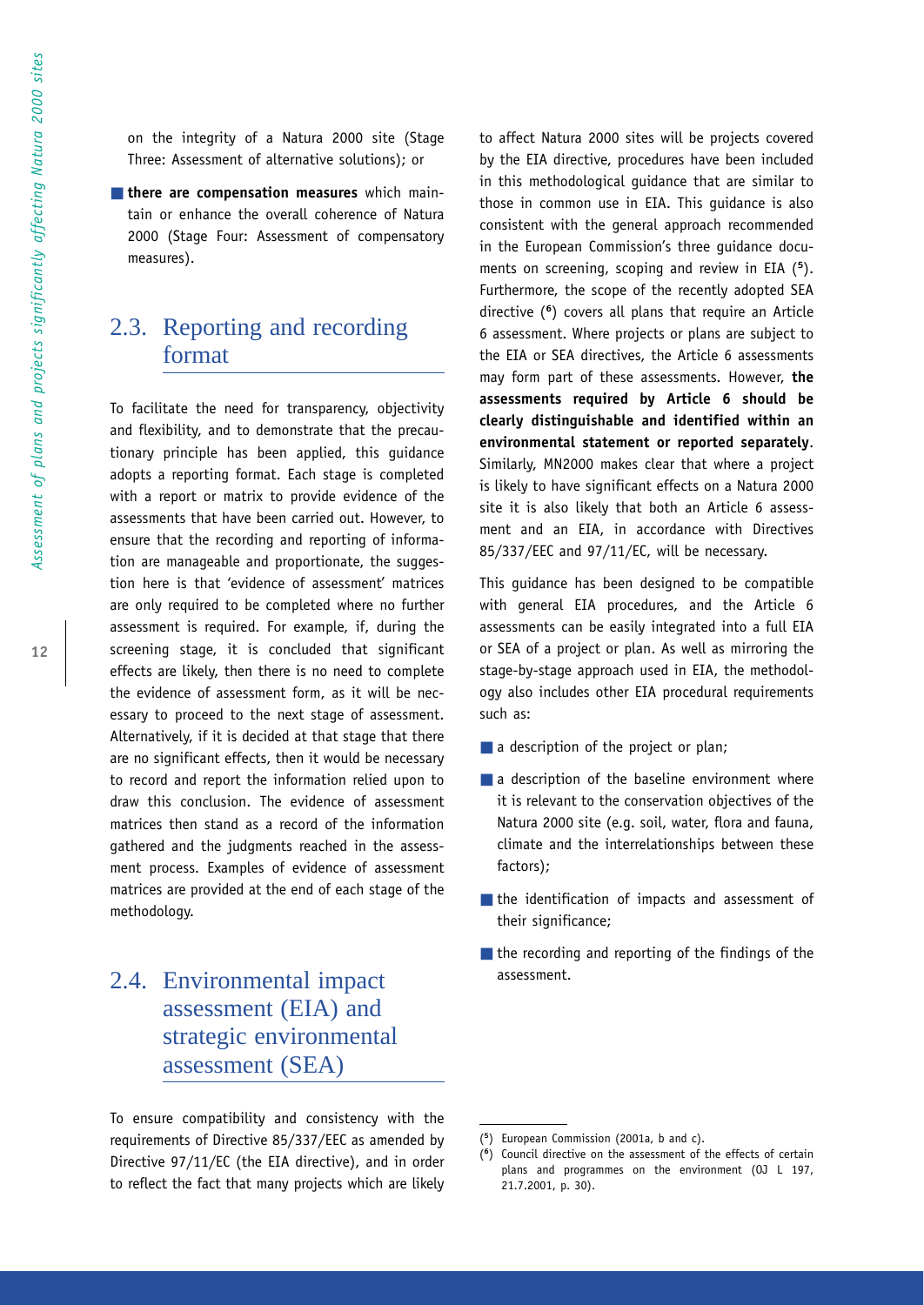

# 2.5. 'In combination with other plans or projects'

MN2000 makes clear that the phrase 'in combination with other plans or projects' in Article 3(3) refers to cumulative effects caused by the projects or plans that are currently under consideration together with the effects of any existing or proposed projects or plans. When impacts are assessed in combination in this way, it can be established whether or not there may be, overall, an impact which may have significant effects on a Natura 2000 site or which may adversely affect the integrity of a site. For example, a proposed road will pass some distance from a Natura 2000 site and the disturbance it will generate (noise etc.) will not significantly affect bird species important to the integrity of the site. However, if there are other existing or proposed projects or plans (e.g. a road on the other side of the Natura 2000 site), then total noise levels from all these projects taken together may cause disturbance that is assessed as significant.

It should also be remembered that cumulative impacts could result where impacted areas interact. An example of this would be where a proposed project is likely to reduce water levels in a Natura 2000 site. While that resource reduction in itself may not be significant, where there are existing fertiliser and pesticide residues reaching the site from nearby intensive farming, the lower water levels may mean higher concentrations of pollutants when run-off occurs, to an extent that the combined effect becomes significant.

Important issues in carrying out cumulative impact assessments (**<sup>7</sup>**) should be noted, including:

- $\blacksquare$  the setting of boundaries for the assessment  $\smash{\boldsymbol{-}}$ this may be complicated where projects and other sources of impacts which are to be assessed together are not located close together, or where species or other wildlife factors such as sources of food are dispersed, etc.;
- establishing responsibilities for carrying out assessments where projects or plans are proposed

by different proponents or controlled by different competent authorities;

- characterising of potential impacts in terms of causes, pathways and effects;
- where two or more sources of impacts act in combination to create a significant effect, taking particular care in assessing mitigation options and allocating responsibility for appropriate mitigation.

This guidance document suggests a step-by-step approach to cumulative impact assessment and these steps need to be followed for the screening and appropriate assessment stages (Stages One and Two) of this guidance. A table explaining the steps for completing a cumulative assessment is provided in Box 2 in Section 3.1.3 within the screening stage.

## 2.6. Alternative solutions and mitigation

This guidance has been designed for use by developers, landowners, site managers, competent authorities, prescribed consultation bodies, national authorities, NGOs and the European Commission. The guidance may also be of value to the general public as it explains the process and procedures required by the habitats directive when projects or plans are likely to have impacts upon Natura 2000 sites. The research underpinning this guidance suggests that there is a good deal of disagreement between various stakeholders as to the difference between 'alternatives' and 'mitigation' and at what stages in Article 6 they should be considered. MN2000 provides the key interpretations that should be used to distinguish between alternatives and mitigation. For alternative solutions, MN2000 suggests that 'they could involve alternative locations (routes in cases of linear developments), different scales or designs of development, or alternative processes. The ''zerooption'' should be considered too' (MN2000, paragraph 5.3.1).

Project or plan proponents should consider alternative solutions at the earliest stages of development. The examination of alternative solutions by project or plan proponents may, in practice, be the first

<sup>(</sup>**7**) A generic guide on cumulative impact assessment has been produced by the Environment DG (Hyder Consulting, 1999).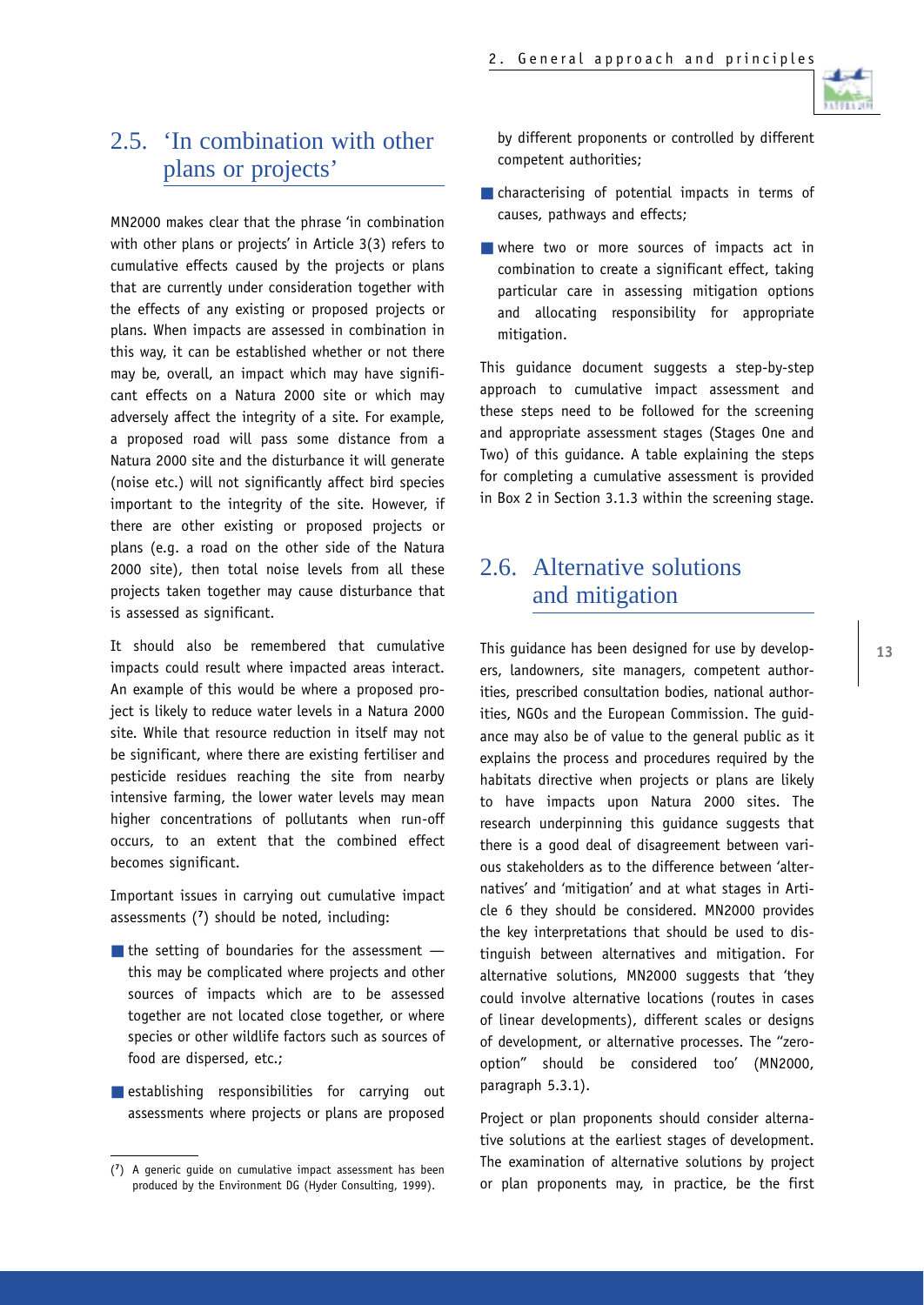phase of the process, although procedurally it is the third phase in this methodology. However, to fulfil the requirements of the habitats directive, **it is for the competent authority to determine whether alternative solutions exist or not**, and this assessment should take place once the appropriate assessment stage has concluded that adverse effects are likely.

Competent authorities will at that stage consider a range of solutions. These may include those alternative solutions already considered by the proponent of a project or plan, but will also include other alternative solutions that may be suggested by other stakeholders. It must be recognised, therefore, that authorities may determine that further alternative solutions exist even where the proponent of a project or plan has demonstrated that a range of alternative solutions had been examined at the design stage. In reporting the assessment of alternative solutions, it will be important to record all alternative solutions considered as well as their relative impacts on a Natura 2000 site.

Mitigation is defined by MN2000 as 'measures aimed at minimising or even cancelling the negative impact of a plan or project, during or after its completion' (paragraph 4.5.2). The research for this guidance document suggests that mitigation measures should be considered in accordance with a hierarchy of preferred options as illustrated below.



Project and plan proponents are often encouraged to design mitigation measures into their proposals at the outset. However, it is important to recognise that the screening assessment should be carried out in the absence of any consideration of mitigation measures that form part of a project or plan and are designed to avoid or reduce the impact of a project or plan on a Natura 2000 site. The proponents' notion of effective levels of mitigation may vary from that of the competent authority and other stakeholders. To ensure the assessment is as objective as possible, the competent authority must first consider the project or plan in the absence of mitigation measures that are designed into a project. Effective mitigation of adverse effects on Natura 2000 sites can only take place once those effects have been fully recognised, assessed and reported. It will then be for the competent authority, on the basis of consultation, to determine what type and level of mitigation are appropriate.

# 2.7. Imperative reasons of overriding public interest

Following the determination of whether alternative solutions exist, it is necessary under Article 6(4) to consider whether there are or are not imperative reasons of overriding public interest (IROPI). This guidance document does not deal with any methodologies for the assessment of imperative reasons of overriding public interest, as this will be largely for national authorities to determine. MN2000 has the following to say on the IROPI test (paragraph 5.3.2):

'Having regard to the structure of the provision, in the specific cases, the competent national authorities have to make their approval of the plans and projects in question subject to the condition that the balance of interests between the conservation objectives of the site affected by those initiatives and the abovementioned imperative reasons weighs in favour of the latter. This should be determined along the following considerations.

- (a) The public interest must be overriding: it is therefore clear that not every kind of public interest of a social or economic nature is sufficient, in particular when seen against the particular weight of the interests protected by the directive (see, for example, its fourth recital stating ''Community's natural heritage'') (see Annex I, point 10).
- (b) In this context, it also seems reasonable to assume that the public interest can only be overriding if it is a long-term interest; shortterm economic interests or other interests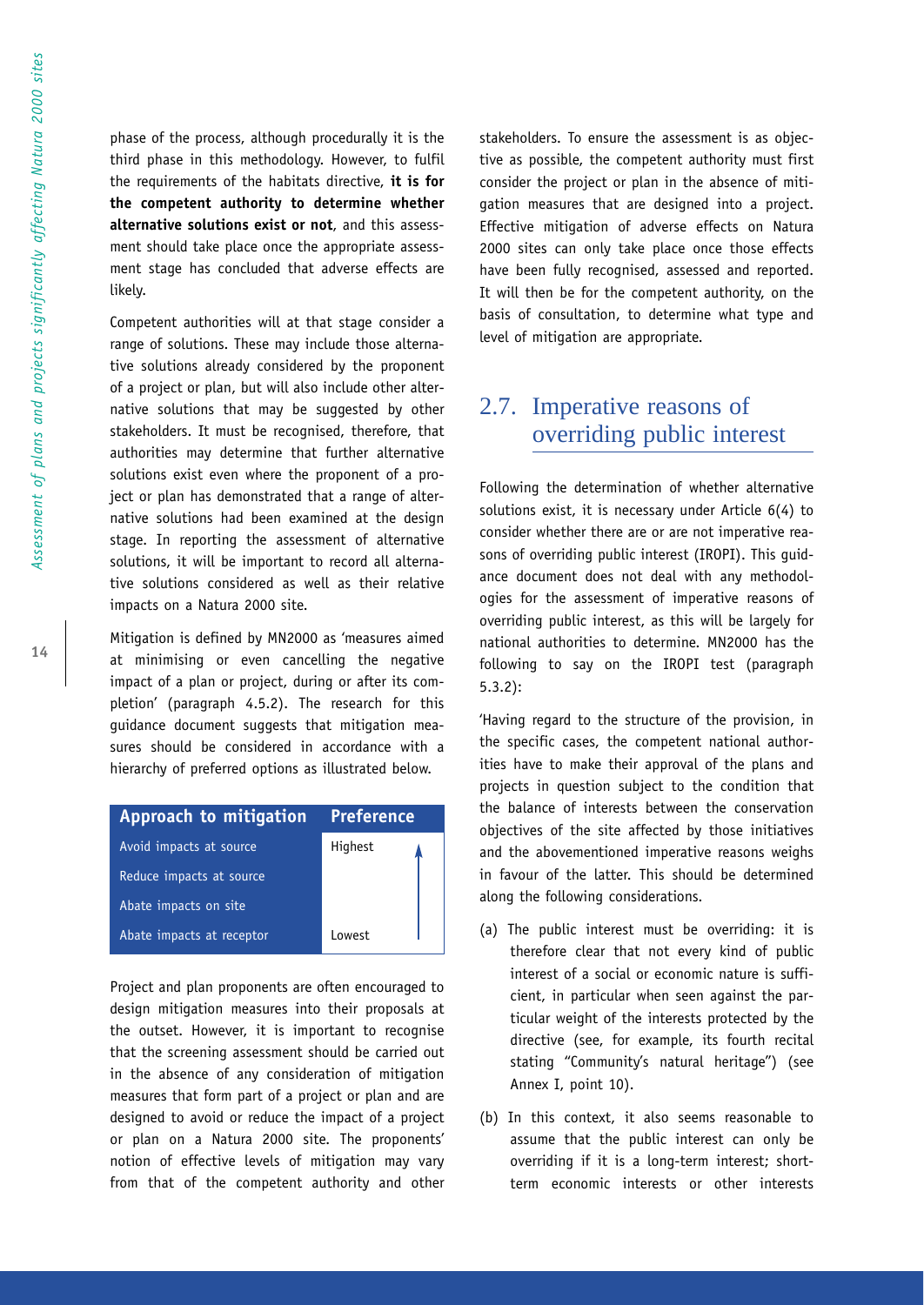

which would only yield short-term benefits for society would not appear to be sufficient to outweigh the long-term conservation interests protected by the directive.

It is reasonable to consider that the "imperative reasons of overriding public interest, including those of a social and economic nature'' refer to situations where plans or projects envisaged prove to be indispensable:

- $\blacksquare$  within the framework of actions or policies aiming to protect fundamental values for citizens' lives (health, safety, environment);
- within the framework of fundamental policies for the State and society;
- within the framework of carrying out activities of an economic or social nature, fulfilling specific obligations of public service.'

In the case of priority habitats, projects and plans that are likely to give rise to adverse effects can only proceed 'if the evoked public interest concerns human health and public safety or overriding beneficial consequences for the environment, or if, before granting approval to the plan or project, the Commission expresses an opinion on the initiative concerned'.

The only distinction between the assessment of projects and plans affecting priority habitats and other Natura 2000 sites relates to the IROPI test. Therefore, this guidance does not make any further substantial distinctions between priority habitats and other Natura 2000 sites for the other stages of assessment suggested here.

Case studies suggest that the following may, in certain circumstances, be considered as IROPI, so long as they are supported with evidence:

- projects or plans where there is a demonstrable public or environmental need;
- projects or plans that are specifically targeted at improving public health and/or safety;
- projects or plans that are specifically targeted at safeguarding human life and property.

It should, of course, be noted that such considerations must be 'overriding' in the sense that they are of superior interest to the general interest of conserving the conservation status of a site. MN2000 also makes clear that projects or plans that serve only the interests of companies or individuals are not covered by the IROPI test. It should be further noted that an examination of these interests should only take place when it has been established that there is an absence of alternative solutions.

### 2.8. Starting the assessment

This section has explained the general approach and principles underpinning this guidance. When carrying out the assessments, it will be necessary to refer to these principles and to key reference material including that provided at the end of this document.

This guide is divided into four stages to mirror the assessments required by the habitats directive. Each stage is preceded by a flow chart that explains, in graphic form, the assessment steps within each stage. The guidance assumes that the relevant stages will be completed in advance of any application for project or plan authorisation.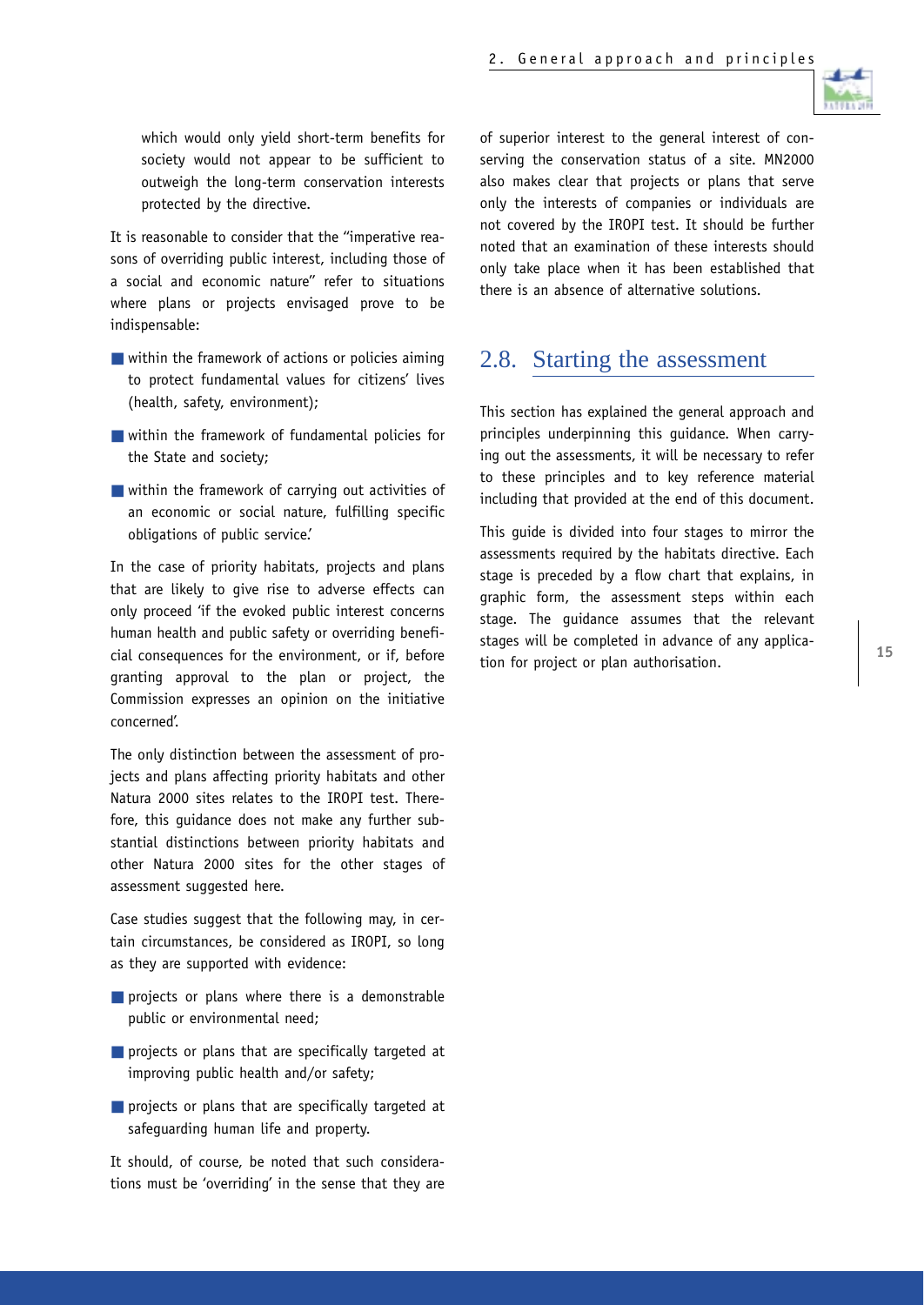

#### **Notes**

- (a) In order to carry out an assessment of the project or plan, it is first necessary fully to characterise the project or plan and the receiving environment (see Section 3.1.4 below).
- (b) The assessment must address effects from other plans/projects (existing or planned) which may act in combination with the plan/project currently under consideration and generate cumulative effects (see Section 2.5 above).
- (c) Where a plan or project is directly connected to or necessary for the management of the site, and is unlikely to have significant effects on the Natura 2000 site, appropriate assessment is not required (see MN2000, paragraph 4.3.3).
- (d) Institutions vary from Member State to Member State. The institution to be consulted may be the one responsible for the implementation of the habitats directive.
- (e) Assessment of significance (see Section 3.1.5 below).
- (f) This evaluation is made using the precautionary principle.

#### **Stage One outputs: Screening matrix (Figure 1)**

**Finding of no significant effects report (Figure 2)**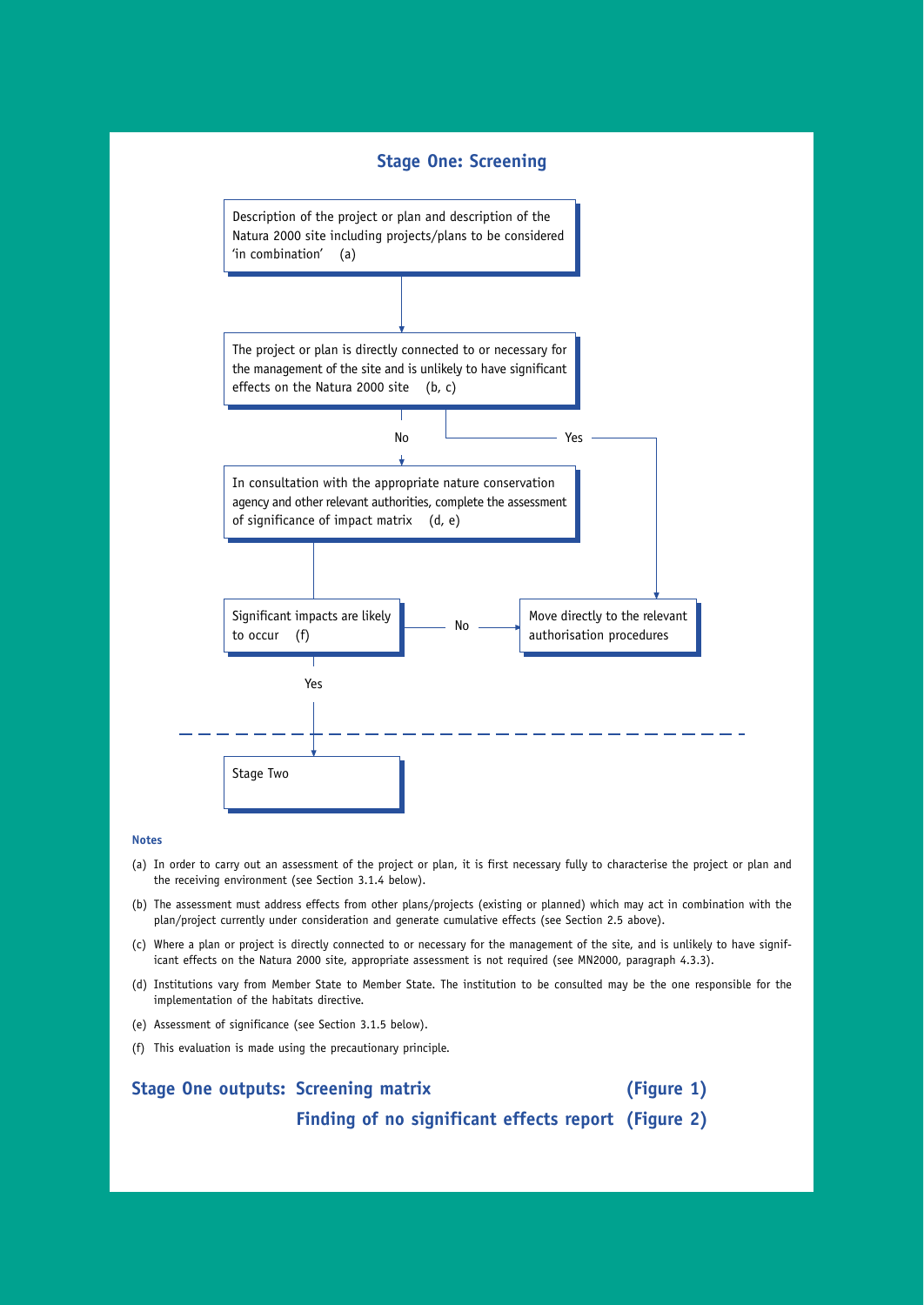# **3. The Article 6(3) and (4) methodology**

# 3.1. Stage One: Screening

#### **3.1.1. Introduction**

This stage examines the likely effects of a project or plan, either alone or in combination with other projects or plans, upon a Natura 2000 site and considers whether it can be objectively concluded that these effects will not be significant. This assessment comprises four steps:

- 1. determining whether the project or plan is directly connected with or necessary to the management of the site;
- 2. describing the project or plan and the description and characterisation of other projects or plans that in combination have the potential for having significant effects on the Natura 2000 site;
- 3. identifying the potential effects on the Natura 2000 site;
- 4. assessing the significance of any effects on the Natura 2000 site.

To complete the screening stage, it will be necessary for the competent authority to gather information from a variety of sources. It may often be possible to make the screening decision using currently published material and consultation with the relevant nature conservation agencies. The approach to decisionmaking in this screening stage is to apply the precautionary principle proportional to the project or plan and the site in question. For very minor projects or plans, it may be possible for the competent authority to decide that there will be no significant effects on the basis of a description of the project alone. Similarly, that level of information may be sufficient to decide that there are likely to be significant effects for large projects or plans. Such decisions can be made on the basis of the competent authority's knowledge of the Natura 2000 site in question and the fact of its designation and conservation status. Where it is less obvious that there are or are not likely to be significant effects, a much more rigorous approach to screening will be necessary.

The application of the precautionary principle and the need for transparency of decision-making require that the conclusion that there are unlikely to be significant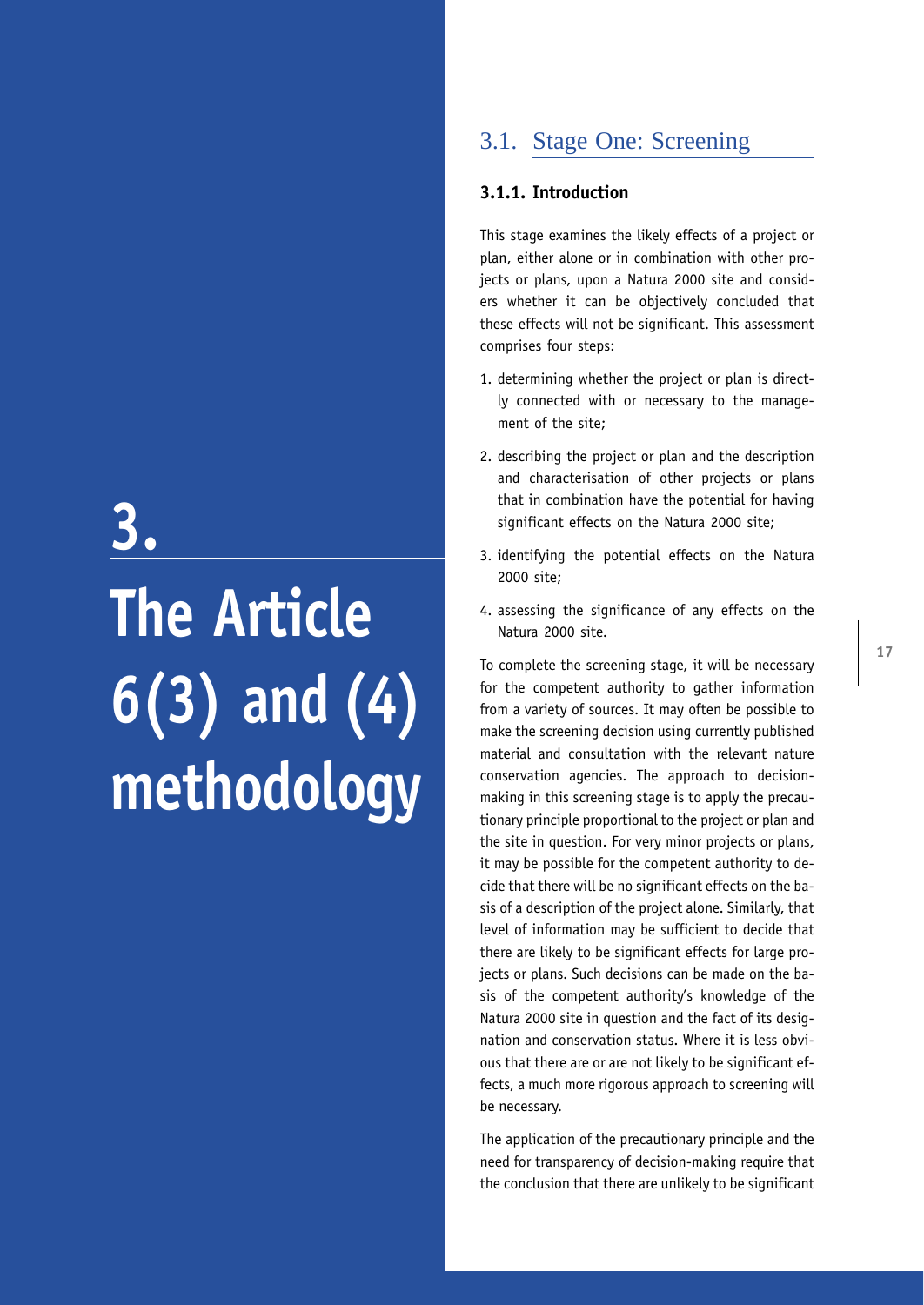environmental effects should be recorded and reported. For this reason, it will be considered good practice to complete a finding of no significant effects report (see below) where it has been objectively concluded that there are unlikely to be significant environmental effects on the Natura 2000 site. Where, without any detailed assessment at the screening stage, it can be assumed (because of the size or scale of the project or the characteristics of the Natura 2000 site) that significant effects are likely, it will be sufficient to move directly to the appropriate assessment (Stage Two) rather than complete the screening assessments explained below.

If the proposal is for a project to which the EIA directive applies or plans to which the SEA directive applies, then the trigger of 'significance' used to screen EIA projects or SEA plans is likely to also screen projects for an appropriate assessment. Where an environmental statement is required for a project or plan, it should normally be assumed that an appropriate assessment will also be required. It should also be assumed that if a project is likely to have a significant impact on a Natura 2000 site, a full EIA may be necessary.

#### **3.1.2. Step One: Management of the site**

MN2000 makes clear that, for a project or plan to be 'directly connected with or necessary to the management of the site', the 'management' component must refer to management measures that are for conservation purposes, and the 'directly' element refers to measures that are solely conceived for the conservation management of a site and not direct or indirect consequences of other activities. Note also that should a measure designed for the conservation management of one site affect another site, then it will require assessment, as the conservation management measures are not specifically and directly targeted at that second site (MN2000, paragraph 4.3.3).

#### **3.1.3. Step Two: Description of the project or plan**

In describing the project or plan, it will be necessary to identify all those elements of the project or plan, alone or in combination with other projects or plans, that have the potential for having significant effects on the Natura 2000 site. The checklist in Box 1 provides the main type of project/plan parameters that will normally need to be identified. These parameters are illustrative only as it would be impossible in a document such as this to provide a comprehensive list. For some projects or plans, it may be necessary to identify these parameters separately for the construction, operation and decommissioning phases.

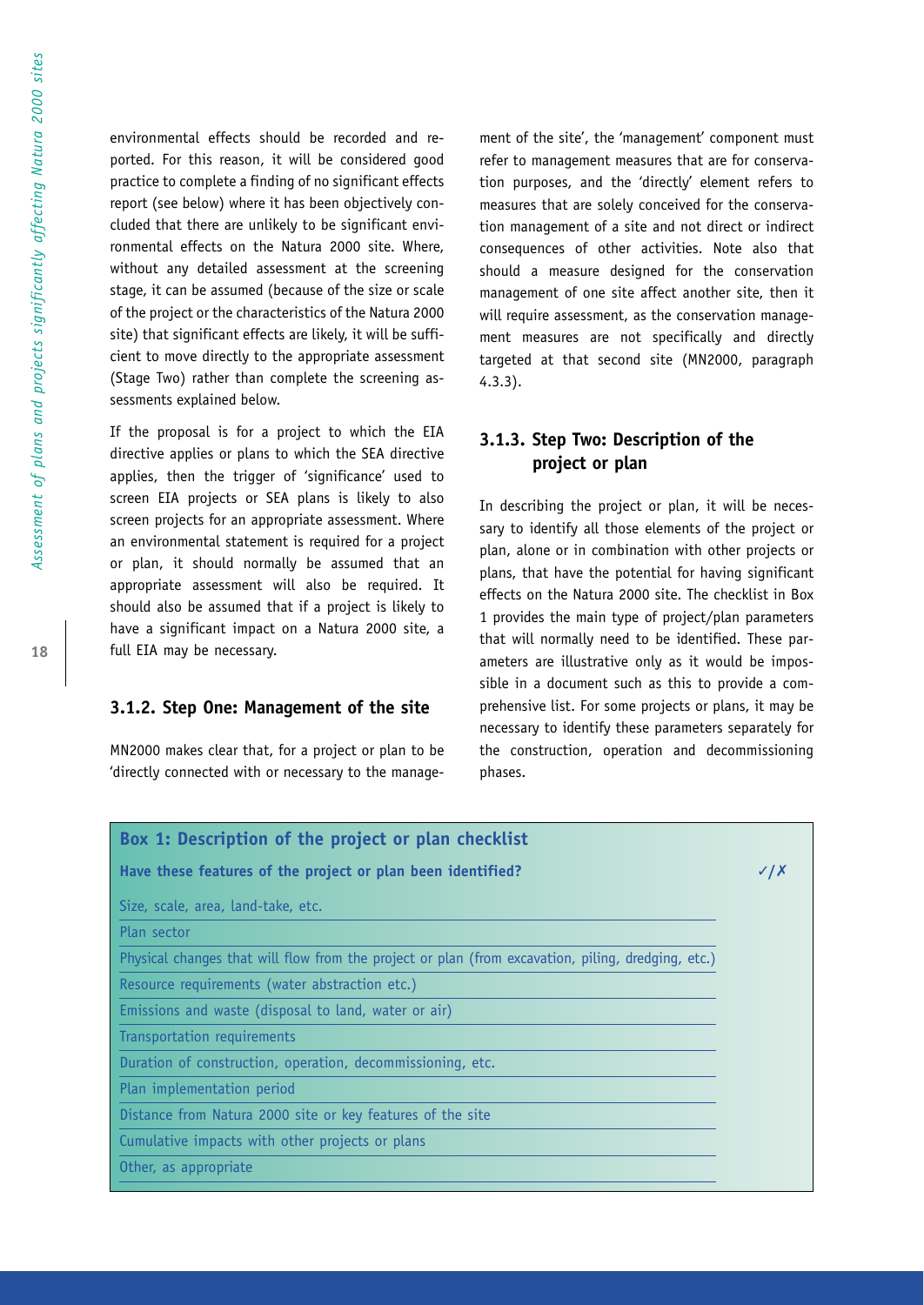

Where a geographical information system (GIS) is available, this will be very useful in facilitating better understanding of the relationship between all elements in a plan or project and the particular attributes of the Natura 2000 site.

In order to ensure all impacts upon the site are identified, including those direct and indirect impacts that are a result of cumulative impacts (see Section 2.5 above), the steps outlined in Box 2 should also be completed.

| <b>Box 2: Cumulative assessment</b>                              |                                                                                                                                                                                                                                            |
|------------------------------------------------------------------|--------------------------------------------------------------------------------------------------------------------------------------------------------------------------------------------------------------------------------------------|
| Steps in the assessment                                          | <b>Activity to be completed</b>                                                                                                                                                                                                            |
| Identify all projects/plans<br>which might act in<br>combination | Identify all possible sources of effects from the project or plan under<br>consideration, together with all other sources in the existing environment<br>and any other effects likely to arise from other proposed projects or plans.      |
| Impact identification                                            | Identify the types of impacts (e.g. noise, water resource reduction,<br>chemical emissions, etc.) that are likely to affect aspects of the structure<br>and functions of the site vulnerable to change.                                    |
| Define boundaries<br>for assessment                              | Define boundaries for examination of cumulative effects; note these will<br>be different for different types of impact (e.g. effects upon water<br>resources, noise) and may include remote (off-site) locations.                          |
| Pathway identification                                           | Identify potential cumulative pathways (e.g. via water, air, etc.;<br>accumulation of effects in time or space). Examine site conditions to<br>identify where vulnerable aspects of the structure and function of the site<br>are at risk. |
| Prediction                                                       | Prediction of magnitude/extent of identified likely cumulative effects.                                                                                                                                                                    |
| Assessment                                                       | Comment on whether or not the potential cumulative impacts are likely to<br>be significant.                                                                                                                                                |

#### **3.1.4. Step Three: Characteristics of the site**

The identification of impacts upon the Natura 2000 site will require a characterisation of the site as a whole or of the areas where impacts are most likely to fall. Impact identification will also need to consider cumulative impacts from other projects or plans, and reference should be made to the cumulative assessment steps outlined in Box 2 above. There will be key aspects of the project or plan that will have impacts upon key characteristics of the site. The checklist in Box 3 lists some of the sources that will need to be consulted in order to identify the impacts of the project or plan on the Natura 2000 site. As with all checklists in this guidance, this list should be seen as illustrative only.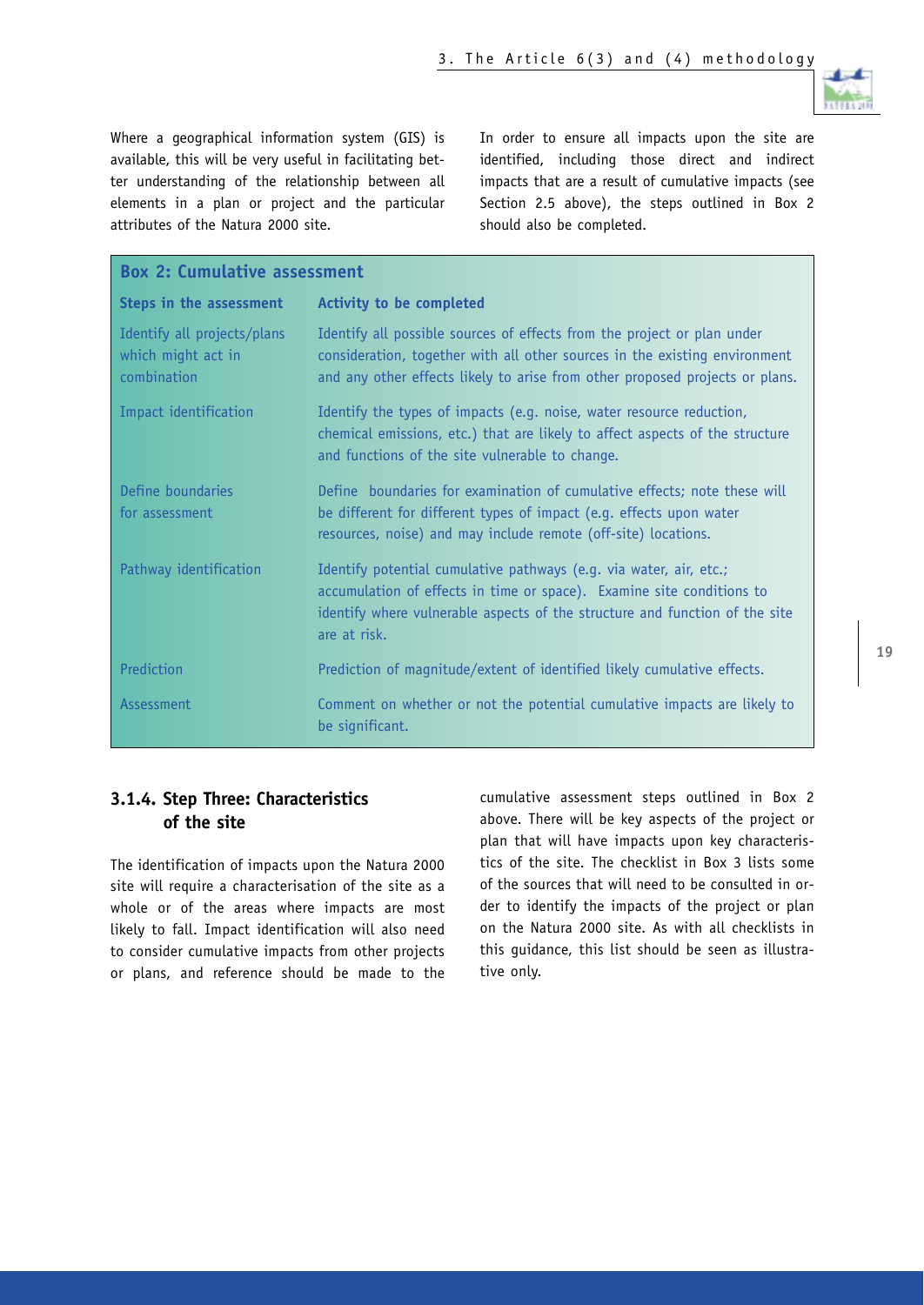## **Box 3: Sources for impact identification Have these sources been consulted?** ✓ **/** ✗ The Natura 2000 standard data form for the site Existing and historical maps Land-use and other relevant existing plans Existing site survey material Existing data on hydrogeology Existing data on key species Environmental statements for similar projects or plans elsewhere State of the environment reports Site management plans Geographical information systems (see Section 3.2.3 below) Site history files Other, as appropriate

#### **3.1.5. Step Four: Assessment of significance**

The next step of the screening stage is the assessment of the significance of the impacts identified in Step Three. The concept of 'significance' is discussed further in Annex 1, Section 4. The significance test may require little more than consultation with the relevant nature conservation agency. In other cases, particularly where there is a difference of opinion between stakeholders, it may be necessary to carry out further investigations to establish whether the effects on a project or plan are likely to be significant. A common means of determining the significance of effects is through the use of key indicators. Box 4 lists examples of indicators with suggestions as to how they can be used. Box 5 provides case study examples of how significance indicators have been applied to different types of projects/plans and sites. Some indicators, such as percentage of habitat lost, may be more significant for priority habitat types than for others because of their status.

| <b>Box 4: Examples of significance indicators</b> |                                                                |
|---------------------------------------------------|----------------------------------------------------------------|
| Impact type                                       | Significance indicator                                         |
| Loss of habitat area                              | Percentage of loss                                             |
| Fragmentation                                     | Duration or permanence, level in relation to original extent   |
| Disturbance                                       | Duration or permanence, distance from site                     |
| Population density                                | Timescale for replacement                                      |
| Water resource                                    | Relative change                                                |
| Water quality                                     | Relative change in key indicative chemicals and other elements |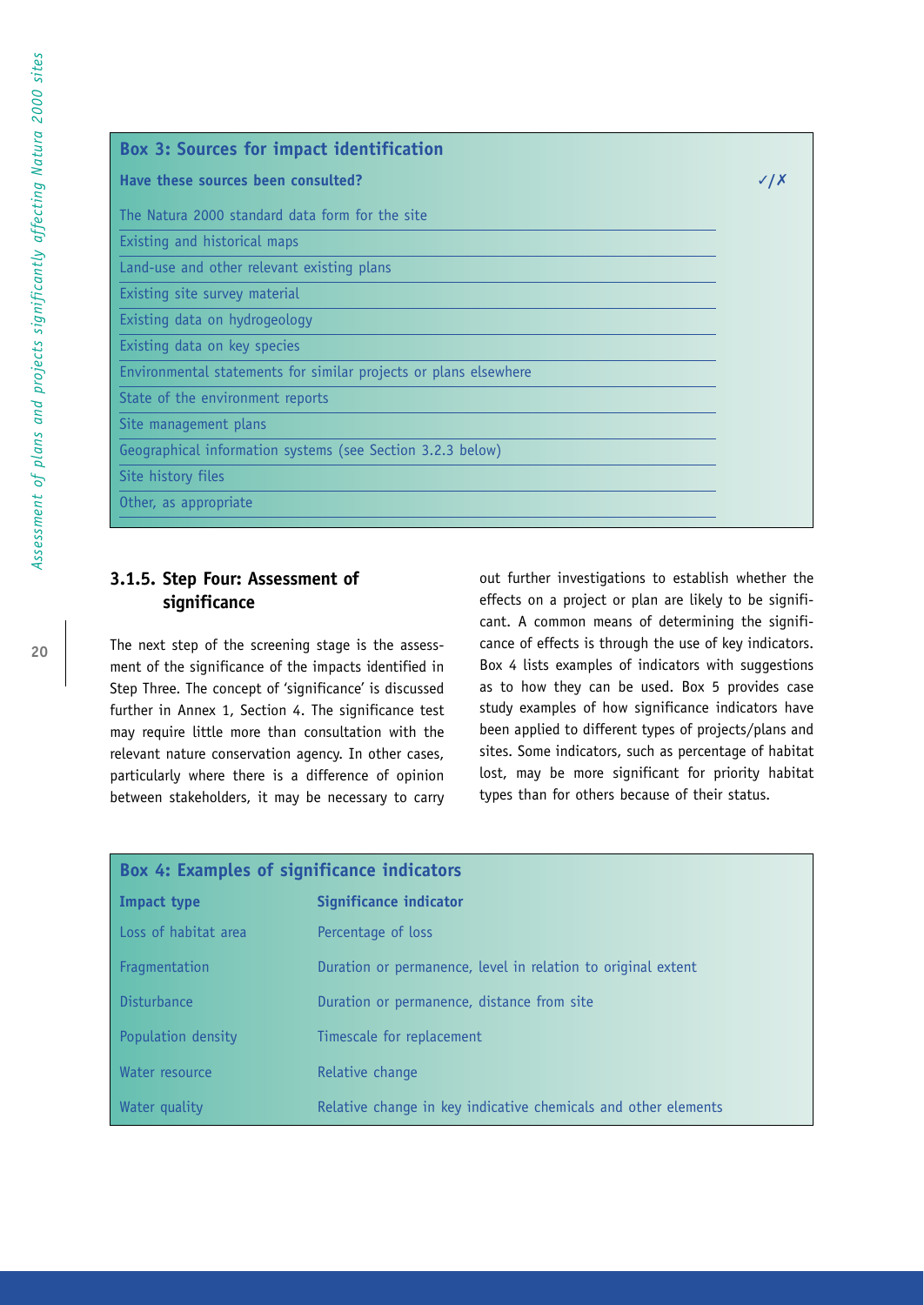

#### **Box 5: Case study examples: Assessment of significance**

**Road and rail development across dry woodland sites:** The significance of loss or change of habitat in this case was initially assessed in terms of percentage of habitat affected. However, in the final analysis, any loss of habitat was considered as being significant and alteration of the site, without the possibility of restoration, was also seen as significant.

**Road project:** In this case, the significance of impact was determined on the basis of the percentage of lost habitat within the site. Then the percentage loss of habitat was placed within the context of the total amount of this habitat type within the Member State. It was concluded that, as the habitat type was in decline, the loss of even 1 % of habitat would be significant.

**Developments at an estuary site:** In this case, the complex relationships between species and habitats were of prime concern. A matrix was developed, relating five types of bird (e.g. small feeding waders, roosting wildfowl) to three levels of sensitivity ('disturbance potential' throughout the year). Sensitivity was assessed as being high, moderate or low. May to August was identified as the period of lowest potential disturbance.

Planned construction work during a period of 'high' disturbance potential was seen as likely to cause significant impact (i.e. sufficient to prompt mitigation, which included the rescheduling of construction activity).

**Water resource developments in semi-arid land:** The consideration of significance began in this case with the establishment of a set of indicators for critical aspects of environment and socioeconomic conditions and included nature conservation area status and regional distribution of species according to habitat selection criteria. Impacts were measured in terms of percentage decrease in bird populations, likely species extinction, and disappearance of statutorily protected wetlands.

Where it has been decided to carry out further investigation, it will be important to make use of verifiable assessment techniques. In order that the test of significance of effects can be carried out in a systematic and objective manner, further checklists and matrices may be used. Figure 1 provides a worked example of the screening matrix suggested for use by this guidance.

In the identification of potential impacts, it is important to recognise which particular elements of a plan or project are likely to have impacts on a Natura 2000 site, or which elements might act in combination with other plans or projects to such effect. Relevant project elements may include requirements for the construction process, resource requirements, and physical requirements — width, depth, duration, etc. For plans, such elements may include details of individual project requirements within the plan, or they may relate to sectors of the plan such as agriculture, fisheries and energy.

Once the screening matrix has been completed, the decision could be in the form of one of two statements:

- **1. it can be objectively concluded that there are not likely to be significant effects on the Natura 2000 site; or**
- **2. the information provided either suggests that significant effects are likely or that sufficient uncertainty remains to indicate that an appropriate assessment should be carried out.**

#### **3.1.6. Outcomes**

Following the screening assessment, and where it has been concluded that significant effects are likely, or that there is not sufficient certainty to conclude otherwise, the next stage of this methodology should be followed. If, however, it can be concluded at this stage that there are unlikely to be significant effects on the Natura 2000 site, it should be good practice to complete the finding of no significant effects report (see Figure 2 at the end of this section) which should be made available to relevant stakeholders.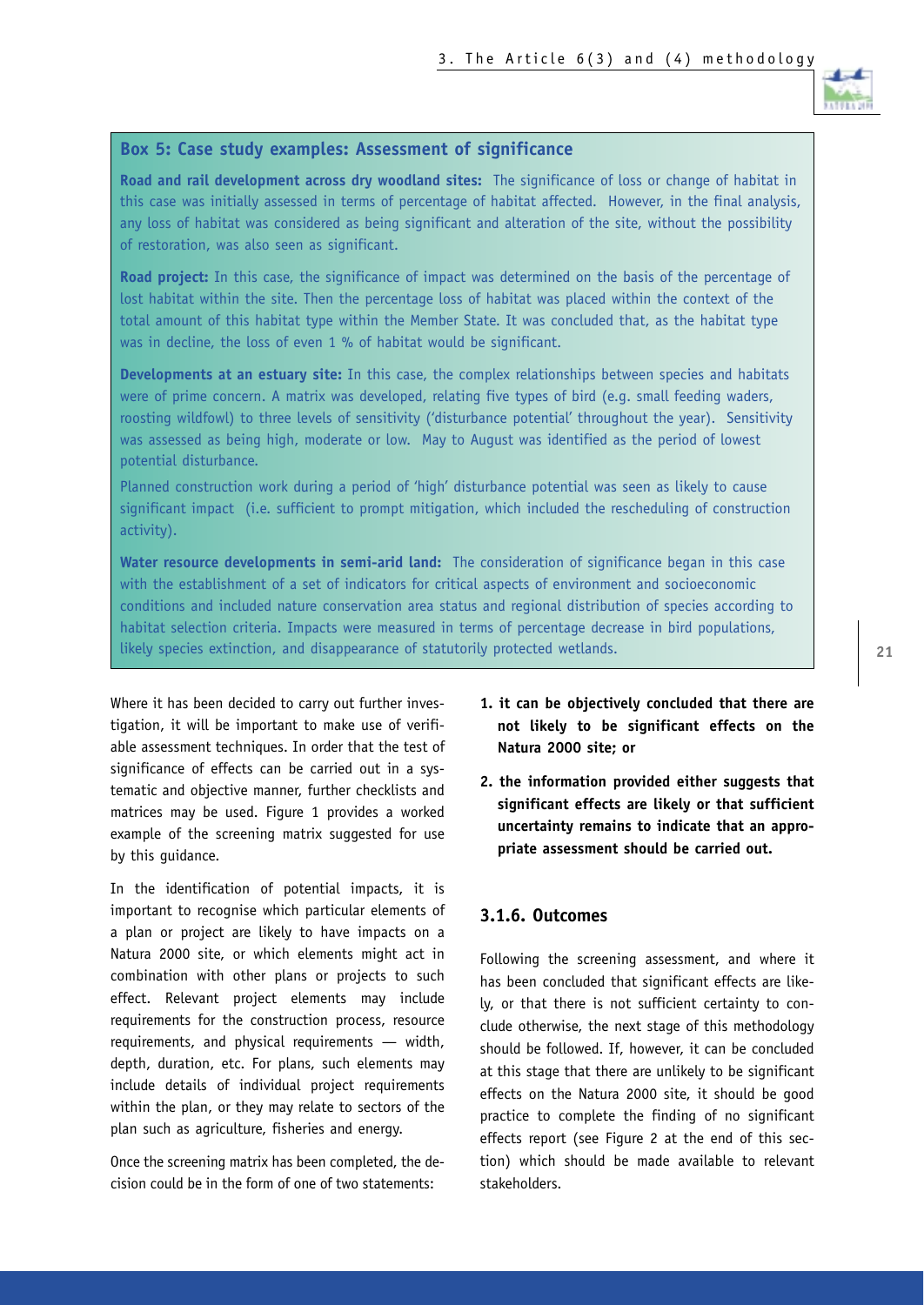### **Figure 1: Worked example of the screening matrix for a tourism strategy (plan)**

| Brief description of the project or plan                                                                                                                                                                                                                                                                                                                                                                                                                                                                                                                                   | The proposed plan is a draft tourism strategy for an area<br>that has undergone industrial decline and is in need of<br>economic and environmental regeneration.                                                                                                                                                                                                                                                                                                                                                                                                                                                                                                                                                                                                                                                                                                                                                  |
|----------------------------------------------------------------------------------------------------------------------------------------------------------------------------------------------------------------------------------------------------------------------------------------------------------------------------------------------------------------------------------------------------------------------------------------------------------------------------------------------------------------------------------------------------------------------------|-------------------------------------------------------------------------------------------------------------------------------------------------------------------------------------------------------------------------------------------------------------------------------------------------------------------------------------------------------------------------------------------------------------------------------------------------------------------------------------------------------------------------------------------------------------------------------------------------------------------------------------------------------------------------------------------------------------------------------------------------------------------------------------------------------------------------------------------------------------------------------------------------------------------|
| Brief description of the Natura 2000 site                                                                                                                                                                                                                                                                                                                                                                                                                                                                                                                                  | The site comprises estuarine marshes. It is an SPA and<br>Ramsar site listed for its important assemblage of<br>wildfowl and waders; 1 % of the national breeding<br>population and 29 % of the national wintering<br>population of the key species are present.                                                                                                                                                                                                                                                                                                                                                                                                                                                                                                                                                                                                                                                  |
| Assessment criteria                                                                                                                                                                                                                                                                                                                                                                                                                                                                                                                                                        |                                                                                                                                                                                                                                                                                                                                                                                                                                                                                                                                                                                                                                                                                                                                                                                                                                                                                                                   |
| Describe the individual elements of the project<br>(either alone or in combination with other plans or projects)<br>likely to give rise to impacts on the Natura 2000 site.                                                                                                                                                                                                                                                                                                                                                                                                | 1. The plan proposes to remove derelict industrial<br>buildings on the opposite bank to the Natura 2000<br>site.<br>2. The plan includes proposals for a coastal footpath.<br>This may be routed in or near the site.<br>3. The plan includes proposals for demolition of existing<br>wharf facilities upstream of the site and their<br>replacement with new leisure and tourism boating and<br>water sport facilities.                                                                                                                                                                                                                                                                                                                                                                                                                                                                                          |
| Describe any likely direct, indirect or secondary impacts<br>of the project (either alone or in combination with other<br>plans or projects) on the Natura 2000 site by virtue of:<br>$\blacksquare$ size and scale;<br><b>■</b> land-take;<br>distance from the Natura 2000 site or key features of the site;<br>resource requirements (water abstraction etc.);<br>■ emissions (disposal to land, water or air);<br>excavation requirements;<br>■ transportation requirements;<br>■ duration of construction, operation, decommissioning, etc.;<br>$\blacksquare$ other. | 1. The engineering operation necessary for the clearance<br>of the derelict industrial buildings will be less than<br>400 metres from the site boundary. The clearance of<br>the site is likely to take six months (potential<br>disturbance).<br>2. The coastal footpath may be routed in or near the site.<br>The path corridor will be 4 metres wide and is likely to<br>require some excavation to lay a gravel path and some<br>stretches of the path are likely to require fencing<br>(potential loss of area).<br>3. The new water-based leisure facilities will be<br>1 kilometre upstream of the site, will involve demolition<br>and removal of existing buildings, construction of new<br>facilities including a new marina for 20 yachts,<br>moorings for 3 pleasure boats, and other facilities for<br>water-based activities which will take several months<br>to complete (potential disturbance). |
| Describe any likely changes to the site arising as a result of:<br>reduction of habitat area:<br>disturbance to key species;<br>In habitat or species fragmentation;<br>reduction in species density;<br>changes in key indicators of conservation value<br>(water quality etc.);<br>climate change.                                                                                                                                                                                                                                                                       | 1. The clearance of the derelict industrial site has the<br>potential to cause disturbance to breeding birds by<br>virtue of noise and human presence. The risk of<br>pollutants being released into the river may also<br>affect species' ability to utilise the site.<br>2. The coastal path scheme, unless diverted away<br>from the site, has the potential to introduce large<br>numbers of humans causing disturbance, and there<br>may be some loss of habitat if the route passes<br>through the site.<br>3. The proposed new water-based leisure and tourism<br>facilities are likely to cause disturbance through<br>increased river traffic.                                                                                                                                                                                                                                                           |
| Describe any likely impacts on the Natura 2000 site as a<br>whole in terms of:<br>$\blacksquare$ interference with the key relationships that define the                                                                                                                                                                                                                                                                                                                                                                                                                   | The chief risk is disturbance to breeding birds, which<br>may result in a decrease in populations over time.                                                                                                                                                                                                                                                                                                                                                                                                                                                                                                                                                                                                                                                                                                                                                                                                      |
| structure of the site;<br>Interference with key relationships that define the function<br>of the site.                                                                                                                                                                                                                                                                                                                                                                                                                                                                     |                                                                                                                                                                                                                                                                                                                                                                                                                                                                                                                                                                                                                                                                                                                                                                                                                                                                                                                   |

**22**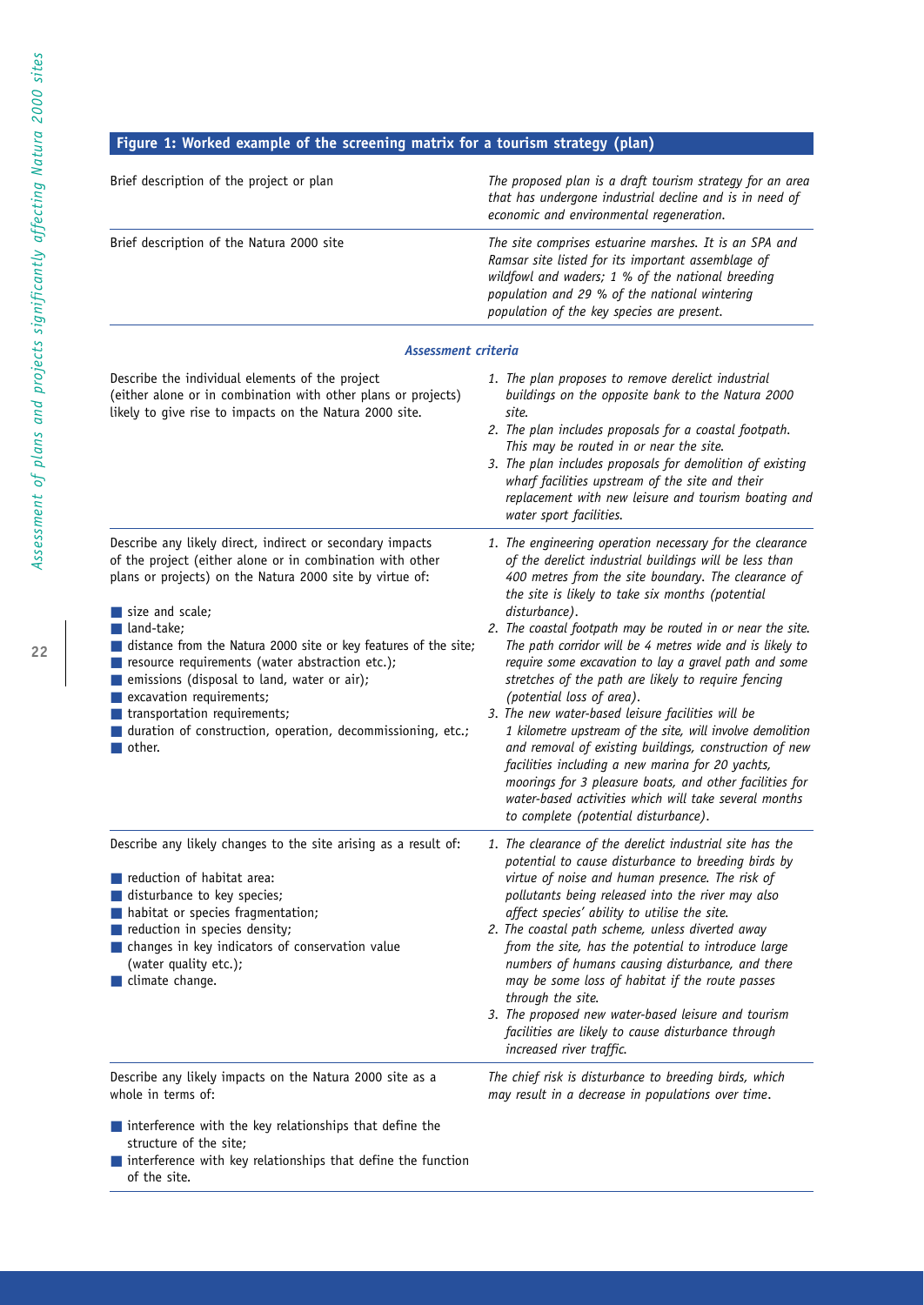

| Provide indicators of significance as a result of the<br>identification of effects set out above in terms of:<br>$\blacksquare$ loss;<br>$\blacksquare$ fragmentation;<br>$\blacksquare$ disruption;<br>$\blacksquare$ disturbance;<br>$\blacksquare$ change to key elements of the site (e.g. water quality etc.). | 1. Estimated degree of decrease in key species<br>population.<br>2. Degree of fragmentation and disturbance caused<br>by the coastal path.<br>3. Estimated degree of risk of pollution affecting the<br>site if contamination is released during the<br>clearance and demolition of existing buildings and<br>site clearances. |
|---------------------------------------------------------------------------------------------------------------------------------------------------------------------------------------------------------------------------------------------------------------------------------------------------------------------|--------------------------------------------------------------------------------------------------------------------------------------------------------------------------------------------------------------------------------------------------------------------------------------------------------------------------------|
| Describe from the above those elements of the project<br>or plan, or combination of elements, where the above<br>impacts are likely to be significant or where the scale<br>or magnitude of impacts is not known.                                                                                                   | On the basis of consultation with the relevant nature<br>conservation agency, it has been concluded that<br>significant effects are likely to arise as a result<br>of disturbance from all three elements of the plan<br>described above.                                                                                      |

Note: For a blank matrix, see Annex 2.

|                                                                                                                                        | Figure 2: Finding of no significant effects report                                                    |                                                                                                                                                                              |                                                                                                                                     |
|----------------------------------------------------------------------------------------------------------------------------------------|-------------------------------------------------------------------------------------------------------|------------------------------------------------------------------------------------------------------------------------------------------------------------------------------|-------------------------------------------------------------------------------------------------------------------------------------|
| Name of project or plan                                                                                                                |                                                                                                       |                                                                                                                                                                              |                                                                                                                                     |
| Name and location of Natura 2000 site                                                                                                  |                                                                                                       |                                                                                                                                                                              | It would be helpful for a map or plan to be provided.                                                                               |
| Description of the project or plan                                                                                                     |                                                                                                       | construction, operation and, where relevant,<br>decommissioning.                                                                                                             | Provide details of size, scale, the physical requirements of                                                                        |
| to the management of the site (provide details)?                                                                                       | Is the project or plan directly connected with or necessary                                           |                                                                                                                                                                              |                                                                                                                                     |
| Are there other projects or plans that together with the<br>project or plan being assessed could affect the site<br>(provide details)? |                                                                                                       | Define boundaries for the assessment, details of<br>again be a useful tool to illustrate relationships).                                                                     | responsibilities regarding other projects or plans and the<br>name and location of other projects or plans (maps will               |
|                                                                                                                                        |                                                                                                       | The assessment of significance of effects                                                                                                                                    |                                                                                                                                     |
| is likely to affect the Natura 2000 site.                                                                                              | Describe how the project or plan (alone or in combination)                                            | assessment was carried out.                                                                                                                                                  | Include direct and indirect effects and explain how the                                                                             |
| Explain why these effects are not considered significant.                                                                              |                                                                                                       | duration of the project or plan, etc.                                                                                                                                        | This may be done with reference to key indicators of<br>significance including degree of change to the site,                        |
| List of agencies consulted.                                                                                                            |                                                                                                       |                                                                                                                                                                              | Provide contact name and telephone or e-mail address.                                                                               |
| Response to consultation.                                                                                                              |                                                                                                       | significant or not.                                                                                                                                                          | State whether the agencies consider the effects are                                                                                 |
|                                                                                                                                        |                                                                                                       | Data collected to carry out the assessment                                                                                                                                   |                                                                                                                                     |
| Who carried out<br>the assessment?                                                                                                     | Sources of data                                                                                       | Level of assessment<br>completed                                                                                                                                             | Where can the full results of<br>the assessment be accessed<br>and viewed?                                                          |
| This could be the competent<br>authority, project or plan<br>proponent, or national or<br>regional responsible<br>government agency.   | This will include field<br>studies, existing records,<br>consultation with relevant<br>agencies, etc. | This could include desktop<br>study, full ecological<br>assessment, etc. Indicate the<br>degree of confidence that<br>can be attributed to the<br>results of the assessment. | Provide times and dates when<br>the information can be<br>viewed, and addresses and<br>telephone numbers of the<br>contact persons. |

*Overall conclusions*

*Explain how the overall conclusion that there are no significant effects on this Natura 2000 site was arrived at.*

Note: For a blank version of this form, see Annex 2.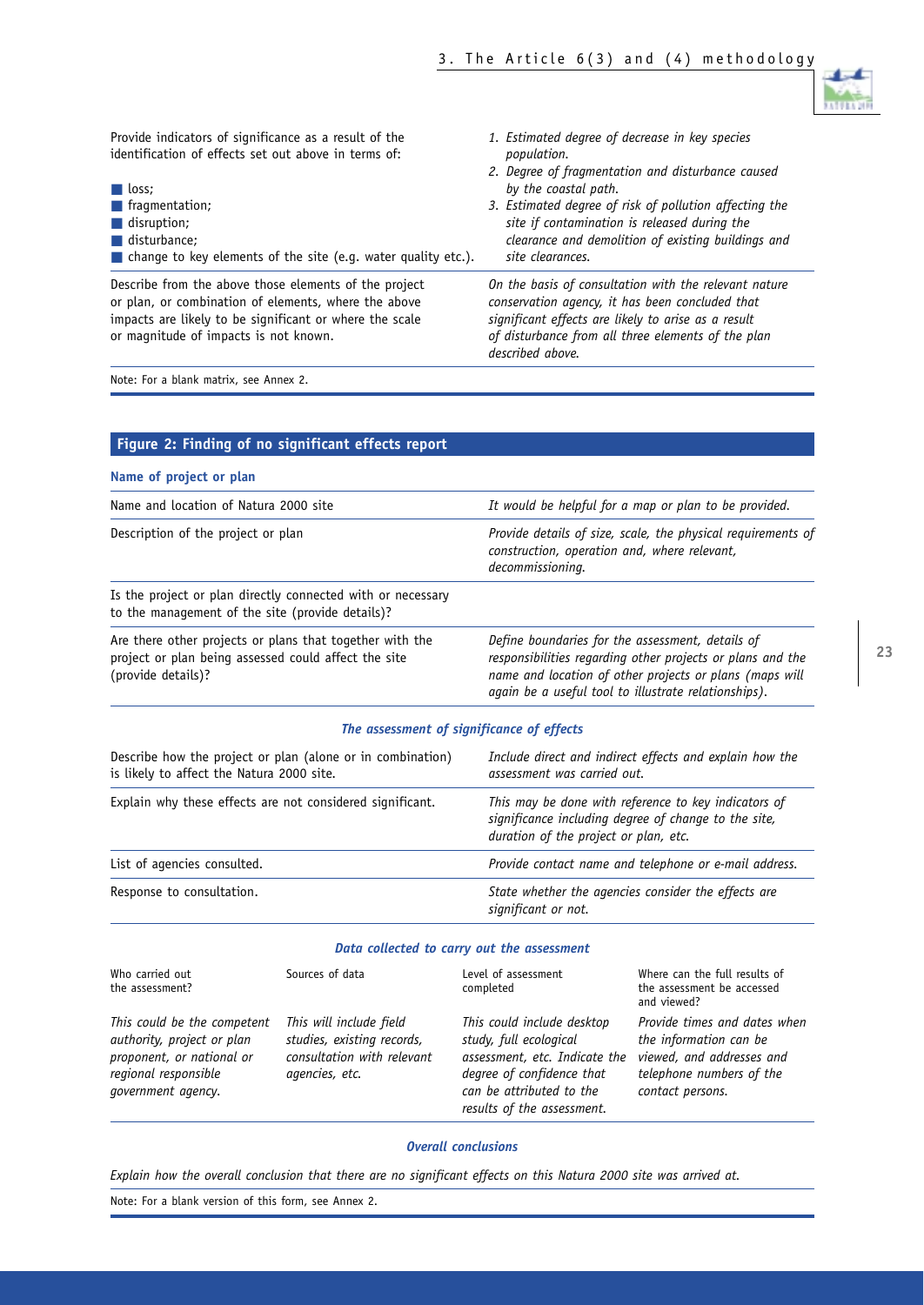

#### **Notes**

- (a) This may make use of information gathered in Stage One, although it will also require more detailed information (see Sections 3.2.2 and 3.2.3 below).
- (b) This assessment must be made on the basis of the precautionary principle (see Section 3.2.4 below).
- (c) It is for the competent authority to determine what mitigation measures will be required (see Section 3.2.5 below).
- (d) Make use of the checklist in Box 10 below.

# **Stage Two outputs: Appropriate assessment: Mitigation measures (Figure 3) Appropriate assessment report (Figure 4)**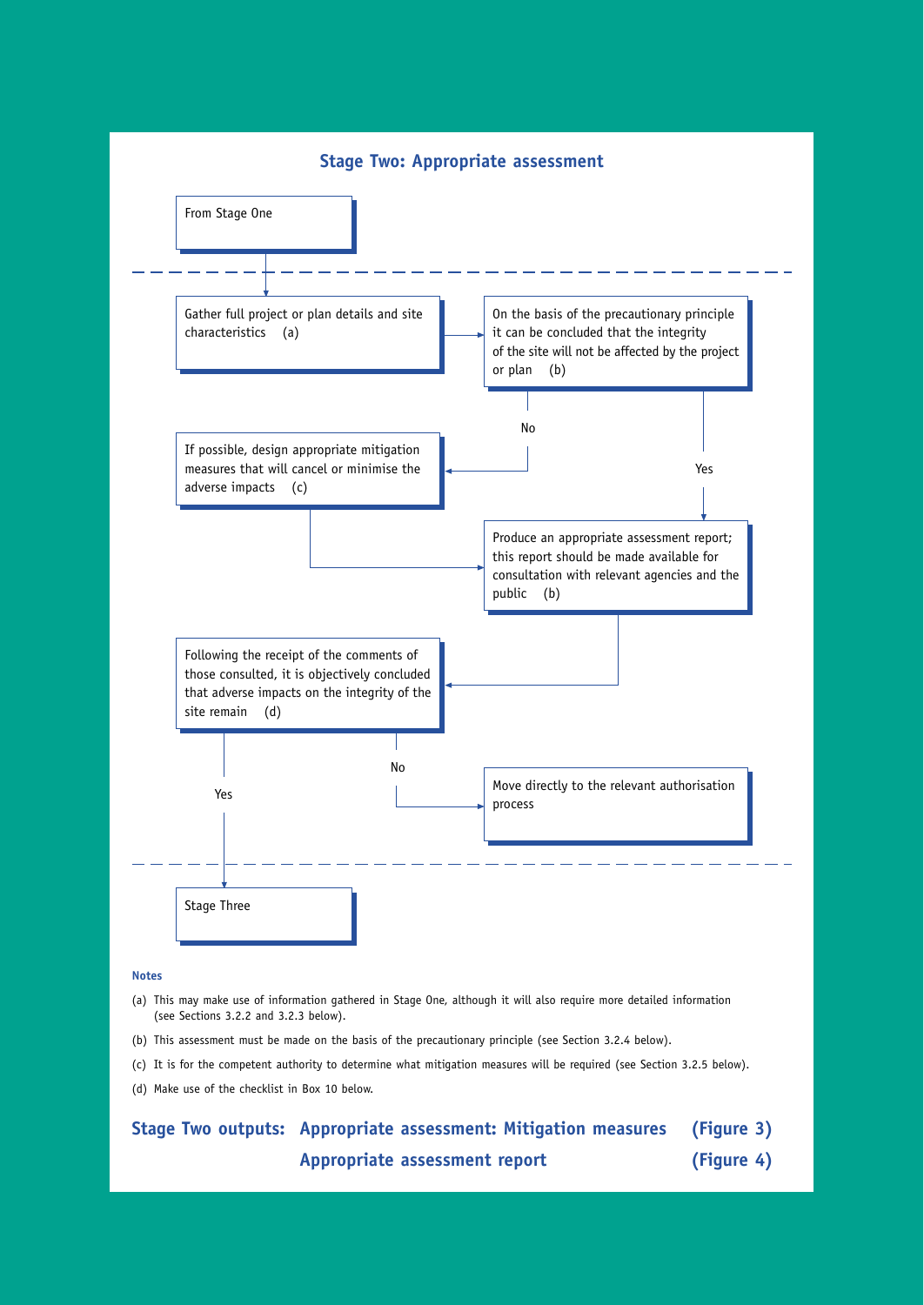

# 3.2. Stage Two: Appropriate assessment

#### **3.2.1. Introduction**

It is the competent authority's responsibility to carry out the appropriate assessment. However, as explained in the introduction to this guidance document, the assessment process will include the gathering and consideration of information from many stakeholders, including the project or plan proponents, national, regional and local nature conservation authorities and relevant NGOs. As with the EIA process, the appropriate assessment will usually involve the submission of information by the project or plan proponent for consideration by the competent authority. The authority may use that information as the basis of consultation with internal and external experts and other stakeholders. The competent authority may also need to commission its own reports to ensure that the final assessment is as comprehensive and objective as possible. Box 6 outlines the information required for this assessment stage.

In this stage, the impact of the project or plan (either alone or in combination with other projects or plans) on the integrity of the Natura 2000 site is considered with respect to the conservation objectives of the site and to its structure and function. The Commission services' guidance on Natura 2000 states that:

'The integrity of a site involves its ecological functions. The decision as to whether it is adversely affected should focus on and be limited to the site's conservation objectives' (MN2000, paragraph 4.6(3)).

#### **3.2.2. Step One: Information required**

In order to ensure that adequate information is available to complete the appropriate assessment, it is suggested that the checklist in Box 6 be completed. Where information is not known or not available, further investigations will be necessary. The first step in this assessment is to identify the conservation objectives of the site and to identify those aspects of the project or plan (alone or in combination with other projects or plans) that will affect those objectives. Case study examples of site conservation objectives are provided below in Box 9. These objectives can normally be obtained from the Natura 2000 standard data forms for the site or, where available, from the site's management plan.

Where there are gaps in information, it will normally be necessary to supplement existing data with further survey fieldwork. In order to assist the nonspecialist in understanding the fieldwork that may be necessary, a guide to ecological baseline studies and impact prediction and to the assessment of significance is provided in Annex 1 to this guidance.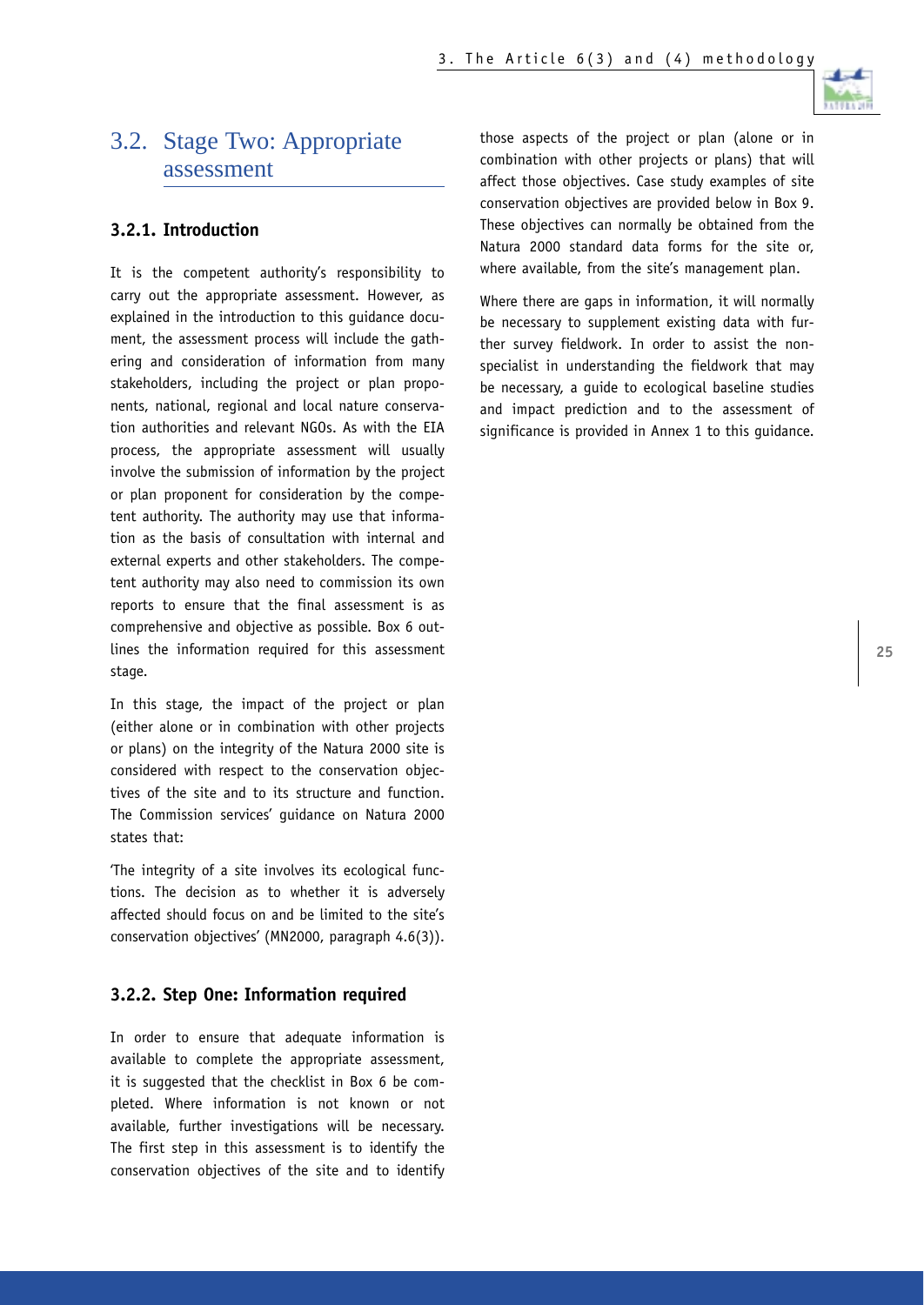| Are these known or available?                                                                                                                                                                       | $\checkmark$ / $\checkmark$ |
|-----------------------------------------------------------------------------------------------------------------------------------------------------------------------------------------------------|-----------------------------|
| Information about the project or plan                                                                                                                                                               |                             |
| Full characteristics of the project or plan which may affect the site                                                                                                                               |                             |
| The total range or area the plan will cover                                                                                                                                                         |                             |
| Size and other specifications of the project                                                                                                                                                        |                             |
| The characteristics of existing, proposed or other approved projects or plans which<br>may cause interactive or cumulative impacts with the project being assessed and which<br>may affect the site |                             |
| Planned or contemplated nature conservation initiatives likely to affect the status of the<br>site in the future                                                                                    |                             |
| The relationship (e.g. key distances etc.) between the project or plan                                                                                                                              |                             |
| and the Natura 2000 site                                                                                                                                                                            |                             |
| The information requirements (e.g. EIA/SEA) of the authorisation body or agency<br>Are these known or available?                                                                                    |                             |
| Information about the site                                                                                                                                                                          |                             |
| The reasons for the designation of the Natura 2000 site                                                                                                                                             |                             |
| The conservation objectives of the site and the factors that contribute to the conservation<br>value of the site                                                                                    |                             |
| The conservation status of the site (favourable or otherwise)                                                                                                                                       |                             |
| The existing baseline condition of the site                                                                                                                                                         |                             |
| The key attributes of any Annex I habitats or Annex II species on the site                                                                                                                          | $\sqrt{X}$                  |
| The physical and chemical composition of the site                                                                                                                                                   |                             |
| The dynamics of the habitats, species and their ecology                                                                                                                                             |                             |
| Those aspects of the site that are sensitive to change                                                                                                                                              |                             |
| The key structural and functional relationships that create and maintain the site's integrity                                                                                                       |                             |

Box 7 provides a list of suggested sources for some of the information required at this stage.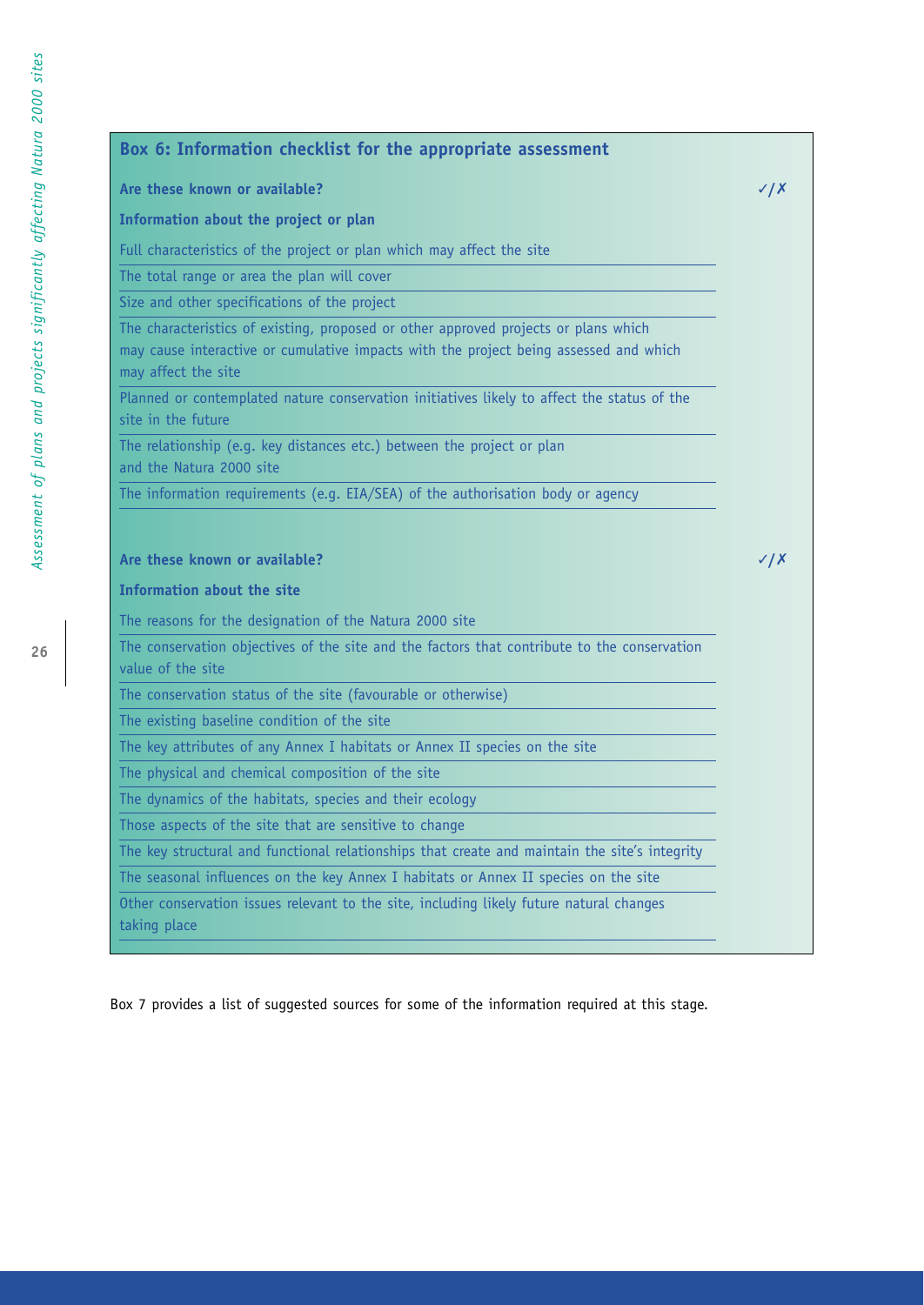

#### **Box 7: Key information sources**

Natura 2000 standard data forms and any site management plans that may exist.

Ecological information gathered for the screening stage of the assessment procedures.

Relevant nature conservation agencies and other bodies.

Relevant plans, current and historical maps, existing geological and hydrogeological survey material and any existing ecological survey material that may be available from landowners, site managers or nature conservation bodies.

Environmental impact statements, appropriate assessment reports and other documentary evidence where similar plans or projects have been assessed in the past.

#### **3.2.3. Step Two: Impact prediction**

Predicting the likely impacts of a project or plan on a Natura 2000 site can be difficult, as the elements that make up the ecological structure and function of a site are dynamic and not easily measured. Predicting impacts should be done within a structured and systematic framework and completed as

objectively as possible. This requires that the types of impact are identified — these are commonly presented as direct and indirect effects; short- and long-term effects; construction, operational and decommissioning effects; and isolated, interactive and cumulative effects. Box 8 provides an illustration of the range of impact prediction methods available.

#### **Box 8: Impact prediction methods**

**Direct measurements**, for example of areas of habitat lost or affected, can identify proportionate losses from species' populations, habitats and communities.

**Flow charts, networks and systems** diagrams identify chains of impacts resulting from direct impacts; indirect impacts are termed secondary, tertiary, etc. impacts in line with how they are caused. Systems diagrams are more flexible than networks in illustrating interrelationships and process pathways.

**Quantitative predictive models** provide mathematically derived predictions based on data and assumptions about the force and direction of impacts. Models may extrapolate predictions that are consistent with past and present data (trend analysis, scenarios, analogies which transfer information from other relevant locations) and intuitive forecasting. Normative approaches to modelling work backwards from a desired outcome to assess whether the proposed project will achieve these. Some commonly used models predict the dispersal of pollutants in air, soil erosion, sediment loading of streams, and oxygen sag in polluted rivers.

**Geographical information systems (GIS)** can be used to produce models of spatial relationships, such as constraint overlays, or to map sensitive areas and locations of habitat loss. GIS are a combination of computerised cartography, storing map data, and a database management system, storing attributes such as land use or slope. GIS enable the variables stored to be displayed, combined, and analysed speedily.

**Information from previous similar projects** may be useful, especially if quantitative predictions were made initially and have been monitored in operation.

**Expert opinion** and judgment can be derived from previous experience and consultations.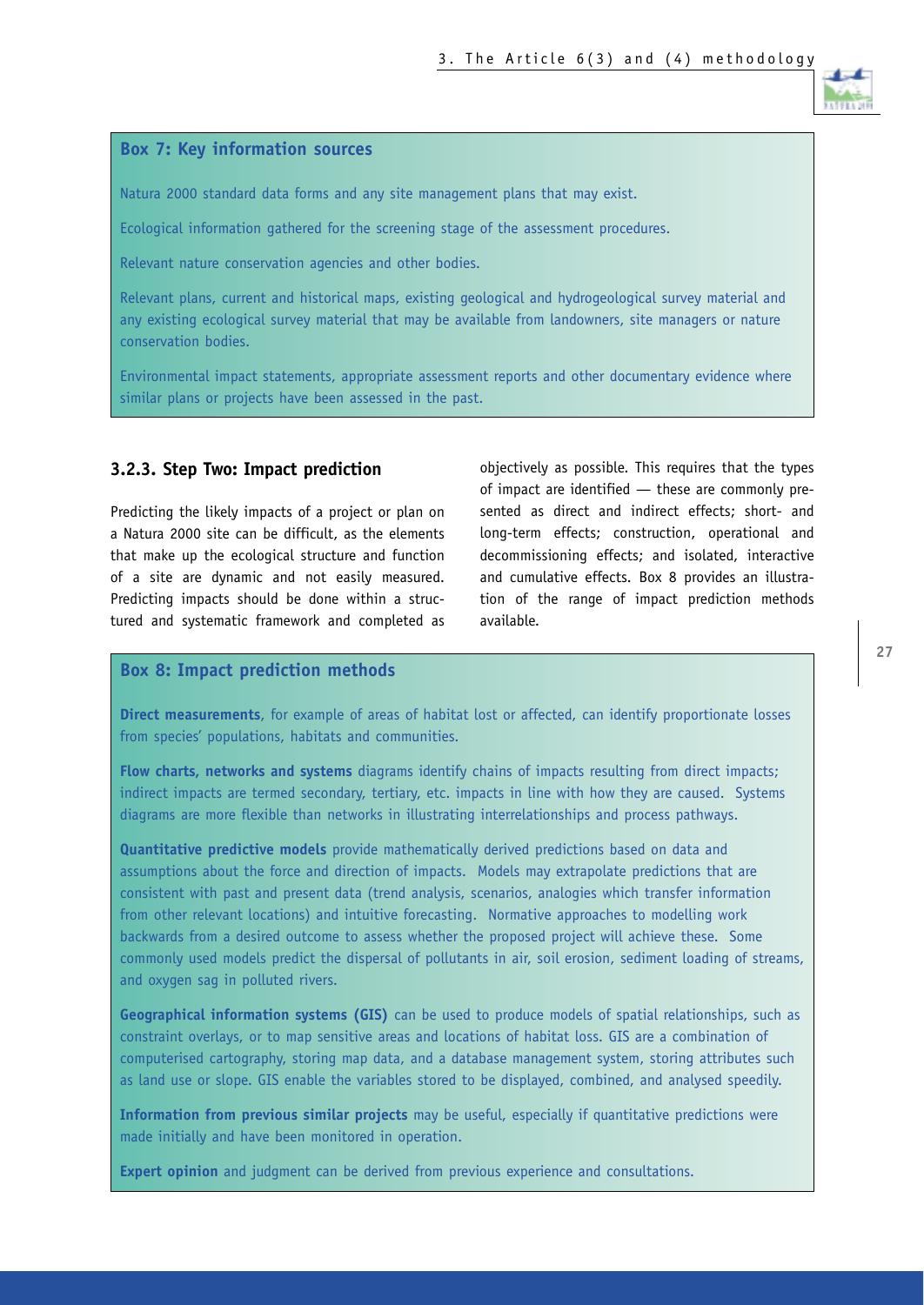#### **3.2.4. Step Three: Conservation objectives**

Once the effects of the project or plan have been identified and predicted, it will be necessary to assess whether there will be adverse effects on the integrity of the site as defined by the conservation objectives and status of the site. Examples of conservation objectives are provided in Box 9.

#### **Box 9: Examples of conservation objectives**

**For a chalk stream:** In-channel vegetation should be dominated by named species; flows should be sufficient to sustain natural river processes; spring flows should be maintained; river substrate should continue to be clean gravels.

**For an estuary site:** Maintenance of the estuary feature, plus associated flora and fauna, in favourable condition.

**For a coastal site:** To maintain the status of the European features of this coastal site in favourable condition, allowing for natural change. Features include coastal shingle vegetation and lagoons (within a candidate special area of conservation (SAC), which is also an SPA).

**For a marine site:** To ensure that there is no net loss of area or change to the structure, biodiversity or distribution pattern of the highly sensitive communities within the site.

**For a saltwater lagoon site:** Subject to natural change, maintain the lagoon in favourable condition in respect of the key species' communities within the site.

In carrying out the necessary assessments, it is important to apply the precautionary principle and the focus of the assessment should be on objectively demonstrating, with supporting evidence, that there will be no adverse effects on the integrity of the Natura 2000 site. Where this is not the case, adverse effects must be assumed.

From the information gathered and the predictions made about the changes that are likely to result from the construction, operation or decommissioning stages of the project or plan, it should now be possible to complete the integrity of site checklist in Box 10.

| Box 10: Integrity of site checklist                                                         |        |
|---------------------------------------------------------------------------------------------|--------|
| <b>Conservation objectives</b>                                                              |        |
| Does the project or plan have the potential to:                                             | Yes/No |
| cause delays in progress towards achieving the conservation objectives of the site?         |        |
| interrupt progress towards achieving the conservation objectives of the site?               |        |
| disrupt those factors that help to maintain the favourable conditions of the site?          |        |
| interfere with the balance, distribution and density of key species that are the indicators |        |
| of the favourable condition of the site?                                                    |        |
|                                                                                             |        |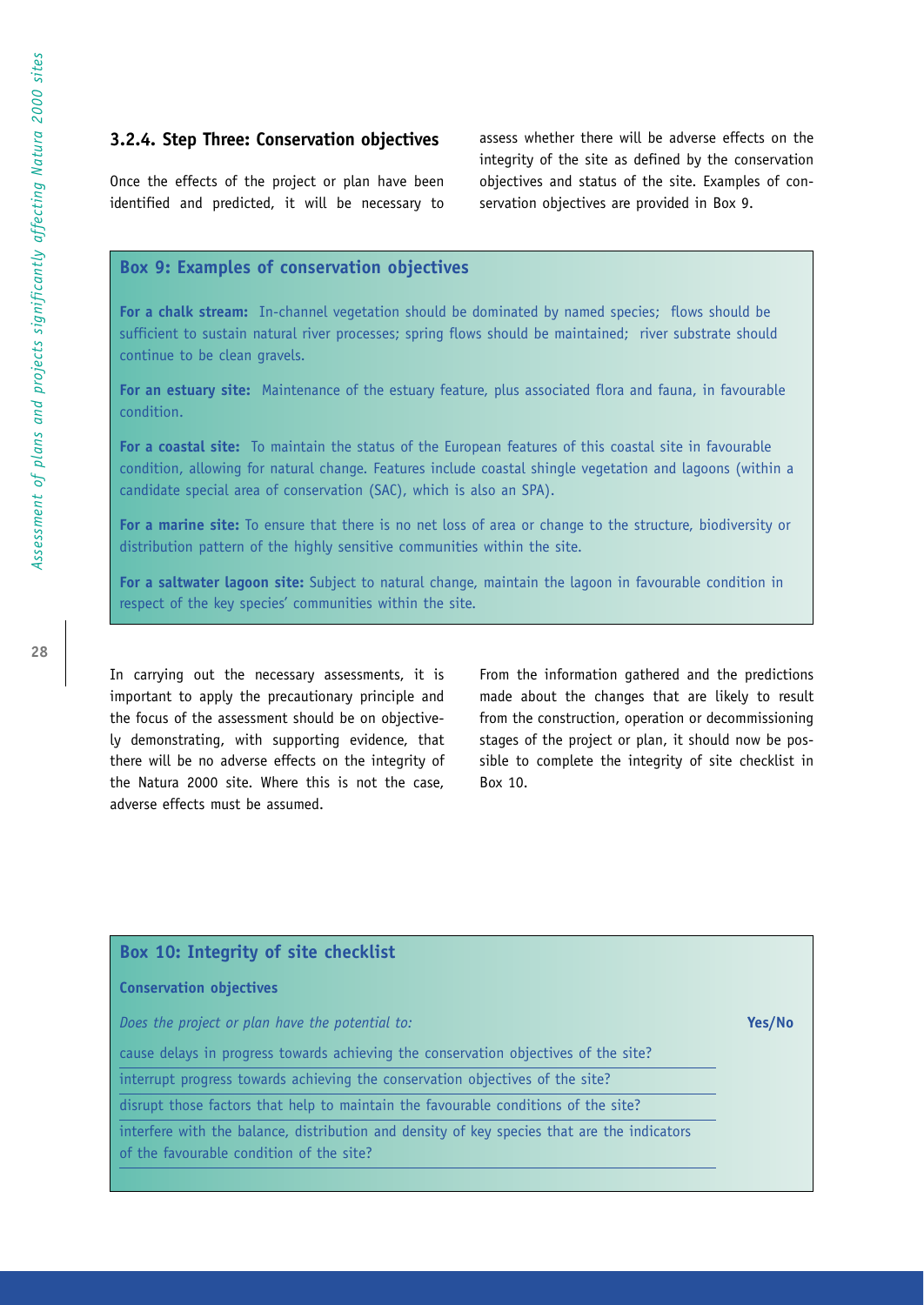

| <b>Other indicators</b>                                                                                                                                         |        |
|-----------------------------------------------------------------------------------------------------------------------------------------------------------------|--------|
| Does the project or plan have the potential to:                                                                                                                 | Yes/No |
| cause changes to the vital defining aspects (e.g. nutrient balance) that determine how<br>the site functions as a habitat or ecosystem?                         |        |
| change the dynamics of the relationships (between, for example, soil and water or plants<br>and animals) that define the structure and/or function of the site? |        |
| interfere with predicted or expected natural changes to the site (such as water dynamics<br>or chemical composition)?                                           |        |
| reduce the area of key habitats?                                                                                                                                |        |
| reduce the population of key species?                                                                                                                           |        |
| change the balance between key species?                                                                                                                         |        |
| reduce diversity of the site?                                                                                                                                   |        |
| result in disturbance that could affect population size or density or the balance between<br>key species?                                                       |        |
| result in fragmentation?                                                                                                                                        |        |
| result in loss or reduction of key features (e.g. tree cover, tidal exposure, annual<br>flooding, etc.)?                                                        |        |

From the checklist in Box 10, it should be possible to determine whether or not the project or plan, either alone or in combination with other projects or plans, will have an adverse effect on the integrity of the site. Examples of impacts on the integrity of sites are provided in Box 11. If at this stage information or evidence is lacking, then adverse effects should be assumed. This determination should be recorded and reported, and a specimen matrix for recording the assessment is shown in Figure 4. Where it cannot be demonstrated that there will be no adverse effects on the site, it is necessary to devise mitigation measures to avoid, where possible, any adverse effects.

#### **Box 11: Case study examples: Adverse impacts upon site integrity**

**Water abstraction from a chalk stream:** The environmental protection authority determined in this case that potential adverse impacts on site integrity could not be ruled out in view of the difficulties in establishing whether the currently (at the time of the assessment) unfavourable condition of plant communities was due to natural variation or abstraction. Here the precautionary principle became the key to the assessment process.

**Industrial developments:** In this case, adverse effects were identified by reference to SPA and Ramsar Convention status plus national designations. Site integrity was linked to the area of the site that would be lost and the impacts upon birds, upon primary ecology of the site and upon invertebrates. This example shows the importance of understanding the structure and function of the site and the key dynamics of the interrelationship between species and habitats.

**Docks development:** It was determined that the planned single development at an estuary site would not substantially adversely affect the nature conservation interests of the site, but some detrimental effect was expected. As the statutory nature conservation authority remained concerned about the continued attrition of the types of habitats present, the authority maintained an objection to the development on the basis of the precautionary principle.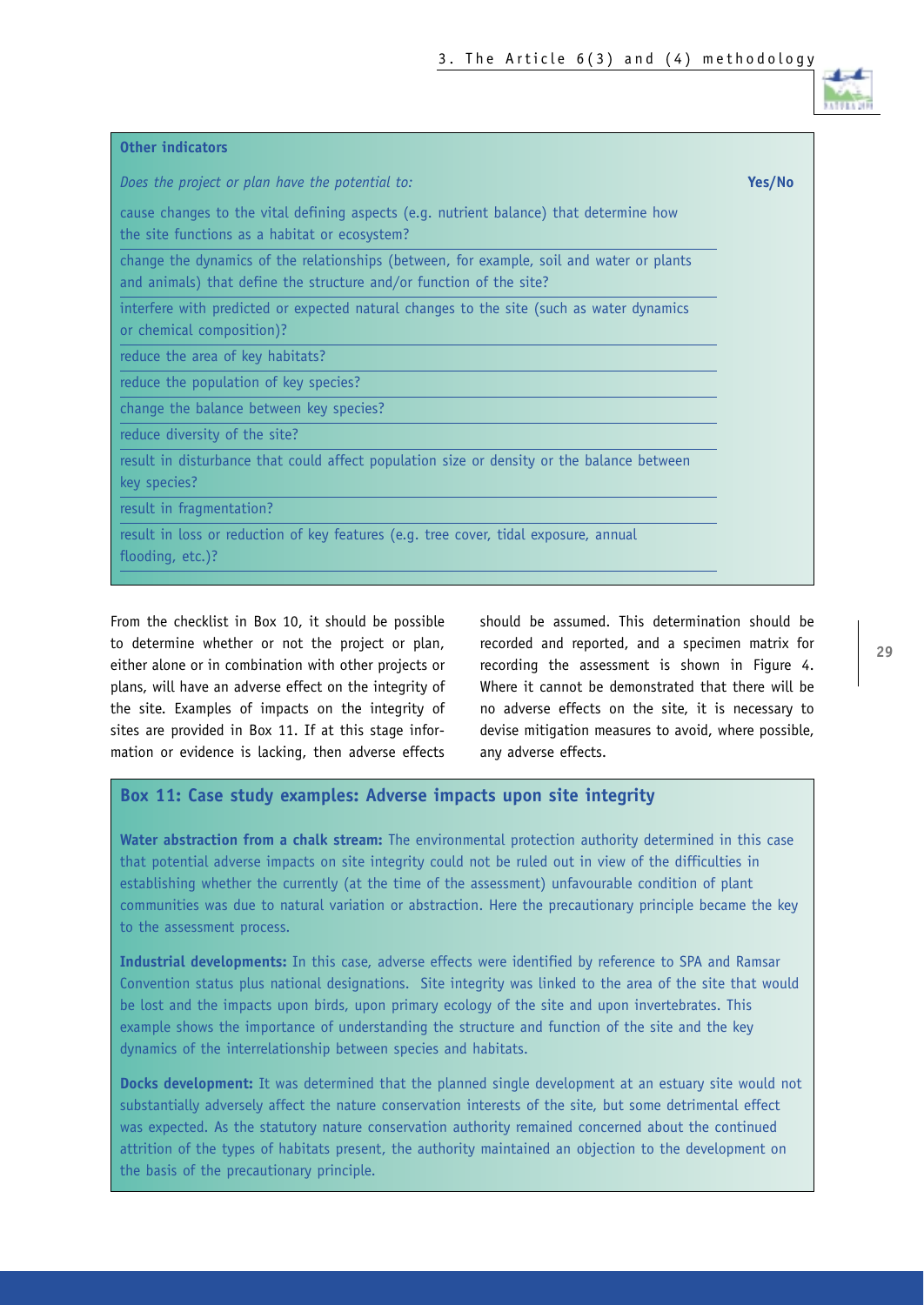**Ports development:** The national nature conservation agency concluded that there was insufficient knowledge about the tidal sediment regime at this location to determine whether any change in the regime would result in adverse effects on the integrity of the site as a whole. The risk of adverse effects on site integrity was sufficient to require mitigation and monitoring — again illustrating the importance of applying the precautionary principle.

#### **3.2.5. Step Four: Mitigation measures**

Mitigation measures need to be assessed against the adverse effects the project or plan is likely to cause (alone or in combination with other projects or plans). It will be for the competent authority to determine what level of mitigation is required and the authority should take into consideration suggestions from the relevant nature conservation authorities and NGOs as well as the project or plan proponent (case study examples of mitigation measures are provided in Box 12). Mitigation should always aspire to the top of the mitigation hierarchy (i.e. avoiding impacts at source), as explained in Section 2.6 of this guidance.

To assess mitigation measures, the following tasks must be completed:

■ list each of the measures to be introduced (e.g. noise bunds, tree planting);

- $\blacksquare$  explain how the measures will avoid the adverse impacts on the site;
- explain how the measures will reduce the adverse impacts on the site.

Then, for each of the listed mitigation measures:

- provide evidence of how they will be secured and implemented and by whom;
- provide evidence of the degree of confidence in their likely success;
- provide a timescale, relative to the project or plan, when they will be implemented;
- provide evidence of how the measures will be monitored, and, should mitigation failure be identified, how that failure will be rectified.

Figure 3 provides a specimen mitigation measures assessment matrix as a means of presenting this information.

#### **Box 12: Case study examples: Mitigation**

**Road and rail developments across dry habitats:** In this case, mitigation measures for impacts included appropriate scheduling of construction works to avoid or reduce disturbance of fauna or destruction of nests and shelters, and the erection of screens to prevent bird strikes, collisions and electrocutions. Also, strengthened land planning regulation was recommended to reduce induced effects in the surrounding area.

**A railway project in a mountain area:** In this case, the developer was required to submit a visitor management plan including an approved monitoring scheme to ensure that adverse effects could be avoided.

**River docks development:** Where a channel was to be dredged and quays constructed at a riverside site, monitoring surveys were proposed to assess the success of mitigation measures to ensure invertebrate recolonisation of the area.

**Industrial development:** Mitigation for a cluster of major projects included the rescheduling of construction activities, a code of construction practice to avoid or reduce intrusion and disturbance, and the screening of the major work site and its workers from birds using the Natura 2000 site.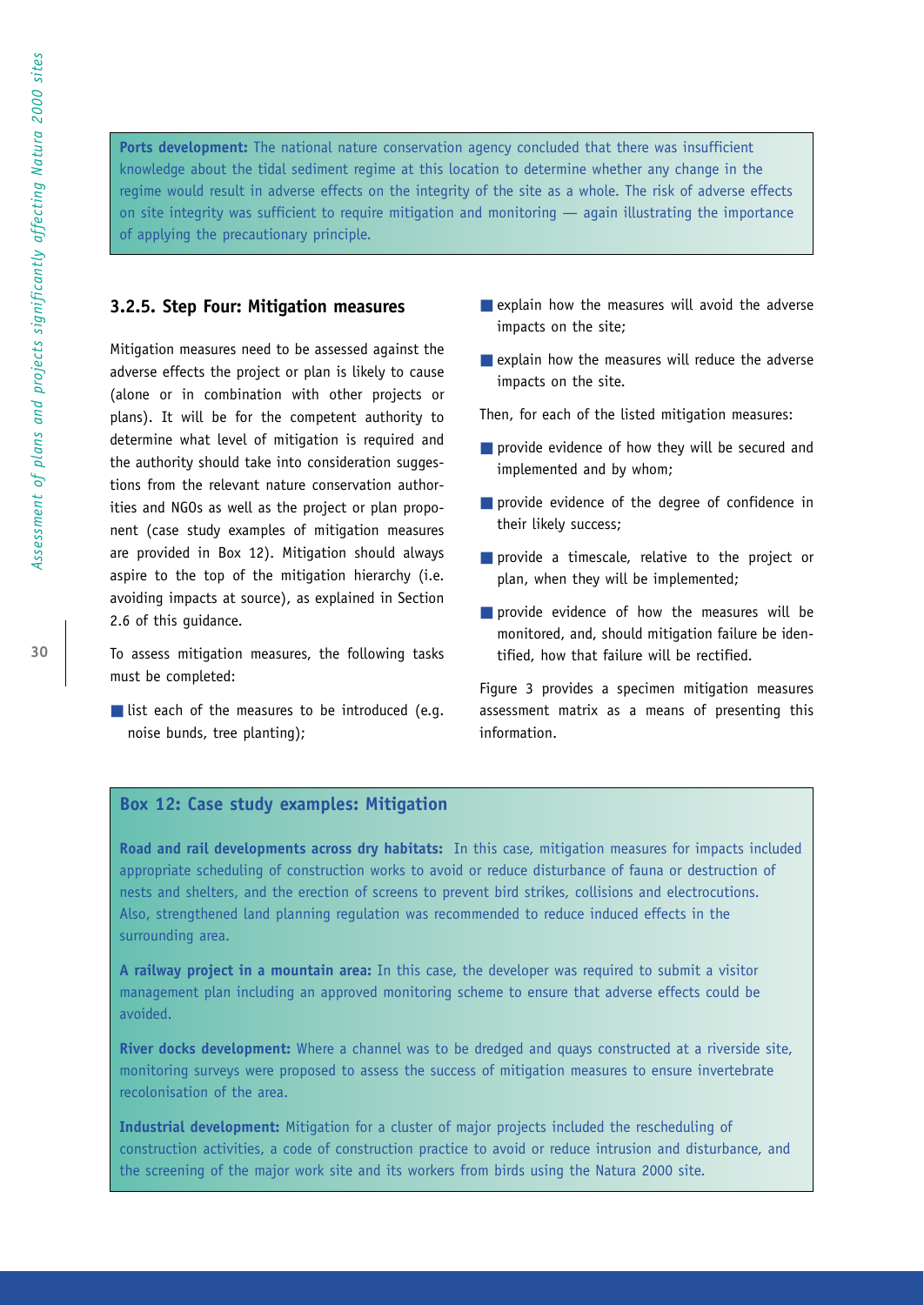

|                                                      | Figure 3: Appropriate assessment: Mitigation measures                                                                         |                                                                                                                                                                                                                                             |                                                                                                                                                                                                        |
|------------------------------------------------------|-------------------------------------------------------------------------------------------------------------------------------|---------------------------------------------------------------------------------------------------------------------------------------------------------------------------------------------------------------------------------------------|--------------------------------------------------------------------------------------------------------------------------------------------------------------------------------------------------------|
| List measures<br>to be introduced.                   | Explain how the measures<br>will avoid the adverse<br>effects on the integrity<br>of the site.                                | Explain how the measures<br>will reduce the adverse<br>effects on the integrity<br>of the site.                                                                                                                                             | Provide evidence of how they<br>will be implemented and by<br>whom.                                                                                                                                    |
| (i)                                                  | Provide details of the<br>mitigation, explaining the<br>factors which will address<br>the adverse effects.                    |                                                                                                                                                                                                                                             | This may include details of<br>legally binding agreements<br>that should be completed in<br>advance of project or plan<br>authorisation.                                                               |
| (i)                                                  |                                                                                                                               |                                                                                                                                                                                                                                             |                                                                                                                                                                                                        |
| (iii)                                                |                                                                                                                               |                                                                                                                                                                                                                                             |                                                                                                                                                                                                        |
| List mitigation measures<br>(as above).              | Provide evidence of the<br>degree of confidence<br>in their likely success.                                                   | Provide a timescale, relative<br>to the project or plan, when<br>they will be implemented.                                                                                                                                                  | Explain the proposed<br>monitoring scheme and how<br>any mitigation failure will be<br>addressed.                                                                                                      |
| (i)                                                  | This may include evidence<br>from similar projects or<br>plans or support from<br>the relevant nature<br>conservation agency. | Some mitigation may be<br>designed into the project<br>or plan; in some cases, it<br>will be additional mitigation<br>that needs to be either<br>in place before the project<br>or plan authorisation or as<br>soon as possible afterwards. | Securing a monitoring scheme<br>and dealing with any<br>mitigation failure may be<br>through legally binding<br>agreements that should be<br>completed in advance of<br>project or plan authorisation. |
| (i)                                                  |                                                                                                                               |                                                                                                                                                                                                                                             |                                                                                                                                                                                                        |
| (iii)                                                |                                                                                                                               |                                                                                                                                                                                                                                             |                                                                                                                                                                                                        |
| Note: For a blank version of this form, see Annex 2. |                                                                                                                               |                                                                                                                                                                                                                                             |                                                                                                                                                                                                        |

#### **3.2.6. Outcomes**

Following the completion of the appropriate assessment, it should be considered best practice for the appropriate authority to produce an appropriate assessment report which:

- describes the project or plan in sufficient detail for members of the public to understand its size, scale and objectives;
- describes the baseline conditions of the Natura 2000 site;
- identifies the adverse effects of the project or plan on the Natura 2000 site;
- explains how those effects will be avoided through mitigation;

■ sets out a timescale and identifies the mechanisms through which the mitigation measures will be secured, implemented and monitored.

The appropriate assessment report should be sent for consultation with the relevant nature conservation agencies and the public. A specimen report is provided in Figure 4.

Following the consultation period, and despite the application of mitigation measures, if the competent authority considers that residual adverse effects remain, then the project or plan may not proceed until after a Stage Three assessment has been completed and it has been objectively concluded that there is an absence of alternative solutions.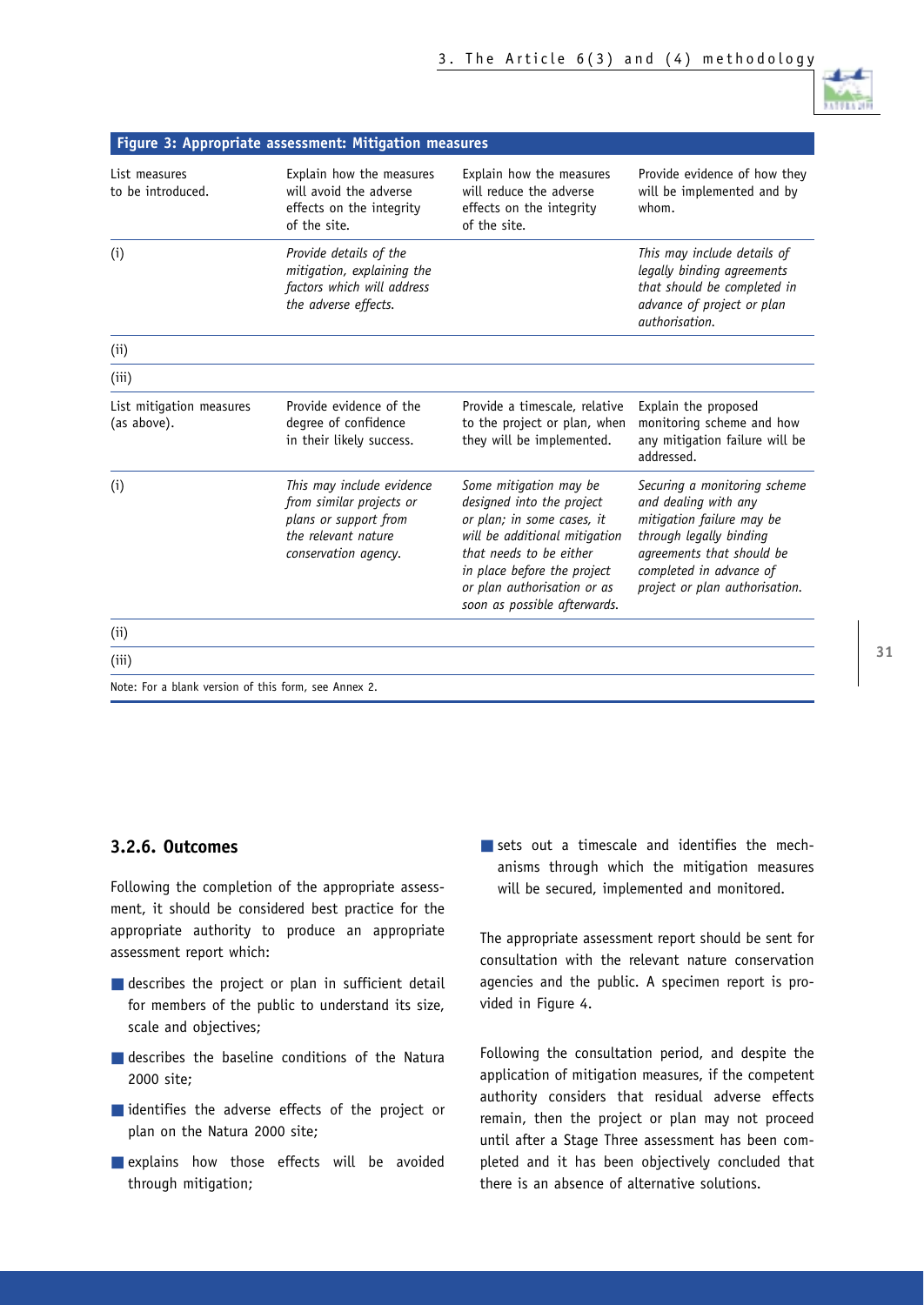#### **Figure 4: Worked example of an appropriate assessment report for a wind turbine (project)**

#### *Assessment of the effects of the project or plan on the integrity of the site*

| Describe the elements of the project or plan (alone or<br>in combination with other projects or plans) that are likely<br>to give rise to significant effects on the site<br>(from screening assessment).                                                                                                                                             | The project consisted of five wind turbines and ancillary<br>development on a hill adjacent to the Natura 2000 site.<br>The wind turbines were in the flight path of one of the<br>site's major winter roost areas for an internationally<br>important bird species. The likely significant impacts<br>included the potential for bird collision and disturbance. |
|-------------------------------------------------------------------------------------------------------------------------------------------------------------------------------------------------------------------------------------------------------------------------------------------------------------------------------------------------------|-------------------------------------------------------------------------------------------------------------------------------------------------------------------------------------------------------------------------------------------------------------------------------------------------------------------------------------------------------------------|
| Set out the conservation objectives of the site.                                                                                                                                                                                                                                                                                                      | To maintain the favourable conservation status of the<br>site as the largest concentration of specific bird species<br>in the country (9 % of national population).                                                                                                                                                                                               |
| Describe how the project or plan will affect key species and<br>key habitats.<br>Acknowledge uncertainties and any gaps in information.                                                                                                                                                                                                               | There was considerable disagreement over the scientific<br>evidence available on likely bird collision with the wind<br>turbines. The assessment was based upon a calculation of<br>risk. However, as there was little hard evidence, the<br>precautionary principle was applied and adverse effects<br>were assumed to be likely.                                |
| Describe how the integrity of the site (determined by<br>structure and function and conservation objectives) is likely<br>to be affected by the project or plan (e.g. loss of habitat,<br>disturbance, disruption, chemical changes, hydrological<br>changes and geological changes, etc.). Acknowledge<br>uncertainties and any gaps in information. | The potential for collision, particularly by juvenile and<br>sub-adult birds, could result in population reduction.<br>Noise from the turbines could also cause disturbance $-$<br>particularly significant in breeding periods. This could<br>also reduce the breeding population size.                                                                          |
| Describe what mitigation measures are to be introduced to<br>avoid, reduce or remedy the adverse effects on the integrity<br>of the site.<br>Acknowledge uncertainties and any gaps in information.                                                                                                                                                   | Mitigation measures considered included:<br>$\blacksquare$ lowering the height of the turbines;<br>redesigning the layout of the turbines;<br>$\blacksquare$ increasing the distance between the turbines.<br>The results of these measures were judged to be<br>uncertain in the overall assessment of the impact on the<br>site.                                |

#### *Results of consultation*

| Name of agency(ies) or body(ies) consulted           | Summary of response                                                                                                                                                                                    |
|------------------------------------------------------|--------------------------------------------------------------------------------------------------------------------------------------------------------------------------------------------------------|
| National nature conservation agency                  | It cannot be assumed that no adverse effects will result<br>from the project.                                                                                                                          |
| National nature conservation NGO                     | This project has the long-term potential for causing the<br>loss of the conservation interest in the site and should<br>not be allowed to proceed.                                                     |
| Local nature conservation NGO                        | This is a site with national and international nature<br>conservation importance and this project is likely to<br>reduce the conservation value of the site and should not<br>be permitted to proceed. |
| National wind-energy operators' association          | There is no evidence that birds are at all affected by<br>wind turbines and there is no evidence that the birds will<br>be in any danger of collision.                                                 |
| Note: For a blank version of this form, see Annex 2. |                                                                                                                                                                                                        |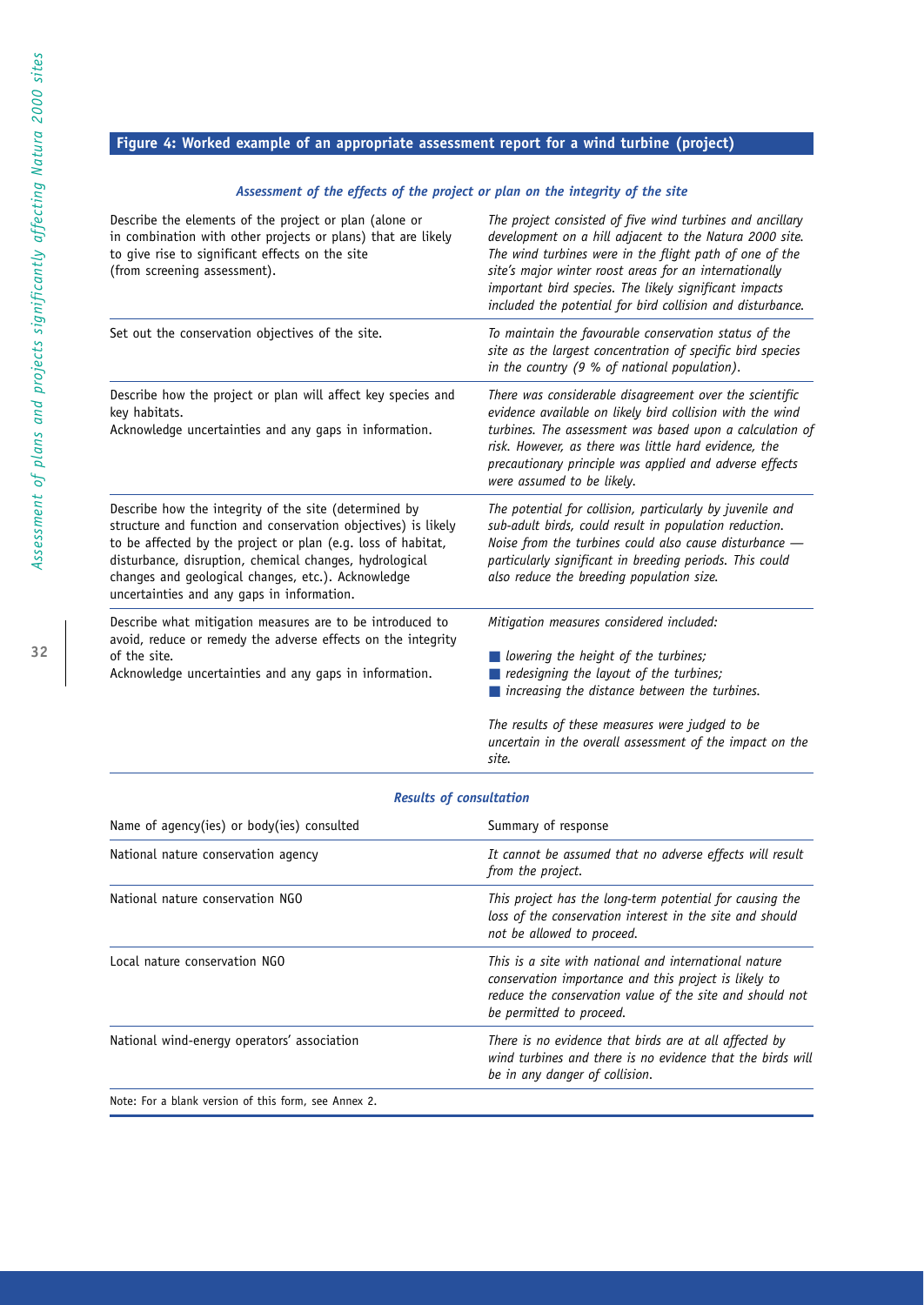# 3.3. Stage Three: Assessment of alternative solutions

#### **3.3.1. Introduction**

This stage examines alternative ways of implementing the project or plan that, where possible, avoid any adverse impacts on the integrity of the Natura 2000 site. The assessment of alternative solutions flow chart outlines the process. Before a project or plan that either alone or in combination with other projects or plans has adverse effects on a Natura 2000 site can proceed, it must be objectively concluded that no alternative solutions exist. MN2000 states that 'it rests with the competent national authorities to make the necessary comparisons between these alternative solutions' (paragraph 5.3.1). MN2000 also states 'in this phase, therefore, other assessment criteria, such as economic criteria, cannot be seen as overruling ecological criteria'. The examination of alternative solutions requires, therefore, that the **conservation objectives and status of the Natura 2000 site will outweigh any consideration of costs, delays or other aspects of an alternative solution**. The competent authority should not, therefore, limit its consideration of alternative solutions to those suggested by the project or plan proponents. It is the Member State's responsibility to consider alternative solutions, which could be located even in different regions/countries.

#### **Box 13: Case study examples: Assessment of alternative solutions**

**Flood protection works at a coastal site:** Three groups of alternative solutions were considered in connection with a flood defence protection scheme entailing construction of a clay embankment and other works:

- 1. continue with current management (unsustainable since the defence ridge is diminishing with threats to the Natura 2000 site);
- 2. do nothing/full retreat (not feasible as this would result in the loss of species for which the site was designated);
- 3. hold the line by recharging a shingle ridge (costly and unlikely to be sustainable in the long term).

Here the alternative solutions were tested against their implication for the Natura 2000 site and as all these alternative solutions were judged as unsuitable, the proposal to build engineered hard defences was pursued.

**Water resource developments in a semi-arid area:** An SEA of irrigation and hydrology development plans concluded was carried out to identify alternative solutions. Based on an assessment of the implications of the alternative solutions on the Natura 2000 site, it was concluded that economic diversification that did not rely on irrigation needed to be more carefully considered. It could not be concluded, therefore, that there was an absence of alternative solutions.

**Foul water drainage project:** In one case, 10 alternative locations for a sewage treatment works were assessed on the basis of their relative impacts on the Natura 2000 site.

**Road project:** The alternative solutions assessed included routes, alignments, carriageway widths and single and dual-carriageway options. The fact that alternative routes existed that did not adversely affect the Natura 2000 site meant that it could not be concluded, therefore, that there was an absence of alternative solutions.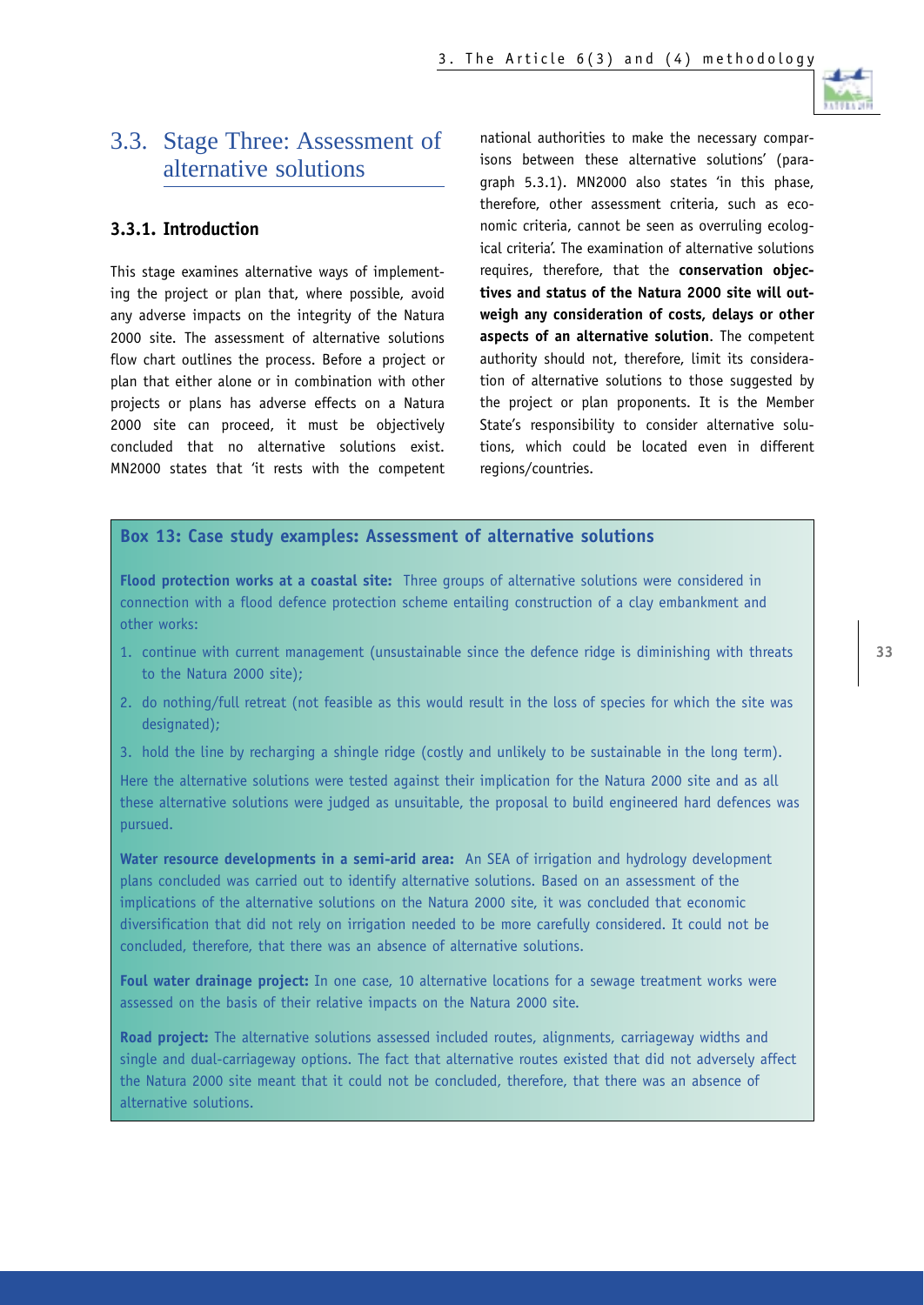#### **Stage Three: Assessment of alternative solutions**



#### **Notes**

(a) For types of alternative solutions, see Section 3.3.2.

(b) For assessment of alternative solutions, see Section 3.3.3 and Box 14.

(c) Return to Stage One to screen alternative solutions which are new projects or plans or to Stage Two if the alternative solutions are amendments to the current project or plan.

|  | Stage Three outputs: Assessment of alternative solutions matrix | (Figure 5)                                               |                                            |            |  |
|--|-----------------------------------------------------------------|----------------------------------------------------------|--------------------------------------------|------------|--|
|  |                                                                 |                                                          | Alternative solutions assessment statement | (Figure 6) |  |
|  |                                                                 | Evidence of assessment matrix<br>(alternative solutions) | (Figure 7)                                 |            |  |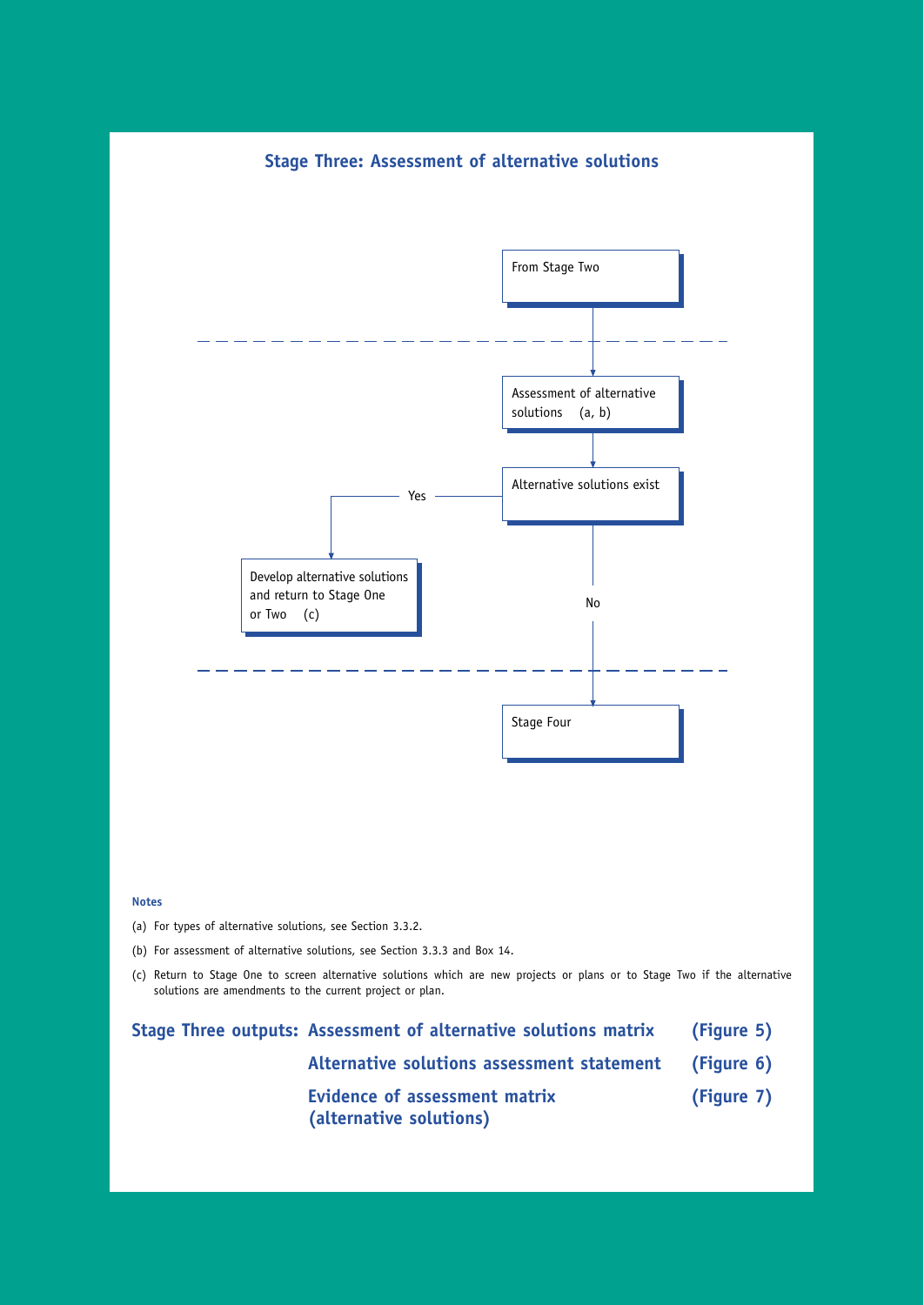

#### **3.3.2. Step One: Identifying alternative solutions**

While it is the responsibility of the competent authority to consider whether alternative solutions exist, its determination will inevitably rely, to some extent, on information provided by the project or plan proponent. The first step in assessing whether alternatives exist is for the competent authority to identify the objectives of the project or plan. From that starting point, it is possible to identify a range of alternative ways of achieving the objectives of the project or plan and these alternatives can then be assessed against their likely impact upon the conservation objectives of the Natura 2000 site.

Crucial to the assessment of alternative solutions is the inclusion in the assessment of the 'do nothing' alternative.

Possible alternative solutions may include variants of:

- locations or routes;
- scale or size:
- means of meeting objectives (e.g. demand management);
- $\blacksquare$  methods of construction (e.g. 'silent piling');
- operational methods;
- decommissioning methods at the end of a project's life;
- scheduling and timescale proposals (e.g. seasonal working).

For each alternative, there must be a description and an indication of how it was assessed. Once all potential alternatives have been identified, they need to be assessed against their relative impact upon Natura 2000 sites.

#### **3.3.3. Step Two: Assessing alternative solutions**

Tasks to be carried out in assessing alternatives are listed in Box 14. An assessment of alternative solutions matrix is suggested and presented as a useful tool for the identification and assessment of alternatives (a worked example of this matrix is provided in Figure 5). The completed matrix can also be used to communicate the results of the assessment to the relevant stakeholders. Figure 6 provides an example of an alternative solutions assessment statement, which can be used for recording and assessing the alternative solutions that have been considered.

#### **Box 14: How to assess alternative solutions**

Consult relevant agencies and other bodies.

Make use of the information gathered to complete the screening and appropriate assessment stages of the Article 6 assessments.

Identify and characterise the key objectives of the project or plan.

Identify all alternative means of meeting the objectives of the project or plan.

Provide as much information as possible, acknowledge gaps in information, and provide sources of information.

Assess each alternative against the same criteria used in the appropriate assessment to assess the impact of the proposed project or plan on the conservation objectives of the site.

Apply the precautionary principle to the assessment of all alternatives.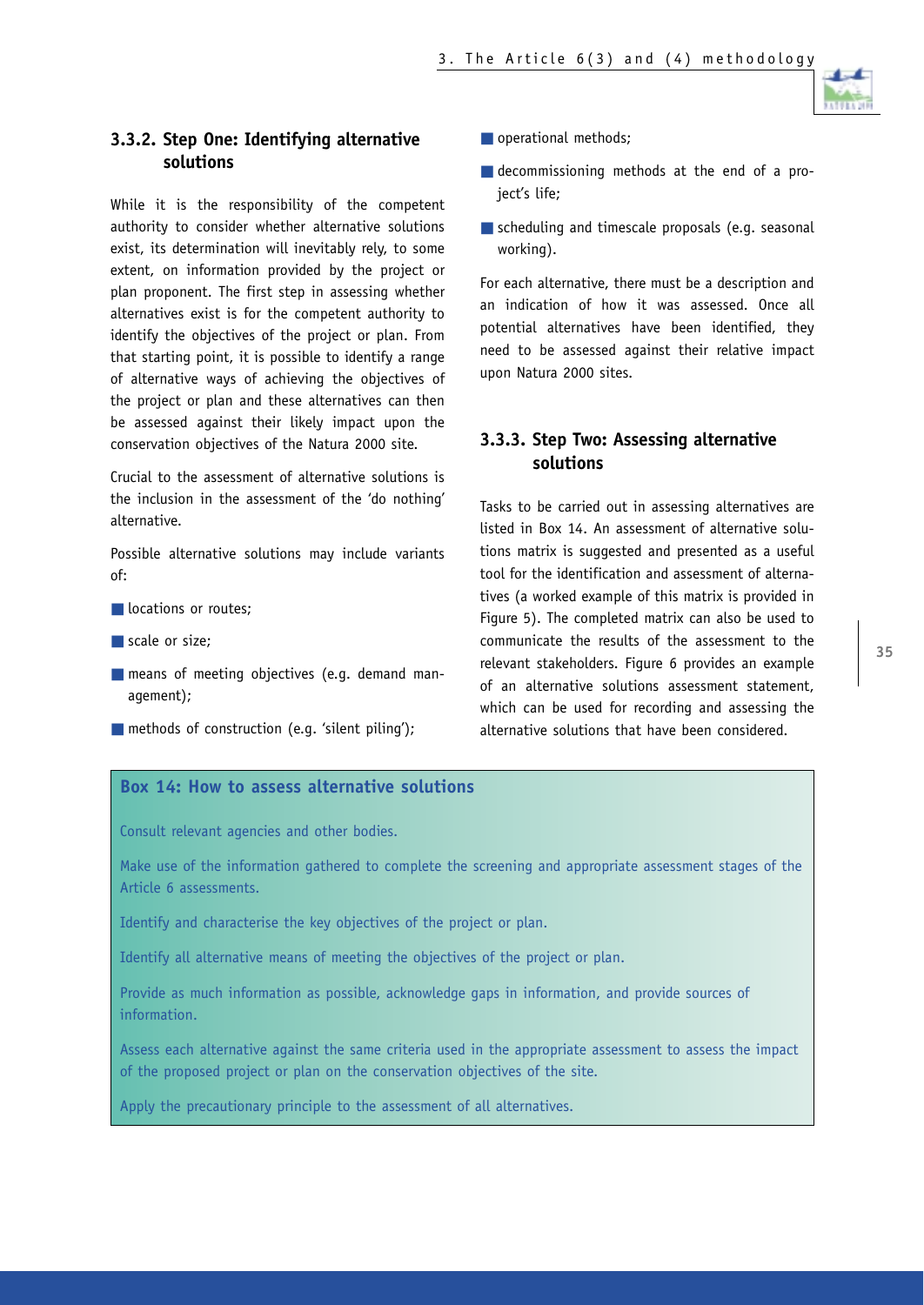#### **3.3.4. Outcomes**

Once the assessment of alternative solutions is complete, a record should be made of the agencies and other bodies that were consulted, their responses to consultation, why particular assessments have been made of alternatives (i.e. adverse, positive or neutral), and details of who carried out the assessment. A specimen form for an evidence of assessment of alternative solutions is shown in Figure 7. The purpose of this assessment is to

determine whether or not it can be objectively concluded that there are no alternative solutions. If alternative solutions have been identified that will either avoid any adverse impacts or result in less severe impacts on the site, it will be necessary to assess their potential impact by recommencing the assessment at Stage One or Stage Two as appropriate. However, if it can be reasonably and objectively concluded that there is an absence of alternatives, it will be necessary to proceed to Stage Four of this assessment methodology.

#### **Figure 5: Worked example of the assessment of alternative solutions matrix for a road project**

#### *Assessment of alternative solutions*

The description and objectives of the project or plan The 'do nothing' alternative

*As part of the European Union's Structural Fund transport The existing single-carriageway road is unsuitable for the operational programme, to connect a peripheral regional heavy goods vehicles that currently use it due to its centre to the national road network. The project is the width, alignment and condition. Without this new road, construction of a 5 kilometre stretch of dual-carriageway road the existing road is likely to deteriorate further and along the existing road corridor. become increasingly congested causing delays and a*

*possible increase in road accidents.*

Predicted adverse effects of the project or plan on the Natura 2000 site following the appropriate assessment

*The Natura 2000 site is a residual alluvial forest (*Alnion glutinoso-incanae*) and therefore a priority habitat listed in Annex I to the habitats directive. The road project would result in the diversion of the river that runs through the wood and the loss of a significant number of trees and habitat. The river diversion would have adverse effects on the water table and water regime that characterises the habitat. The loss of trees and habitat would increase the vulnerability of the wood to further deterioration.*

| Comparison with chosen project or plan                            |                                                                                                                                            |                                                                                                                                        |  |
|-------------------------------------------------------------------|--------------------------------------------------------------------------------------------------------------------------------------------|----------------------------------------------------------------------------------------------------------------------------------------|--|
| Possible alternative solutions                                    | Evidence of how the alternative<br>solutions were assessed                                                                                 | Describe the relative effects on the<br>conservation objectives of Natura<br>2000 (greater or less adverse effects).                   |  |
|                                                                   | <b>Alternative locations/routes</b>                                                                                                        |                                                                                                                                        |  |
| <b>Alternative One</b>                                            |                                                                                                                                            |                                                                                                                                        |  |
| Southern route avoiding the river<br>but bisecting the wood       | Proponent's assessment based upon<br>likely delays and extra $cost - no$<br>detailed assessment of impact<br>on the wood.                  | While avoiding the need to divert the river,<br>there would still be adverse effects caused by<br>loss of habitat and fragmentation.   |  |
| <b>Alternative Two</b>                                            |                                                                                                                                            |                                                                                                                                        |  |
| Southern route avoiding the wood                                  | Proponent's assessment based upon<br>likely delays and extra cost.                                                                         | No direct adverse effects; however, future<br>plans to allow the wood to colonise adjacent<br>farmland to the south would be affected. |  |
| <b>Alternative Three</b>                                          |                                                                                                                                            |                                                                                                                                        |  |
| Northern route taking the road much<br>further away from the wood | Proponent's assessment based upon<br>likely delays and extra cost, impact<br>on farm fragmentation, and impact<br>on archaeological sites. | NGO commissioned assessment demonstrates<br>no direct or indirect adverse effects on the<br>Natura 2000 site.                          |  |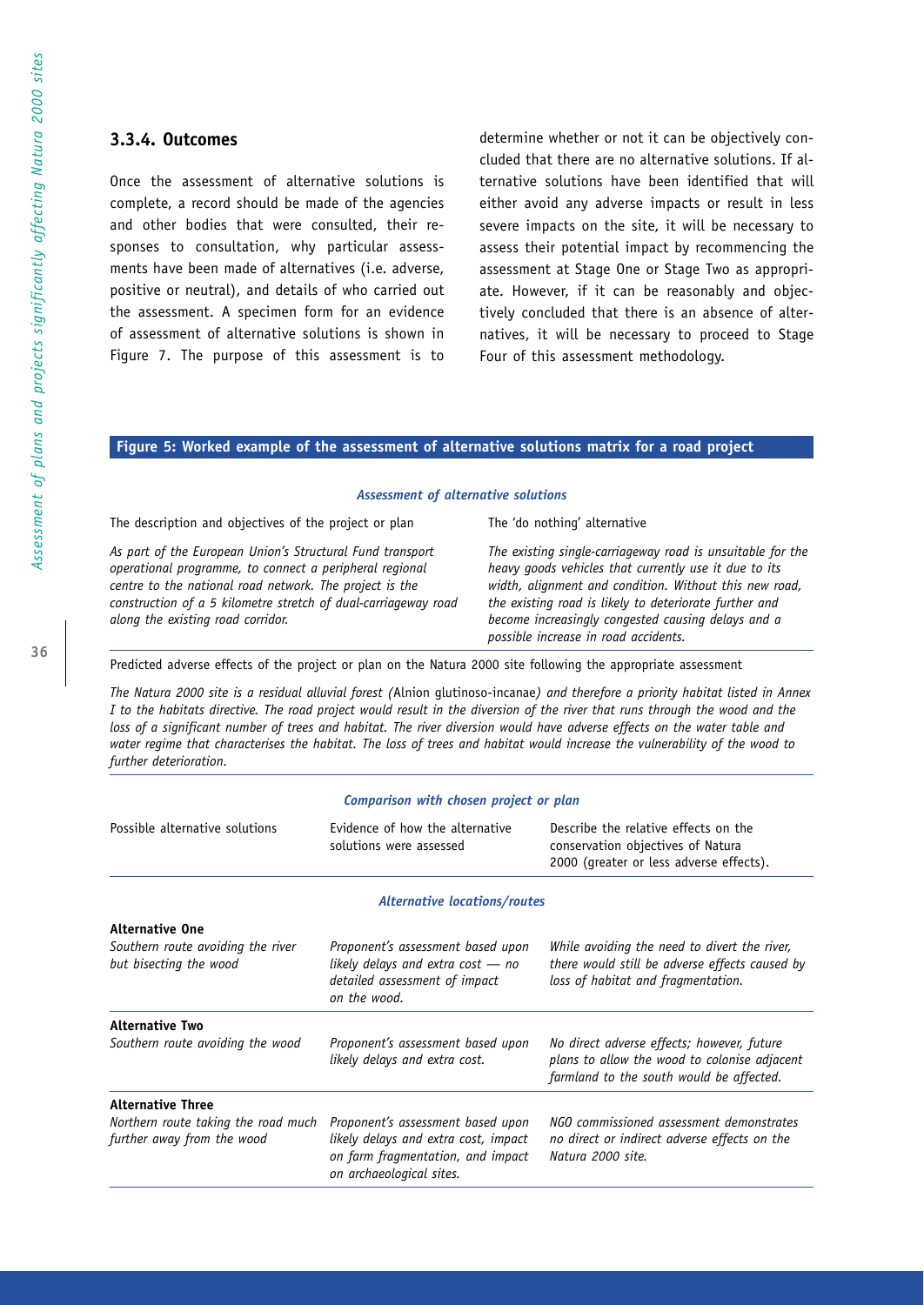

#### *Alternative size and scale*

# **Alternative One**

| Reduced carriageway width for<br>section that passes through wood                                 | Assessment based on reduced<br>land-take. Assessment within the<br>environmental report published<br>with the plans for the project.                                                               | NGO's assessment demonstrated that adverse<br>effects remain through loss of trees and<br>habitat and potential for windthrow.                                                                                                                                                                             |
|---------------------------------------------------------------------------------------------------|----------------------------------------------------------------------------------------------------------------------------------------------------------------------------------------------------|------------------------------------------------------------------------------------------------------------------------------------------------------------------------------------------------------------------------------------------------------------------------------------------------------------|
| <b>Alternative Two</b>                                                                            |                                                                                                                                                                                                    |                                                                                                                                                                                                                                                                                                            |
| Slight realignment to move section<br>through the wood slightly to the<br>north to avoid the wood | Proponent's assessment of impacts<br>included the loss of dwellings,<br>required by the realignment.<br>Assessment within the environmental<br>report published with the plans<br>for the project. | NGO's assessment suggested that there would<br>be reduced direct adverse effects on the site.<br>However, the potential for windthrow remains<br>as does the potential for adverse impacts<br>during construction due to disturbance and<br>excavations, which may temporarily affect the<br>water regime. |

#### *Alternative means of meeting objectives (e.g. demand management)*

| <b>Alternative One</b>             |                                    |                                              |
|------------------------------------|------------------------------------|----------------------------------------------|
| Proactive measures to direct goods | Assessed against the objectives of | No direct or indirect adverse effects on the |
| traffic to existing rail network   | the project.                       | Natura 2000 site.                            |

#### *Conclusions on assessment of alternatives*

*A range of alternatives have been considered by the competent authority, which in this case is also the project proponent. The alternatives that have been assessed have different impacts on the Natura 2000 site. Some of the alternatives, which were initially rejected by the proponents due to cost and delay, have less or no impact on the Natura 2000 site. It therefore cannot be objectively concluded that there is an absence of alternative solutions.*

Note 1: A blank version of this matrix is provided in Annex 2.

Note 2: This worked example does not deal with all the types of alternative solutions set out in the blank matrix at the end of this report, as only the actual alternative solutions studied have been included here.

#### **Figure 6: Alternative solutions assessment statement**

| Describe the alternative solution that would avoid or                                                              | Explain why the proposed project or plan is favoured                                                                                                              |
|--------------------------------------------------------------------------------------------------------------------|-------------------------------------------------------------------------------------------------------------------------------------------------------------------|
| minimise significant impacts on the Natura 2000 site.                                                              | over the other alternative solutions assessed.                                                                                                                    |
| This may include a reassessment of the project or plan<br>against the criteria used in Stage Two of this quidance. | This should be based upon its relative effects on the<br>Natura 2000 site. For example, will the alternative have<br>greater or less adverse impacts on the site? |

Provide an overall statement to explain why it is considered that in this instance there are no alternative solutions that would avoid reducing the conservation value of the Natura 2000 site.

*This statement should include reference to evidence of assessment and the comments of the relevant nature conservation agency and the competent authority.*

Note: A blank version of this statement is provided Annex 2.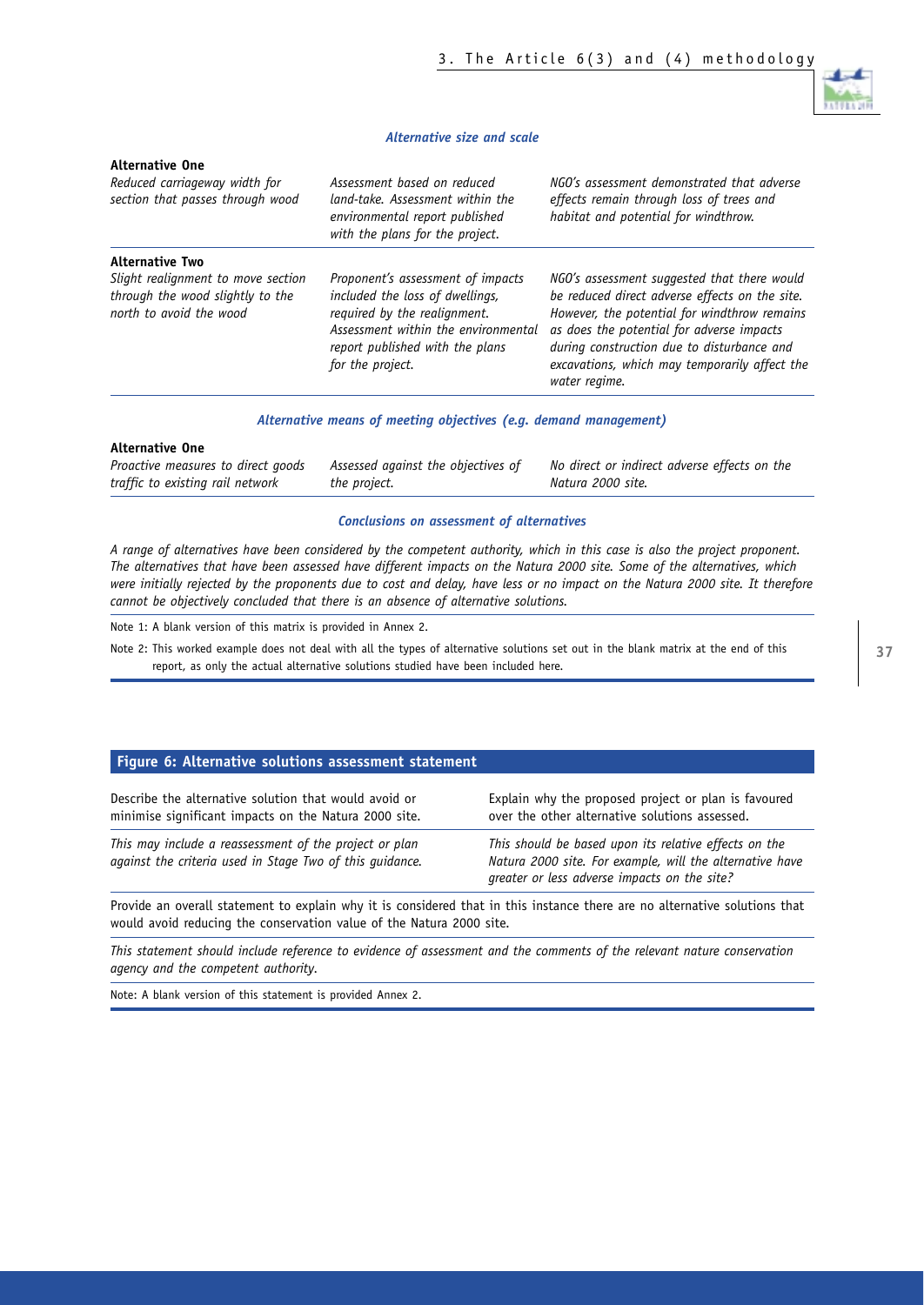# Assessment of plans and projects significantly affecting Natura 2000 sites *Assessment of plans and projects significantly affecting Natura 2000 sites*

# **Figure 7: Evidence of assessment matrix (alternative solutions)**

#### *Consultation on alternative solutions*

| List of agencies consulted                                                             | Response to consultation | Impact of alternatives on<br>the Natura 2000 site are<br>considered adverse                                       | Impact of alternatives on the<br>Natura 2000 site are<br>considered positive or neutral                                                                |
|----------------------------------------------------------------------------------------|--------------------------|-------------------------------------------------------------------------------------------------------------------|--------------------------------------------------------------------------------------------------------------------------------------------------------|
| Provide contact name and<br>telephone or e-mail address,<br>date of consultation, etc. |                          | Explain the adverse effects<br>and, where possible, refer to<br>relevant assessments and<br>documentary evidence. | Explain why the project or plan<br>will not have adverse effects<br>and, where possible, refer to<br>relevant assessments and<br>documentary evidence. |

#### *Data collected to carry out the assessment*

| Who carried out the assessment?                                         | This could be the competent authority, project or plan<br>proponent, or relevant responsible government agency.                                              |
|-------------------------------------------------------------------------|--------------------------------------------------------------------------------------------------------------------------------------------------------------|
| Sources of data                                                         | These may include details from baseline studies, field<br>studies, existing records, etc.                                                                    |
| Level of assessment completed                                           | This could be a full EIA, desk study, etc. It will be<br>important to provide an assessment of the degree of<br>confidence in the results of the assessment. |
| Where can the full results of the assessment<br>be accessed and viewed? | Provide times and dates when the information can be<br>viewed, and addresses and telephone numbers of the<br>contact persons.                                |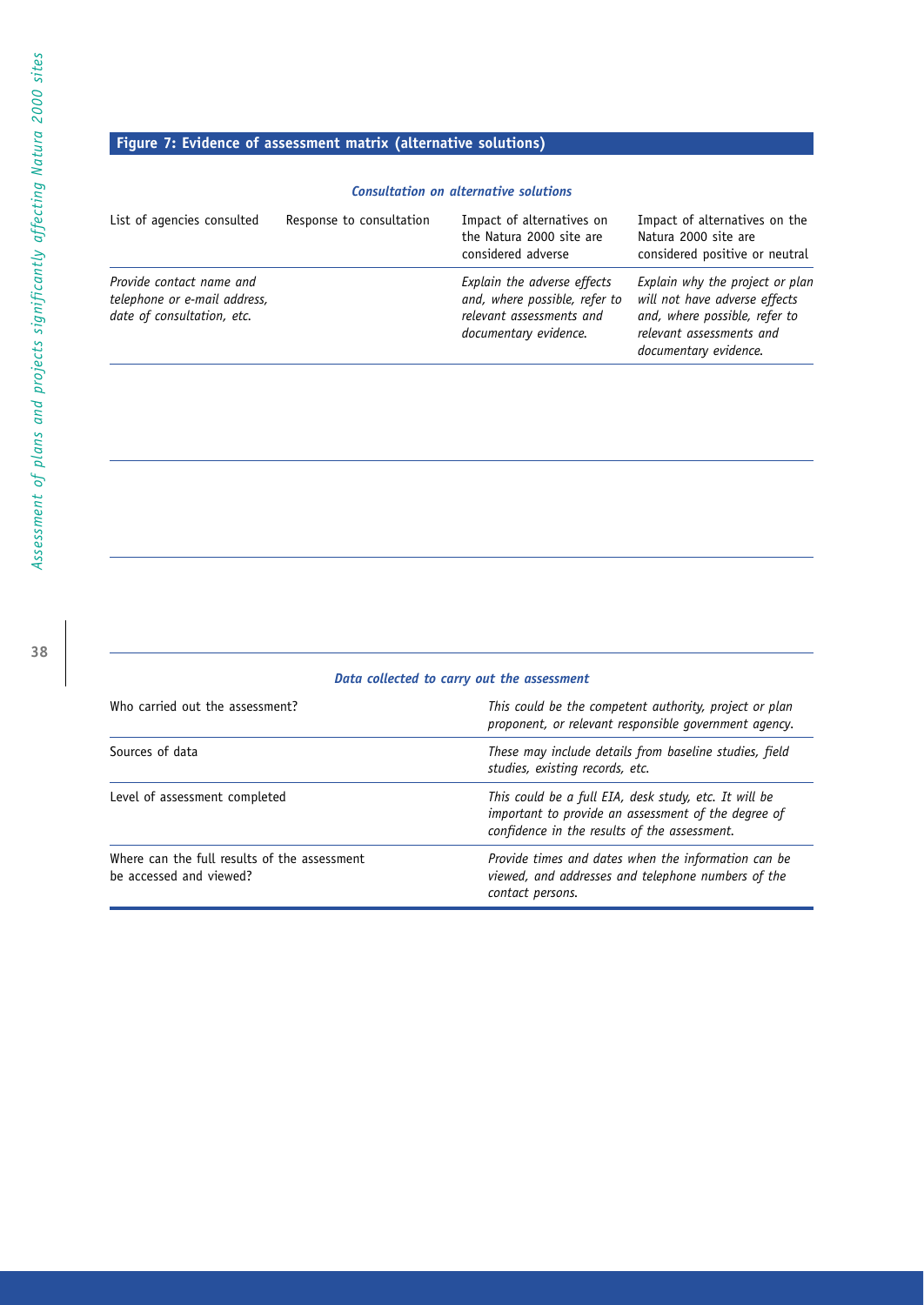

# 3.4. Stage Four: Assessment where no alternative solutions exist and where adverse impacts remain

# **3.4.1. Introduction**

For sites that host priority habitats and species, it is necessary to consider whether or not there are human health or safety considerations or environmental benefits flowing from the project or plan. If such considerations do exist, then it will be necessary to carry out the Stage Four assessments of compensatory measures. If no such considerations exist, then establish whether there are other imperative reasons of overriding public interest (IROPI) before carrying out the Stage Four assessments. Where IROPI exist, an assessment to consider whether compensatory measures will or will not effectively offset the damage to the site will be necessary before the project or plan can proceed. It is not the purpose of this guidance document to provide advice on the IROPI test. This stage of the guidance therefore concentrates solely on how compensatory measures may be considered. The Stage Four flow chart summarises this stage of the process.

# **3.4.2. Step One: Identifying compensatory measures**

MN2000 makes clear that compensatory measures are only a last resort attempt to maintain the overall coherence of the Natura 2000 network as a whole (MN2000, paragraph 5.4.2). Based upon the case studies and the literature review completed for this guidance document, this would appear to be a common approach to compensatory measures, but such measures are often seen as having little guarantee of success. Examples of works that may be proposed as compensatory measures are provided in Box 15. Box 16 provides other examples used in actual cases.

# **Box 15: Examples of compensatory measures 39 12.39 13.39 13.39**

Compensatory measures appropriate to adverse effects on Natura 2000 sites consist of:

- **restoration** restoring the habitat to ensure the maintenance of its conservation value and compliance with the conservation objectives of the site;
- **creation** creating a new habitat on a new site or through the enlargement of the existing site;
- **enhancement** improving the remaining habitat proportional to that which is lost due to the project or plan;
- **preservation of habitat stock** measures to prevent further erosion of the coherence of the Natura 2000 network.

These compensatory measures need to be assessed to ensure that they:

- are **appropriate** to the site and the loss caused by the project or plan;
- have the ability to **maintain or enhance** the overall coherence of Natura 2000;
- are **feasible**;
- can be **operational** by the time the damage to the site is effected (unless this can be proved unnecessary in the circumstances of the case).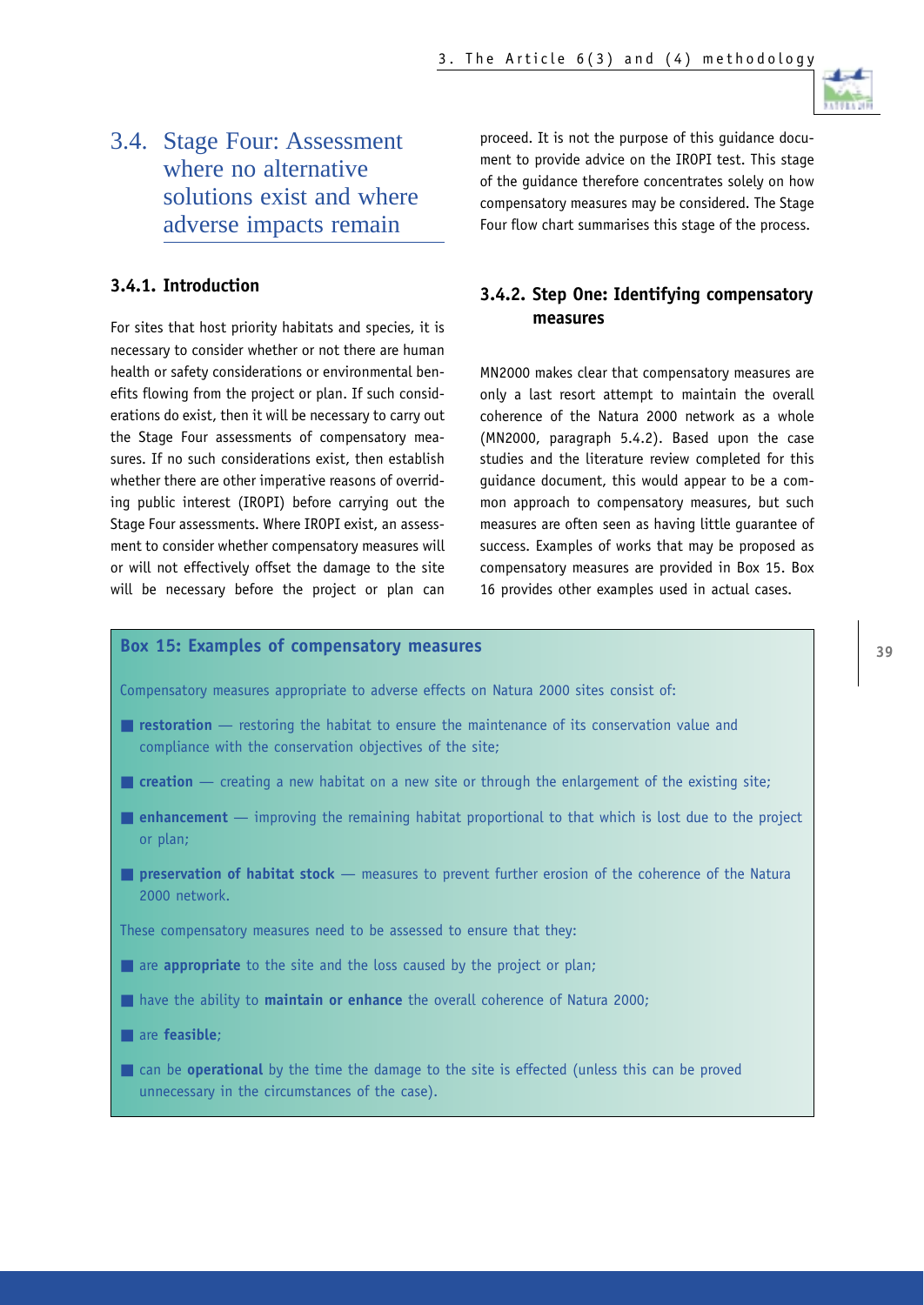

**Notes**

- (a) The IROPI concept is discussed in MN2000, paragraph 5.3.1.
- (b) For a discussion of human health and safety considerations, see MN2000, paragraph 5.5.2.
- (c) Compensatory measures are additional to normal practices and should provide compensation corresponding precisely to the loss to the Natura 2000 network (see Section 3.4.2 and Box 15).
- (d) The Commission will provide a prior opinion on the relevance of the IROPI which are being invoked (see MN2000, paragraph 5.5.3).
- (e) A relevant form is provided in MN2000, Annex IV.

| Stage Four outputs: Compensatory measures assessment matrix | (Figure 8) |
|-------------------------------------------------------------|------------|
| Evidence of assessment matrix<br>(compensatory measures)    | (Figure 9) |
| Summary of Article 6(3) and (4) assessments (Figure 10)     |            |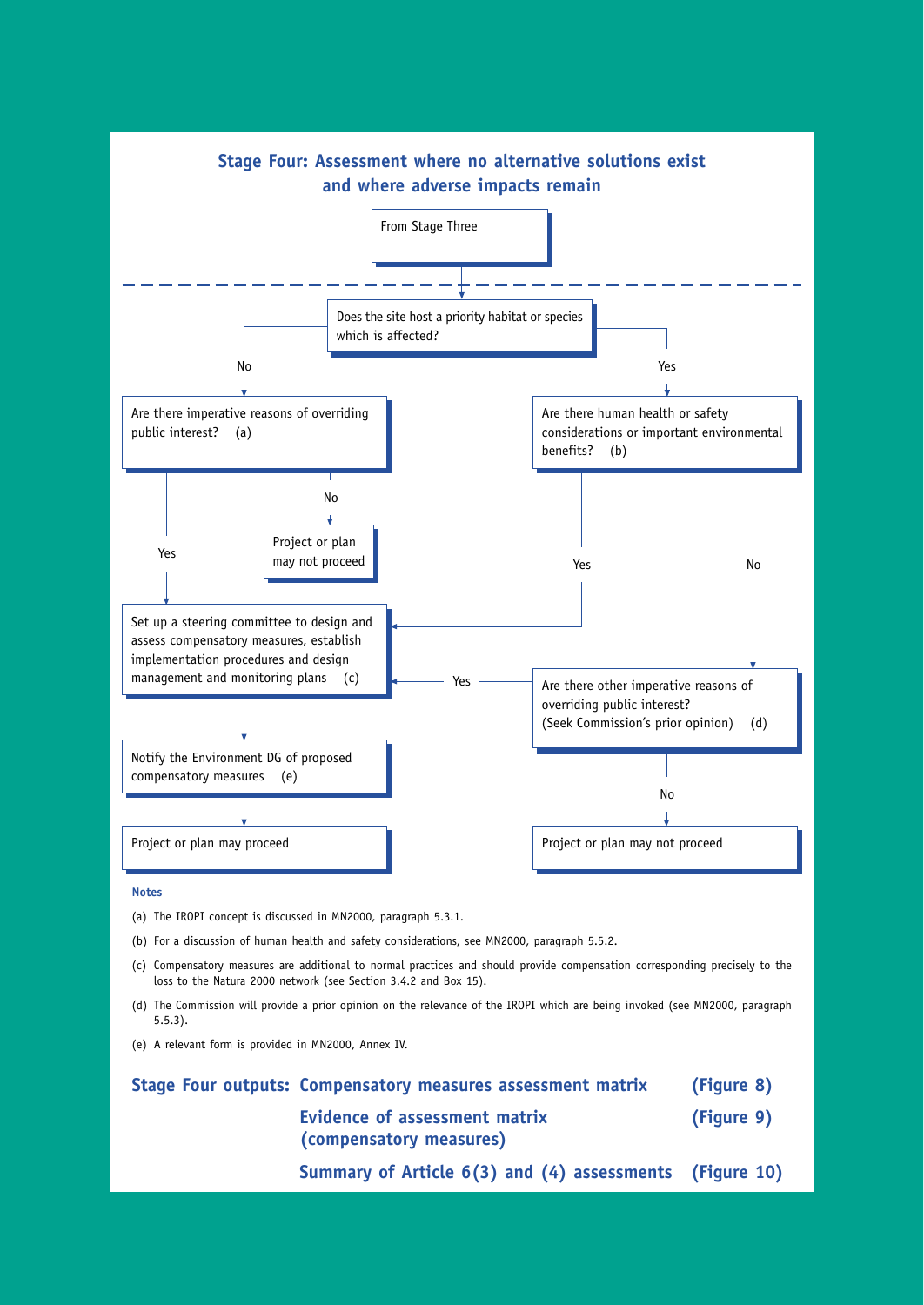

# **3.4.3. Step Two: Assessment of compensatory measures**

Before a project or plan that will have an adverse impact on a Natura 2000 site can be permitted to proceed, it is necessary to justify the compensatory measures being offered to offset the negative impacts.

The maintenance and enhancement of the overall coherence of Natura 2000 will be the key test on which to assess compensatory measures. To be acceptable, compensatory measures should:

■ address, in comparable proportions, the habitats and species negatively affected;

- $\blacksquare$  relate to the same biogeographical region in the same Member State and be in as close proximity as possible to the habitat that has been adversely affected by the project or plan;
- provide functions comparable to those which justified the selection criteria of the original site;
- have clearly defined implementation and management objectives so that the compensatory measures can achieve the maintenance or enhancement of Natura 2000 coherence.

A worked example of the assessment, using a matrix approach, is provided in Figure 8. A blank example of the matrix is provided in Annex 2.

# **Box 16: Case study examples: Compensatory works**

**Port development at an estuary site:** At a harbour site where channel deepening would lead to a loss of mudflats, the compensatory measure of creating a new intertidal habitat was proposed and accepted. The target land was already under the ownership of the developer and planning permission for the compensatory measure had been obtained in advance of the approval of the project that would adversely affect the Natura 2000 site.

**Docks development:** It was proposed that the loss of 10 % of a riverside site, which includes SPA and candidate SAC areas, would be compensated for by a gain of compensatory feeding habitat following the eradication of grassland. However, local NGOs considered the compensatory measures to be more damaging to nature conservation interests than the project itself. The compensatory measures were therefore not considered acceptable.

**Road and rail developments across semi-arid habitats:** Where habitats were lost or threatened by transport infrastructure proposals in an area of steppe and woodland, compensatory proposals included recreation of habitat for *Falco Naumanni* via the purchase of irrigated land and its conversion to dryland farming, plus the restoration of derelict land. Areas of community interest were also to be recreated within the protected sites. All the compensatory measures were agreed and implementation provisions put in place prior to the authorisation of the project.

**Flood defence works at a coastal site:** Where a flood defence protection scheme was expected to lead to losses of habitat (e.g. 12 % loss overall), proposed compensatory measures included 26 hectares of grazing marsh to be converted to habitats suitable for the SPA species potentially affected by the scheme. These measures were made the subject of consultation and agreement prior to project authorisation.

**Major road project:** There were residual adverse effects following the consideration of mitigation for a major road project. A draft compensation plan was produced for public consultation. Following consultation, the plan was redrafted and sent to the relevant nature conservation agencies for their views. The plan contained details of how disruption to species and destruction of habitat would be compensated, a set of compensation objectives based upon guide species targets, an implementation timescale, the costs of compensation measures, and proposals for monitoring and evaluation.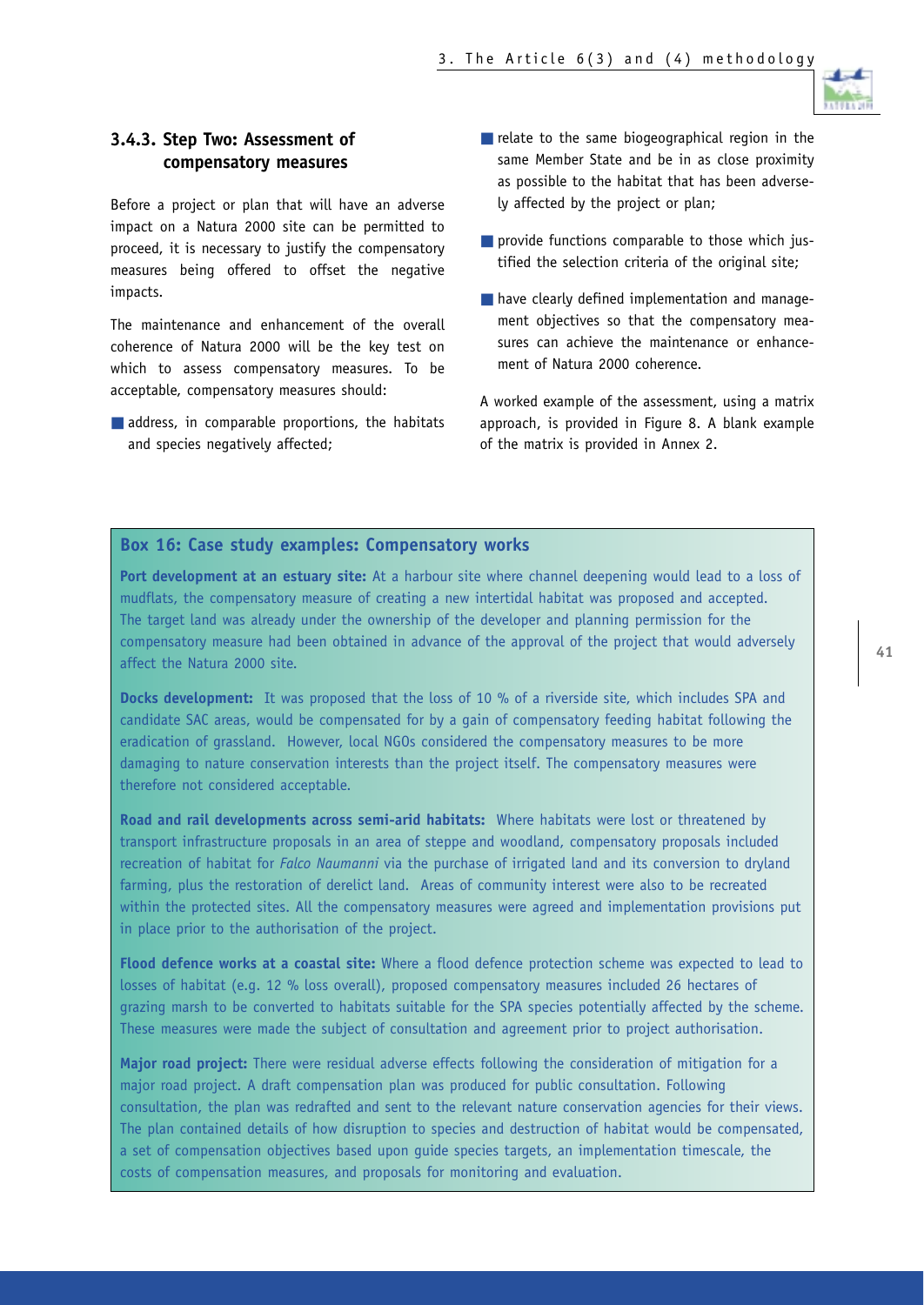**Urban redevelopment at a coastal site with river barrage:** Following a proposed loss of nearly 200 hectares of a priority national nature conservation site, a steering committee, including the national countryside protection agency, a major conservation NGO and the project proponents, guided the creation of compensatory measures, including the creation of a new wetland reserve of 400 hectares (partly converted agricultural land). Elements of the compensation plan included ensuring long-term ownership and management, setting bird targets for the new reserve to meet SPA status, and monitoring arrangements.

## **3.4.4. Outcomes**

From the answers to the questions in the matrix in Figure 8, conclusions will be reached on whether or not the compensatory measures will be successful in maintaining or enhancing the overall coherence of the Natura 2000 network. The findings of the assessment should be recorded in the evidence of assessment matrix (compensatory measures) in Figure 9. However, the assessment of the compensatory measures does not cease there. It will be necessary, through legally binding mechanisms, to ensure that the long-term conservation interests of the Natura 2000 network are maintained. This will require the security of site tenure to be guaranteed, management plans to be drawn up with clear, achievable short-, medium- and long-term objectives, and for long-term monitoring mechanisms to be in place. Monitoring is particularly important to ensure that the conservation objectives of Natura 2000 are achieved. Monitoring has long been seen as a best practice in EIA, and is a requirement of the recently adopted directive on strategic environmental assessment.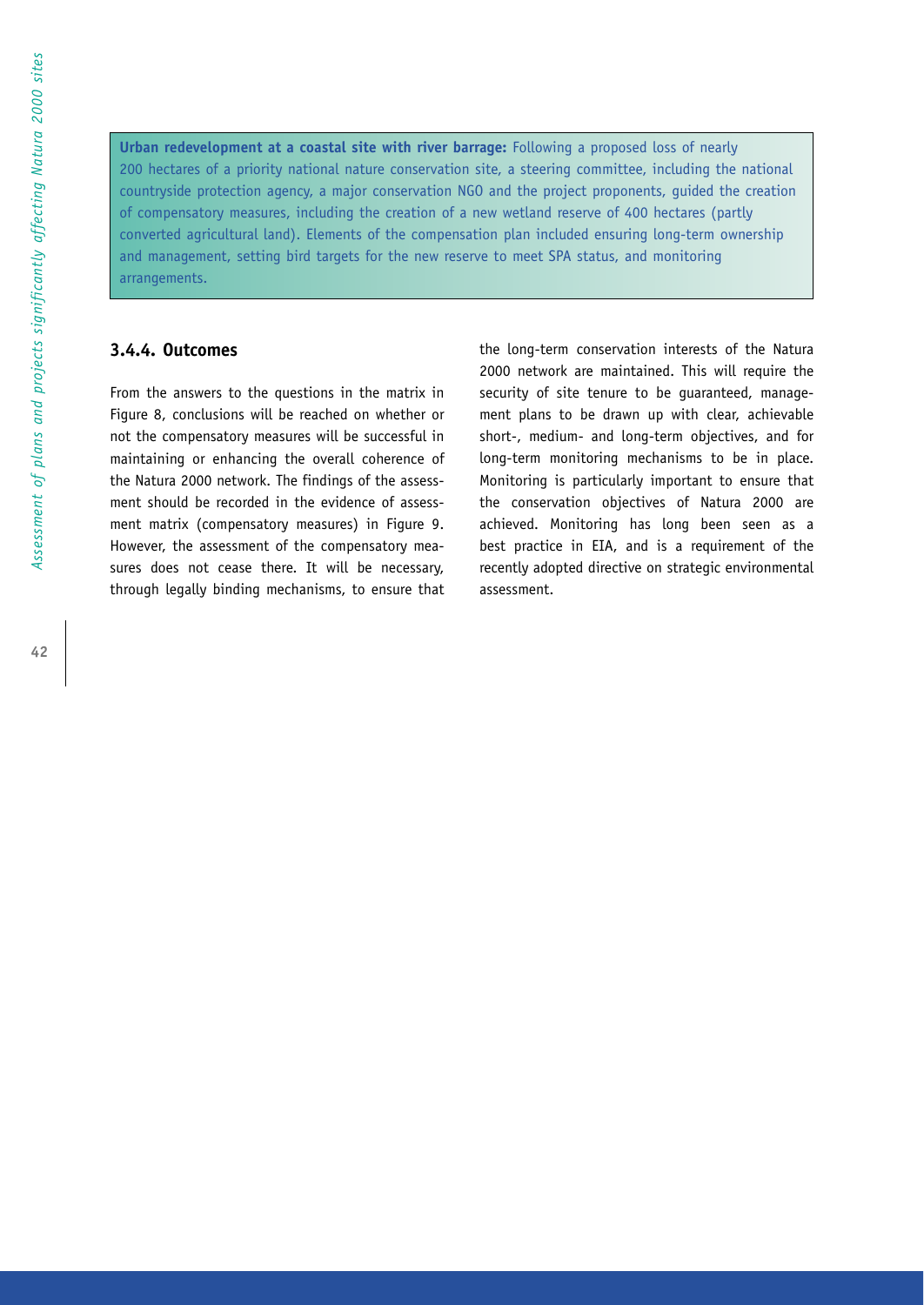

#### **Figure 8: Worked example of the compensatory measures assessment matrix for harbour works (project)**

Name and brief description of the project or plan and how it will adversely affect the Natura 2000 site

*The proposal is to provide navigable deep water within an existing port facility and the disposal of dredged material onto mudflats that form part of a Natura 2000 site. These works would result in the loss of a significant area of the intertidal mudflats.*

#### *Description of the compensatory measures*

*Dredged material will be used to recharge the intertidal mudflats in the harbour and 4 hectares of intertidal habitat will be created at an existing nearby area of marshland. A managed realignment will compensate for the intertidal habitat lost as a result of the dredging. The area and quality of the available habitat for the birds using the site will be maintained.* 

| <b>Assessment questions</b>                                                                                                                                                                                                           | Response                                                                                                                                                                                                                                                                                                                                                    |  |  |
|---------------------------------------------------------------------------------------------------------------------------------------------------------------------------------------------------------------------------------------|-------------------------------------------------------------------------------------------------------------------------------------------------------------------------------------------------------------------------------------------------------------------------------------------------------------------------------------------------------------|--|--|
| How were compensatory measures identified?                                                                                                                                                                                            | Through consultation with the national nature<br>conservation agency, relevant NGOs, landowners, etc.,<br>through a steering group.                                                                                                                                                                                                                         |  |  |
| What alternative measures were identified?                                                                                                                                                                                            | A number of other sites were considered for the<br>replacement habitat but the chosen site met the nature<br>conservation agency's criteria.                                                                                                                                                                                                                |  |  |
| How do these measures relate to the conservation<br>objectives of the site?                                                                                                                                                           | The measures are a 'like-for-like' replacement that<br>is sufficiently close to the Natura 2000 site to be<br>considered capable of recreating the ecological<br>conditions of the lost site.                                                                                                                                                               |  |  |
| Do these measures address, in comparable proportions,<br>the habitats and species negatively affected?                                                                                                                                | The area of new habitat is the same as that being lost,<br>with further compensatory areas planned for the future.                                                                                                                                                                                                                                          |  |  |
| How would the compensatory measures maintain or<br>enhance the overall coherence of Natura 2000?                                                                                                                                      | The compensatory measures would be a direct<br>replacement for the existing site and future plans would<br>expand and further maintain and enhance the coherence<br>of Natura 2000.                                                                                                                                                                         |  |  |
| Do these measures relate to the same biogeographical<br>region in the same Member State?                                                                                                                                              | Yes.                                                                                                                                                                                                                                                                                                                                                        |  |  |
| If the compensation measures require the use of land<br>outside the affected Natura 2000 site, is that land under<br>the long-term ownership and control of the project or plan<br>proponent or relevant national or local authority? | The land is to be secured through purchase and through<br>a legal agreement between the relevant parties.                                                                                                                                                                                                                                                   |  |  |
| Do the same geological, hydrogeological, soil, climate<br>and other local conditions exist on the compensation site<br>as exist on the Natura 2000 site adversely affected by<br>the project or plan?                                 | Some work will be necessary to enable the site to have<br>the same conditions as the lost habitats. However, the<br>nature conservation agency considers intertidal habitat<br>replacement to be a 'proven technique'.                                                                                                                                      |  |  |
| Do the compensatory measures provide functions comparable<br>to those that had justified the selection criteria of the<br>original site?                                                                                              | The nature conservation agency considers that once the<br>site has been secured and the legal protection measures<br>are in place, the site will meet the terms of reference<br>for inclusion in the Natura 2000 network. The boundaries<br>of the SPA will be adjusted to include the area of<br>newly created habitat.                                    |  |  |
| What evidence exists to demonstrate that this form of<br>compensation will be successful in the long term?                                                                                                                            | The nature conservation agency is of the opinion<br>that there are good grounds to conclude that the<br>compensatory measures have a reasonable prospect of<br>success. However, estuaries are complex and dynamic<br>systems and there are uncertainties as to whether the<br>compensatory site will ever be an exact replacement for<br>the lost habitat. |  |  |
| 0.11                                                                                                                                                                                                                                  |                                                                                                                                                                                                                                                                                                                                                             |  |  |

Note: A blank version of this matrix is provided in Annex 2.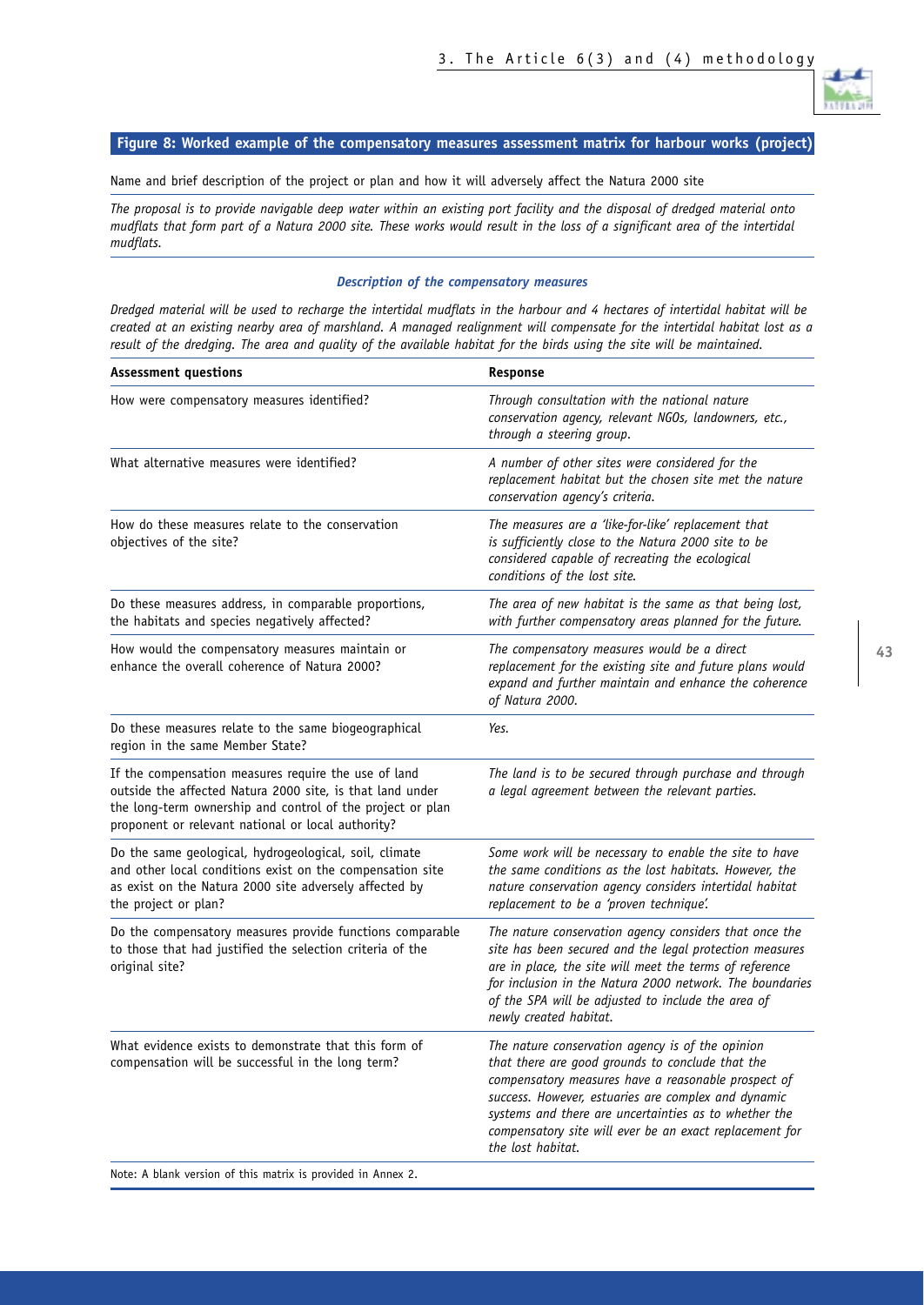#### **Figure 9: Evidence of assessment matrix (compensatory measures)**

#### *Consultation on compensatory measures*

| List of agencies consulted                                                                                                                                                                                                                                                     | Response to consultation | Compensatory measures<br>were considered<br>acceptable | Compensatory measures<br>were not considered<br>acceptable |
|--------------------------------------------------------------------------------------------------------------------------------------------------------------------------------------------------------------------------------------------------------------------------------|--------------------------|--------------------------------------------------------|------------------------------------------------------------|
| Provide contact name and<br>telephone or e-mail address,<br>and date of consultation.<br>State whether these hodies<br>were part of a steering group<br>that helped to devise the<br>compensation and have agreed<br>on issues such as long-term<br>management and monitoring. |                          |                                                        |                                                            |

#### *Data collected to carry out the assessment*

| Who carried out the assessment?                                         | This may include the competent authority, project or plan<br>proponent, or relevant responsible government agency.                                              |  |  |
|-------------------------------------------------------------------------|-----------------------------------------------------------------------------------------------------------------------------------------------------------------|--|--|
| Sources of data                                                         | These may include details from baseline studies, field<br>studies, existing records, national archives, databases,<br>etc.                                      |  |  |
| Level of assessment                                                     | This could be a full EIA, desktop study, etc. It will be<br>important to provide an assessment of the degree of<br>confidence in the results of the assessment. |  |  |
| Where can the full results of the assessment be accessed<br>and viewed? | Provide times and dates when the information can be<br>viewed, and addresses and telephone numbers of the<br>contact persons.                                   |  |  |

Note: A blank version of this matrix is provided in Annex 2.

# 3.5. Summary of assessment

The completion of the summary of assessment matrix in Figure 10 will help to provide evidence that the assessments required by the habitats directive have been completed. The proponents of projects or plans can use this summary as an *aide mémoire*. Competent authorities and others, including the European Commission's desk officers, may also use it for reviewing Article 6 assessments (<sup>8</sup>).

A detailed package for reviewing the information produced for the Article 6 assessments is provided in Section 3.6 below.

<sup>(</sup>**8**) In case of information formally provided to the Commission according to the provisions of Article 6(4) first subparagraph or for an opinion under Article 6(4) second subparagraph, the relevant **standard format** elaborated by the Commission services should be used.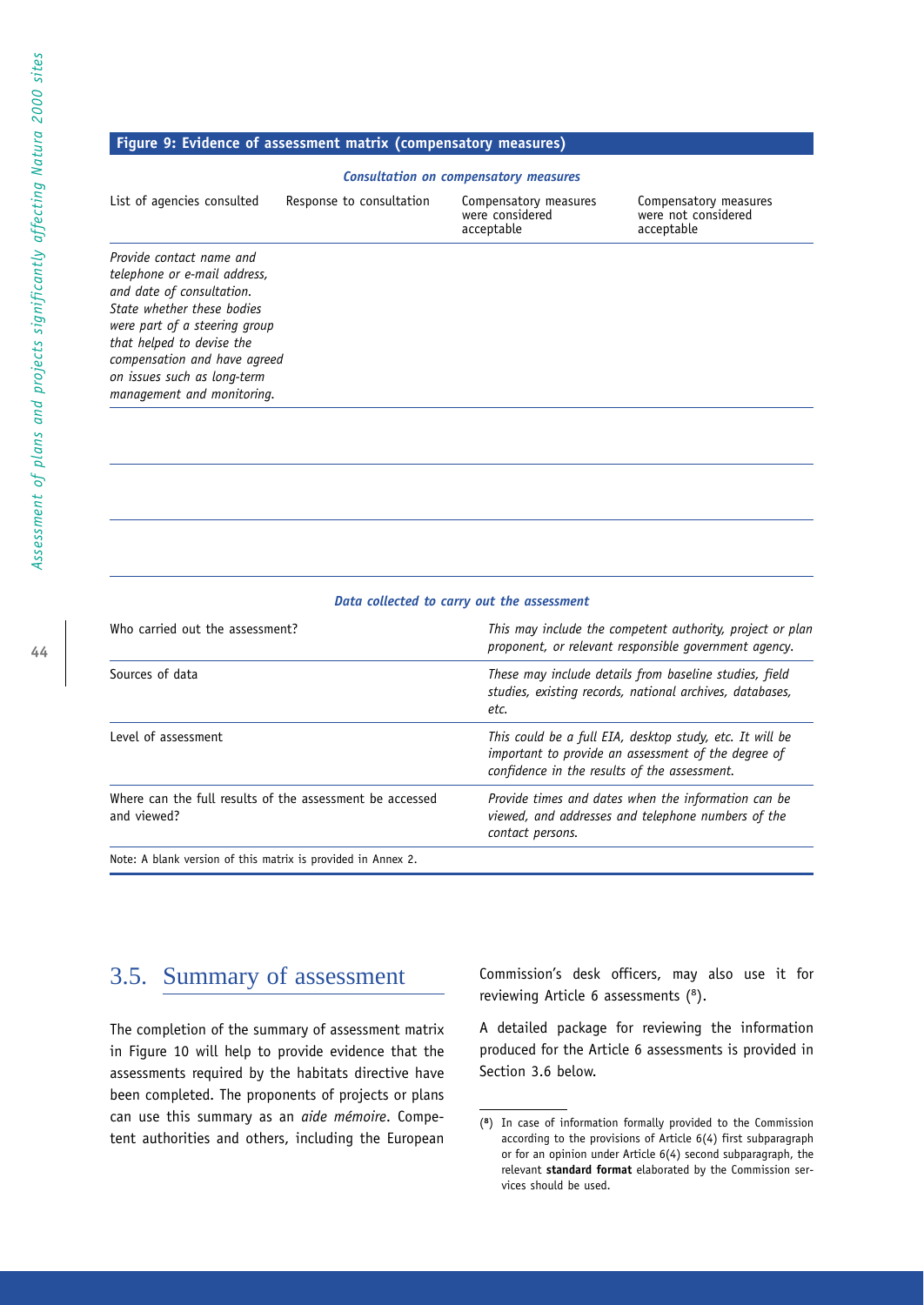

## **Figure 10: Summary of Article 6(3) and (4) assessments**

*Details of the project or plan and agencies and bodies involved*

Name and brief description of project or plan

Name, Natura 2000 code number and description of the site(s)

List of agencies and other bodies consulted during the assessment

List of assessment documents and reports and their authors

List of all other relevant documents reviewed as part of the assessment

*The application of Article 6(3) and (4) assessments*

#### **Stage One**

Results of preliminary impact identification and assessment of significance of impacts

#### **Stage Two**

Assessment of the impact on the integrity of the site(s) and assessment of mitigation measures

#### **Stage Three**

Assessment of alternatives

#### **Stage Four**

IROPI test and assessment of compensatory measures

Overall summary of the remaining conservation status of the site(s)

# 3.6. Habitats directive Article 6(3) and (4) assessment review package

# **3.6.1. Introduction**

This review package was developed out of research into the assessments for projects or plans required by Article 6(3) and (4) of the habitats directive. The package is based on similar review packages developed for the review of environmental statements (ES) within the environmental impact assessment (EIA) process. Unlike EIAs, however, the Article 6 assessments do not require the production of a single report such as an ES, and therefore this review package should be used as a systematic means of assessing a range of documentary evidence of the assessments carried out under Article 6. A further significant difference between this review package and those in use for ES is that it will not be necessary in all cases to complete all of the review. In many cases, the review will only be of the material used to determine whether particular stages in the Article 6 assessments have been completed satisfactorily. For example, if at the screening stage it is concluded that a project or plan will not have any significant effects on a Natura 2000 site, then the assessment process under Article 6 stops at that point.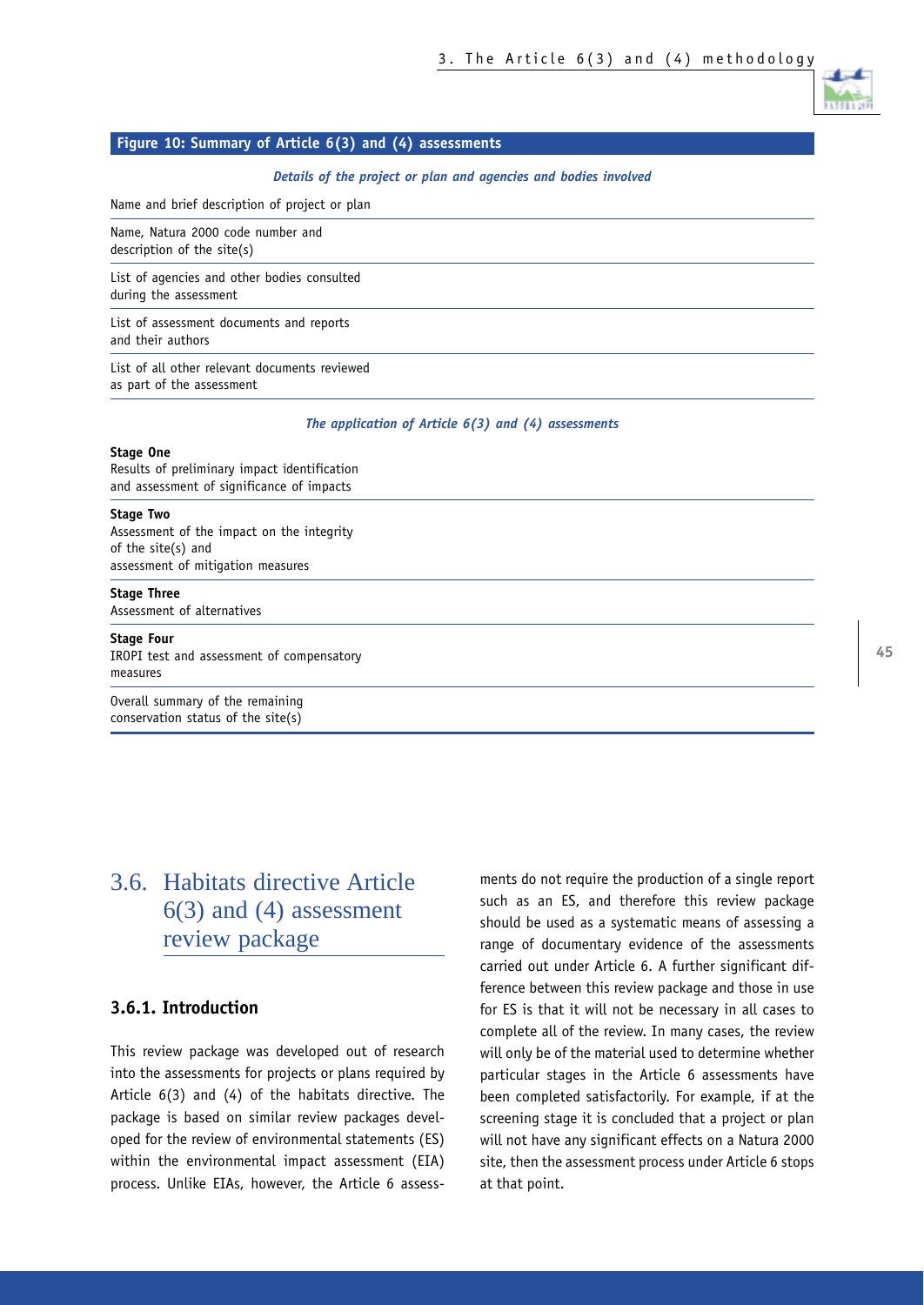## **3.6.2. Applying the review package**

The amount of information necessary to complete each stage of the assessments, for different projects or plans and for different types of habitat, will inevitably vary. The review must reflect this and also that for some projects in some locations very little information will be required in order to draw objective conclusions, whereas in other cases, a great deal of information and evidence will be required. To reflect these differing information requirements, the approach to the application of the review package must be proportional to the level of information required. It will also be necessary to apply the precautionary principle in all cases, as this is an underlying principle of the habitats directive itself. The review is, therefore, not a simple yes/no assessment of the documentary evidence provided against the review criteria. The review must be more sophisticated and allow for proportional judgments to be made as to whether or not the information, evidence and assessment are acceptable in the context of the particular project or plan and the particular Natura 2000 site. A review grading system has been developed which reflects these requirements.

The review grades to be applied to the review criteria are as follows.

- $A =$ The information provided is complete, with no significant omissions, and the conclusions drawn can be reasonably and objectively accepted.
- **B** = The information provided is not complete, but, in the circumstances of the particular case, the conclusions drawn can be reasonably and objectively accepted.
- $C =$  The information provided is not complete; there are significant omissions, and it will be necessary to seek clarification on certain issues before the conclusions drawn can be reasonably and objectively accepted.
- **D** = The information provided is wholly inadequate and there can be no confidence in the conclusions drawn from the evidence.

The review package has nine sections:

- 1. Features of the project or plan;
- 2. Cumulative effects;
- 3. Description of the Natura 2000 site;
- 4. Screening;
- 5. Appropriate assessment;
- 6. Mitigation;
- 7. Alternative solutions;
- 8. Imperative reasons of overriding public interest;
- 9. Compensatory measures.

To carry out the review, it will first be necessary to identify and list all documents that are to be considered. These documents may include an ES, reports from consultancies, national, regional or local agencies, written evidence from project or plan proponents, the results of consultation exercises, legal documents that secure mitigation and/or compensatory measures, and, where produced, appropriate assessment reports and findings of no significant effects statements.

When applying the review package, the relevant documents need to be examined to assess their content against each of the review criteria within the various sections. Each criterion is then graded A to D and at the end of each section of the package an overall grade is given to that section. This overall grade will be based upon the individual grades awarded under each of the criteria. However, the overall grade may not necessarily reflect the largest number of single grades given within the section, as some of the criteria may be considered of more importance in the circumstances of the case than in others. So while, for example, in Section 1, seven of the nine criteria are awarded an A grade, the fact that there are no details of the size, scale, etc., of a project or plan may mean that overall the section is graded D. At the end of the package, there is a collation section which allows an overall grade to be awarded to the assessments that have been carried out. As with section grades, this will be based upon the adequacy of the individual assessments that have been completed.

#### **3.6.3. Users of the review package**

This review package can be used by the competent authorities, the appropriate nature conservation agencies and others to ensure that all the relevant material for the assessments has been provided and the assessments, and the conclusions drawn from them, have been carried out as transparently and objectively as possible. Furthermore, the review package can be used by Commission desk officers when dealing with requests for the examination of the Article 6 assessments.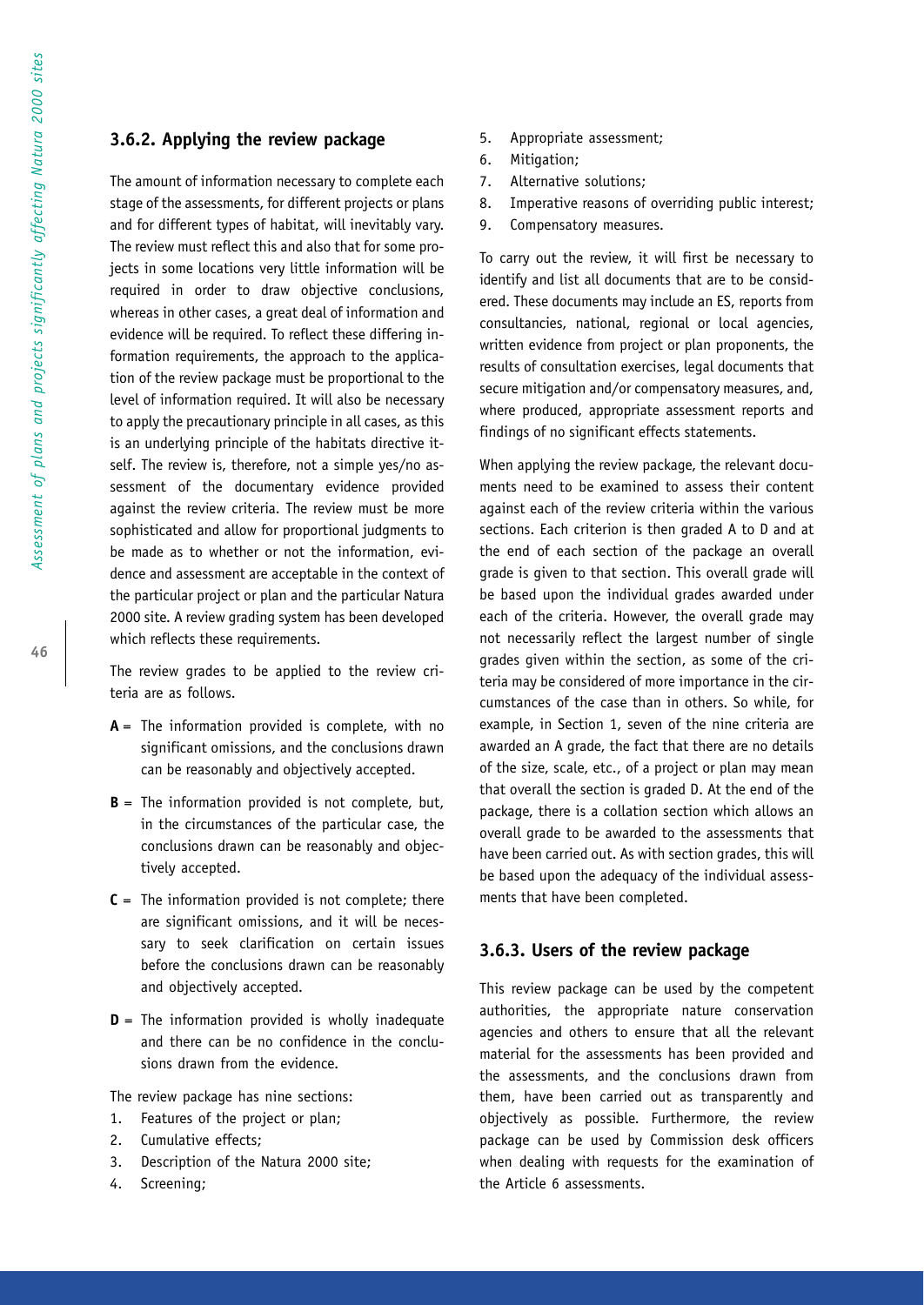| Habitats directive assessment review package                                                                                                                                                      |                                    |          |
|---------------------------------------------------------------------------------------------------------------------------------------------------------------------------------------------------|------------------------------------|----------|
| Review criteria                                                                                                                                                                                   | <b>Review grade</b>                | Comments |
|                                                                                                                                                                                                   | 1. Features of the project or plan |          |
| 1.1. The purpose(s) and objectives of the project or<br>plan are fully explained                                                                                                                  |                                    |          |
| 1.2. Plans, diagrams and maps are provided which<br>clearly identify the location of the proposed project<br>or plan                                                                              |                                    |          |
| 1.3. The size, scale, area and land-take/cover of the<br>project or plan are fully explained                                                                                                      |                                    |          |
| 1.4. Provides details of the physical changes that<br>will take place during the various stages of<br>implementing the project or plan                                                            |                                    |          |
| 1.5. Describes the resource requirements for the<br>construction/operation and decommissioning of the<br>project or plan (including water resources,<br>construction material and human presence) |                                    |          |
| 1.6. Describes the timescales for the various<br>activities that will take place as a result of<br>implementing the project or plan (including likely<br>start and finish dates)                  |                                    |          |
| 1.7. Describes any wastes arising, or other residues<br>(including quantities), and their means of disposal                                                                                       |                                    |          |
| 1.8. Identifies any wastes and other residues<br>(including quantities) that may be of particular<br>concern in the context of the Natura 2000 site                                               |                                    |          |
| 1.9. Describes any additional services required to<br>implement the project or plan (including pipelines,<br>overhead electricity lines, etc., their location and<br>means of construction        |                                    |          |
| Additional criteria as required                                                                                                                                                                   |                                    |          |
| <b>Overall grade, Section 1</b>                                                                                                                                                                   |                                    |          |
|                                                                                                                                                                                                   | 2. Cumulative effects              |          |
| 2.1. Identifies all projects or plans that may, in<br>combination with the proposed project or plan, give<br>rise to adverse effects on the Natura 2000 site                                      |                                    |          |
| 2.2. Defines the boundaries used when identifying<br>cumulative effects                                                                                                                           |                                    |          |
| 2.3. Defines the timescales over which cumulative<br>effects have been considered                                                                                                                 |                                    |          |
| 2.4. Identifies the potential cumulative pathways                                                                                                                                                 |                                    |          |
| Additional criteria as required                                                                                                                                                                   |                                    |          |
| <b>Overall grade, Section 2</b>                                                                                                                                                                   |                                    |          |

п.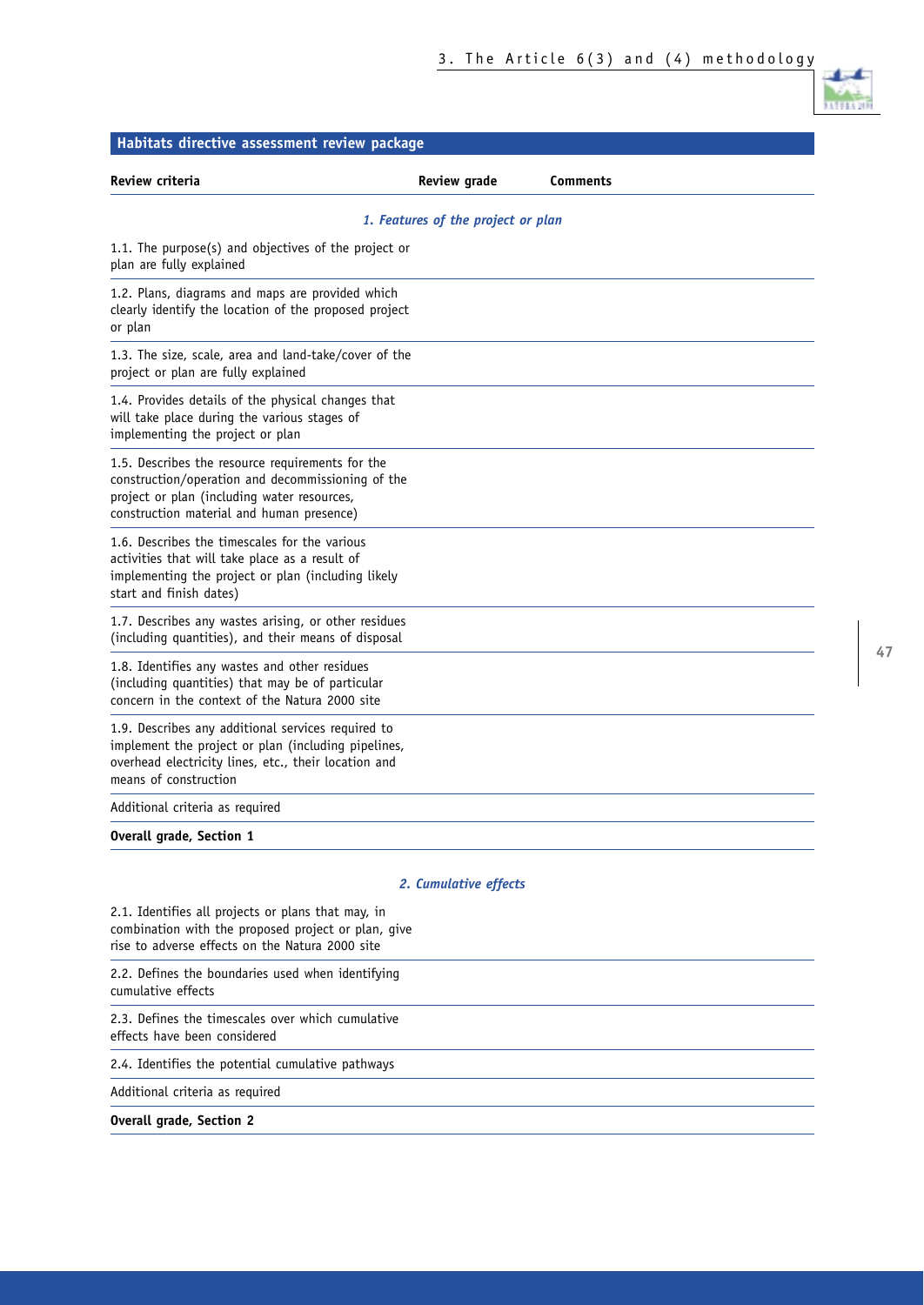| Review criteria                                                                                                                                                                                                                                                                      | <b>Review grade</b>                    | <b>Comments</b> |  |
|--------------------------------------------------------------------------------------------------------------------------------------------------------------------------------------------------------------------------------------------------------------------------------------|----------------------------------------|-----------------|--|
|                                                                                                                                                                                                                                                                                      | 3. Description of the Natura 2000 site |                 |  |
| 3.1. Describes the site in terms of its physical area,<br>habitat types, presence of key species, etc.                                                                                                                                                                               |                                        |                 |  |
| 3.2. Sets out in full the conservation objectives of<br>the site including the factors that contribute to the<br>conservation value of the site                                                                                                                                      |                                        |                 |  |
| 3.3. Explains any planned or contemplated nature<br>conservation initiatives likely to affect the site in<br>the future                                                                                                                                                              |                                        |                 |  |
| 3.4. Explains the existing baseline conditions $-$<br>including species and habitat dynamics and ecology<br>(including seasonal fluctuations), the physical and<br>chemical composition and the key structural and<br>functional relationships that maintain the site's<br>integrity |                                        |                 |  |
| 3.5. Provides details of the value of the site to the<br>Natura 2000 network (e.g. 15 % of population in the<br>Member State)                                                                                                                                                        |                                        |                 |  |
| 3.6. Provides an indication of how the baseline<br>conditions of the site will change in the future in<br>the absence of the project or plan                                                                                                                                         |                                        |                 |  |
| 3.7. Describes the methodologies used to gather<br>information on the baseline conditions of the site                                                                                                                                                                                |                                        |                 |  |
| 3.8. Identifies the organisations consulted to gather<br>information on the baseline conditions of the site                                                                                                                                                                          |                                        |                 |  |
| 3.9. Provides details of the organisations consulted to<br>gather information on the baseline conditions of the site                                                                                                                                                                 |                                        |                 |  |
| Additional criteria as required                                                                                                                                                                                                                                                      |                                        |                 |  |
| <b>Overall grade, Section 3</b>                                                                                                                                                                                                                                                      |                                        |                 |  |

#### *4. Screening*

4.1. Where no significant impacts are predicted on the Natura 2000 site, a finding of no significant impacts statement is provided which clearly sets out why this conclusion has been drawn and provides evidence that the relevant nature conservation agencies and authorities are in agreement with this finding

4.2. Where likely significant impacts are identified, these are clearly explained and where possible quantified

4.3. Evidence is provided of the assessment methodologies uses in the screening process

4.4. There is clear evidence in the documentation that sufficient account and assessment have been taken of the possibility of cumulative impacts from other projects or plans

Additional criteria as required

**Overall grade, Section 4**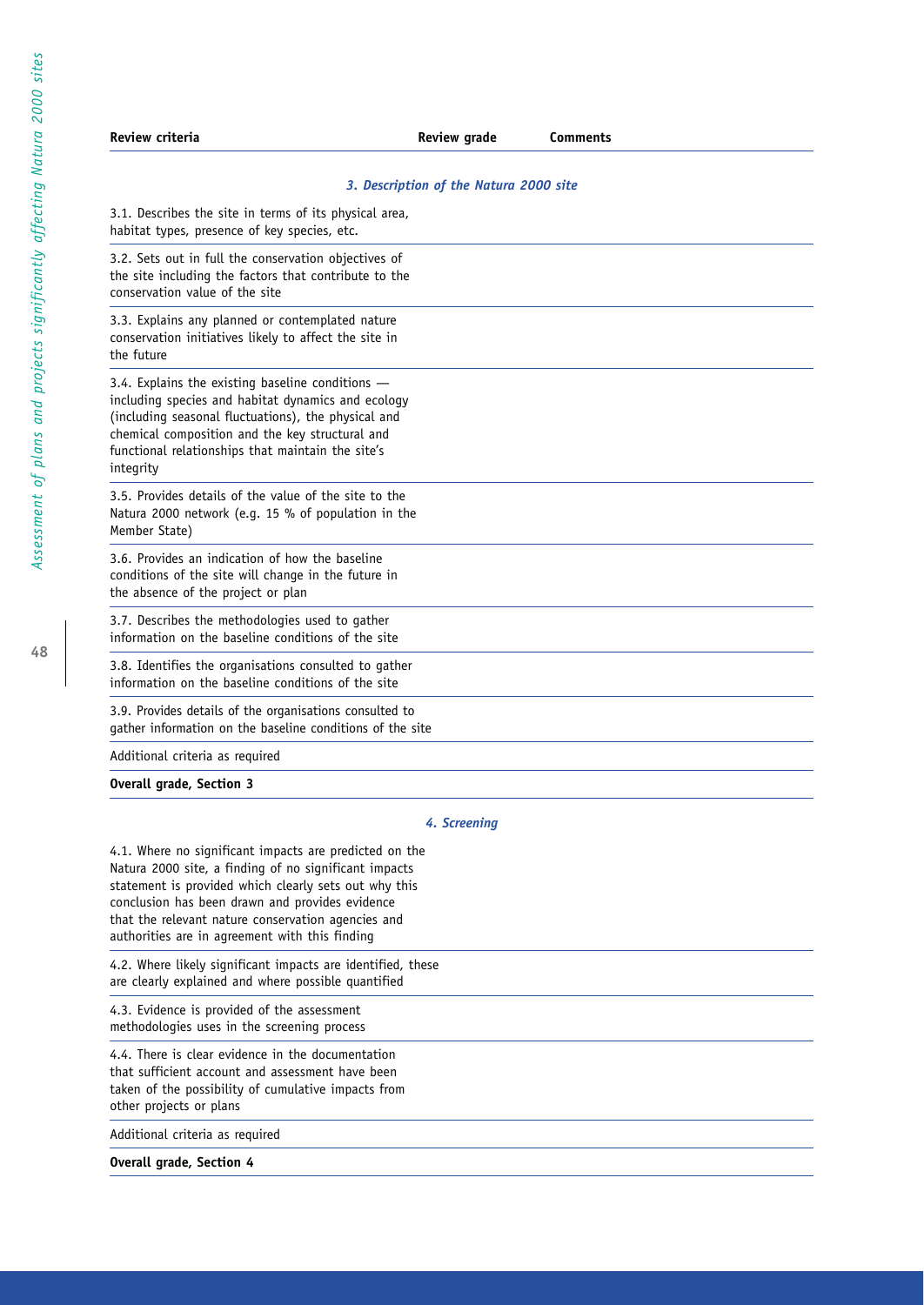| Review criteria                                                                                                                                                                                                              | <b>Review grade</b>             | <b>Comments</b> |
|------------------------------------------------------------------------------------------------------------------------------------------------------------------------------------------------------------------------------|---------------------------------|-----------------|
|                                                                                                                                                                                                                              | 5. Appropriate assessment       |                 |
| 5.1. The methods of assessment and prediction are<br>clearly explained and the sources of information are<br>provided and fully justified                                                                                    |                                 |                 |
| 5.2. The effects of the project or plan on the<br>conservation objectives of the site are explained in full                                                                                                                  |                                 |                 |
| 5.3. The impact of the project or plan on the<br>defining structure and functions of the site are<br>fully explained                                                                                                         |                                 |                 |
| 5.4. Any loss of area of the site, or reduction in<br>species population, is quantified and assessed in<br>terms of its impact upon the conservation objectives<br>of the site and its impact on key habitats and<br>species |                                 |                 |
| 5.5. Likely impacts on the site due to disturbance,<br>disruption, fragmentation and chemical changes, etc.<br>are fully assessed and explained                                                                              |                                 |                 |
| Additional criteria as required                                                                                                                                                                                              |                                 |                 |
| Overall grade, Section 5                                                                                                                                                                                                     |                                 |                 |
|                                                                                                                                                                                                                              | <b>6. Mitigation</b>            |                 |
| 6.1. The competent authority has identified<br>appropriate mitigation measures and these have<br>been assessed in terms of their likely impacts                                                                              |                                 |                 |
| 6.2. There is clear evidence that the mitigation<br>measures have been assessed against the 'mitigation<br>hierarchy' (with the avoidance of adverse impact on<br>the site being the preferred outcome)                      |                                 |                 |
| 6.3. There is clear evidence that the mitigation<br>measures have the support of the relevant nature<br>conservation agencies                                                                                                |                                 |                 |
| 6.4. There is clear evidence that the mitigation<br>measures can be secured over the short, medium and<br>long term through legal or financial mechanisms                                                                    |                                 |                 |
| Additional criteria as required                                                                                                                                                                                              |                                 |                 |
| Overall grade, Section 6                                                                                                                                                                                                     |                                 |                 |
|                                                                                                                                                                                                                              | <b>7. Alternative solutions</b> |                 |
| 7.1. All feasible alternative solutions have been<br>identified and fully assessed in terms of their likely<br>impacts upon the Natura 2000 site                                                                             |                                 |                 |
| 7.2. The identified alternatives have been reviewed<br>and assessed by the relevant nature conservation<br>agencies and the competent authority                                                                              |                                 |                 |
| 7.3. Any statement that there is an absence of<br>alternative solutions is fully explained and fully justified                                                                                                               |                                 |                 |
| Additional criteria as required                                                                                                                                                                                              |                                 |                 |
| Overall grade, Section 7                                                                                                                                                                                                     |                                 |                 |
|                                                                                                                                                                                                                              |                                 |                 |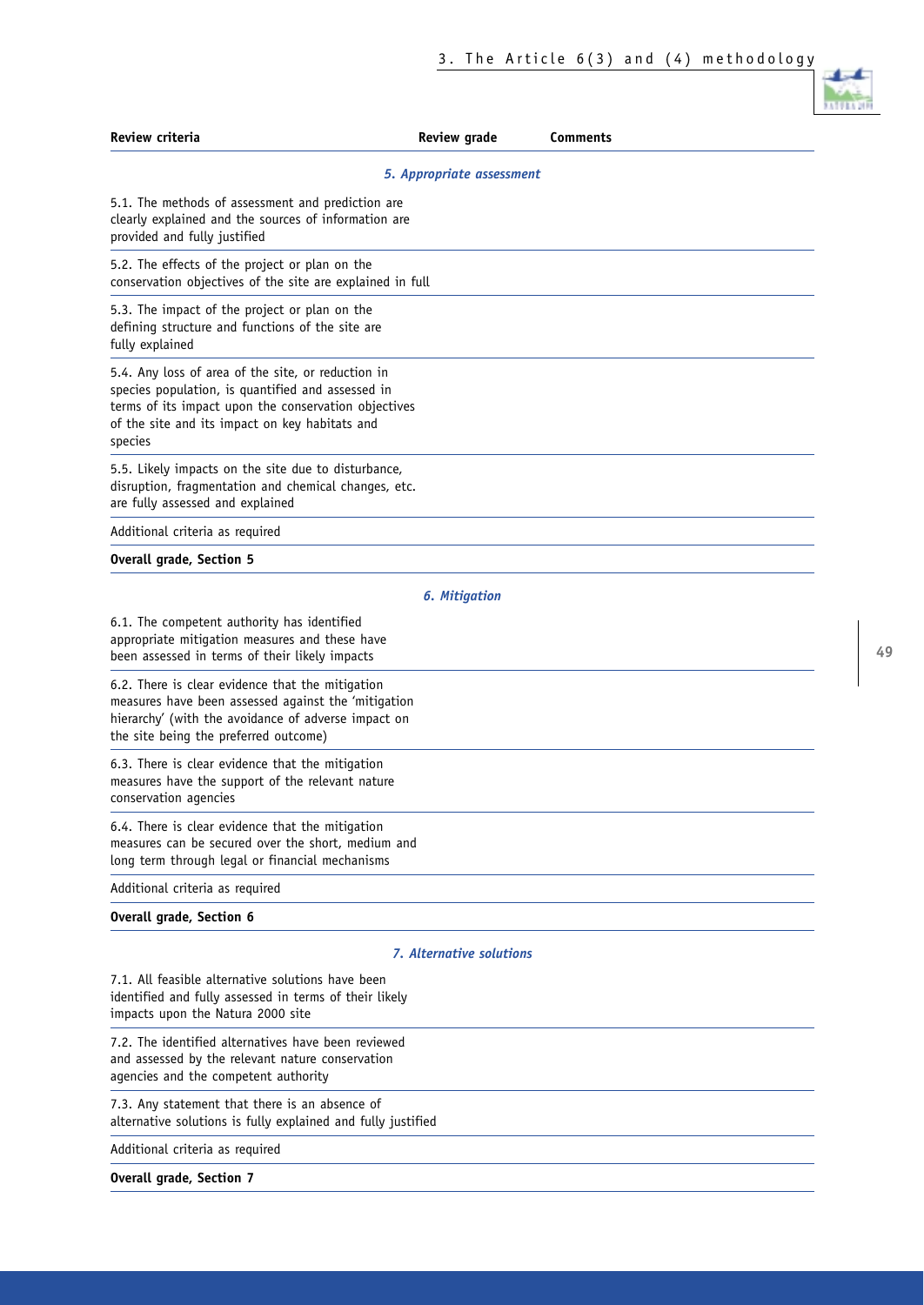| Review criteria                                                                                                                                                                                              | <b>Review grade</b>                                 | <b>Comments</b> |
|--------------------------------------------------------------------------------------------------------------------------------------------------------------------------------------------------------------|-----------------------------------------------------|-----------------|
|                                                                                                                                                                                                              | 8. Imperative reasons of overriding public interest |                 |
| 8.1. The IROPI have been fully explored, explained<br>and justified                                                                                                                                          |                                                     |                 |
|                                                                                                                                                                                                              | 9. Compensatory measures                            |                 |
| 9.1. The nature of the compensatory measures is<br>fully explained                                                                                                                                           |                                                     |                 |
| 9.2. The compensatory measures have been fully<br>assessed in terms of their ability to maintain the<br>coherence of Natura 2000                                                                             |                                                     |                 |
| 9.3. There is clear evidence (from past experience or<br>detailed studies) that the compensatory measures<br>will be successful                                                                              |                                                     |                 |
| 9.4. There is clear evidence that the compensatory<br>measures have been the subject of wide-ranging<br>consultation with relevant agencies and organisations                                                |                                                     |                 |
| 9.5. The features that make up the compensatory<br>measures (e.g. area of land etc.) can be secured for<br>their future nature conservation interest in the<br>short, medium and long term                   |                                                     |                 |
| 9.6. The compensatory measures are the subject of<br>an implementation plan that includes clear<br>objectives and a monitoring and management regime                                                         |                                                     |                 |
| 9.7. There is evidence that, should monitoring reveal<br>failures in the compensatory measures ability to<br>achieve their original objectives, steps will be taken<br>to address and rectify those failures |                                                     |                 |
| Additional criteria as required                                                                                                                                                                              |                                                     |                 |
| <b>Overall grade, Section 9</b>                                                                                                                                                                              |                                                     |                 |

# *Overall review grade for the Article 6 assessments of the case*

| <b>Review section</b>                               | Grade | <b>Comments</b>                                             |  |
|-----------------------------------------------------|-------|-------------------------------------------------------------|--|
| 1. Features of the project or plan                  |       |                                                             |  |
| 2. Cumulative effects                               |       |                                                             |  |
| 3. Description of the Natura 2000 site              |       |                                                             |  |
| 4. Screening                                        |       |                                                             |  |
| 5. Appropriate assessment                           |       |                                                             |  |
| 6. Mitigation                                       |       |                                                             |  |
| 7. Alternative solutions                            |       |                                                             |  |
| 8. Imperative reasons of overriding public interest |       |                                                             |  |
| 9. Compensatory measures                            |       |                                                             |  |
| Overall grade for the assessments                   |       |                                                             |  |
|                                                     |       | General overall comments on the adequacy of the assessments |  |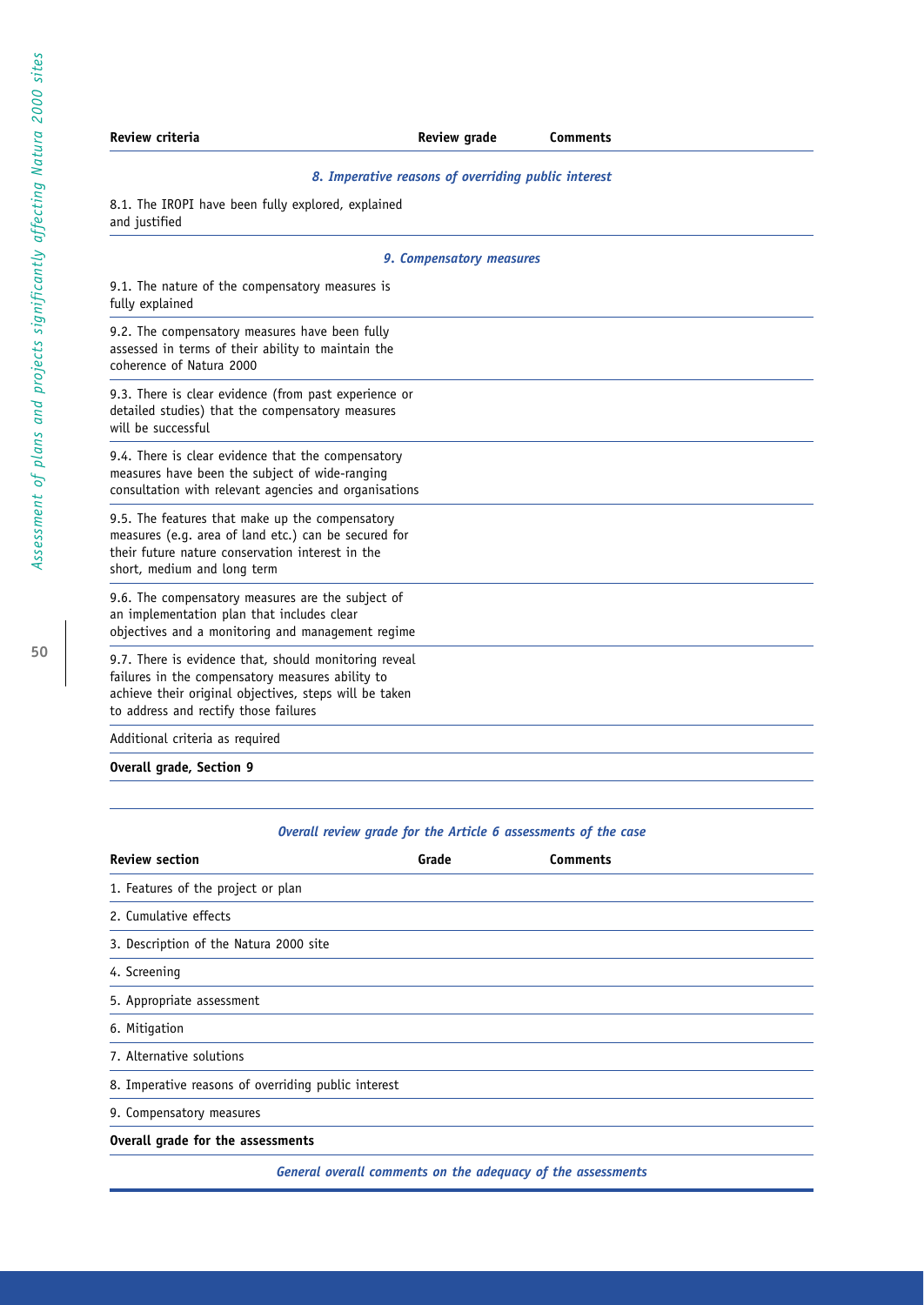

# KEY REFERENCES AND GUIDANCE

Association of British Ports Research (ABP) (1999), *Good practice guidelines for ports and harbours operating within or near UK European marine sites*, English Nature (UK Marine SACs Project), Peterborough.

Bisset, R. and Verbeek, L. (1998), *Guide for environmental appraisal: For use in development cooperation*, Netherlands Development Assistance, Ministry of Foreign Affairs.

Byron, H. (2000), *Biodiversity and environmental impact assessment: Good practice guide for road schemes impact*, Sandy, UK, the RSPB, WWF-UK, English Nature and the Wildlife Trusts.

Canadian Environmental Assessment Agency (1996), *A guide on biodiversity and environmental assessment*, Canadian Environmental Assessment Agency, Quebec.

Canadian Environmental Assessment Agency (undated), *Reference guide: Addressing cumulative environmental effects*, Canadian Environmental Assessment Agency, Quebec.

Council on Environmental Quality (1997), *Considering cumulative effects*, CEQ, USA.

Cowell, R. (2000), 'Environmental compensation and the mediation of environmental change: Making capital out of Cardiff Bay', *Journal of Environmental Planning and Management*, 43(5), pp. 689–710.

English Nature (1997a), *Habitats regulations guidance note*, English Nature, Peterborough.

English Nature (1997b), *'*The appropriate assessment (Regulation 48)', 'The conservation (natural habitats etc.) regulations 1994'*, Habitats regulations guidance note 1*, English Nature, Peterborough.

English Nature (1999), 'The determination of likely significant effect under the conservation (natural habitats etc.) regulations 1994'*, Habitats regulations guidance note 3*, English Nature, Peterborough.

European Commission (1993), *Environmental procedures and methodology governing Lome IV development cooperation projects. User's guide and sectoral* *environmental assessment sourcebook*, European Commission, Brussels.

European Commission (1998a), *Implementing the habitats directive in marine and coastal areas*, European Commission, Brussels.

European Commission (1998b), *A handbook on environmental assessment of regional development plans and EU Structural Funds programmes*, European Commission, Brussels.

European Commission (1999), *Interpretation manual of European Union habitats*, European Commission, Brussels.

European Commission (2000a), COM(2000) 1 final, 'Communication from the Commission on the precautionary principle', European Commission, Brussels.

European Commission (2000b), *Managing Natura 2000 sites: The provisions of Article 6 of the 'Habitats' Directive 92/43/EEC*, European Commission, Brussels.

European Commission (2001a), *Environmental impact assessment guidance on screening*, European Commission, Brussels.

European Commission (2001b), *Environmental impact assessment guidance on scoping,* European Commission, Brussels.

European Commission (2001c), *Environmental impact assessment guidance on EIS review*, European Commission Brussels.

Glasson, J., Therivel, R. and Chadwick, A. (1999), *Introduction to environmental impact assessment*, Second edition, UCL Press, London.

Hegmann, G., Cocklin, C., Creasey, R., Dupuis, S., Kennedy, A., Kingsley, L., Ross, W., Spalding, H. and Stalker, D. (1999), *Cumulative effects assessment practitioners guide*, Canadian Environmental Assessment Agency, Quebec.

IUCN (1994), *Parks for life: Action for protected areas in Europe,* www.IUCM.org.

Milko, R. (1998), *Migratory birds environmental assessment guidelines*, Canadian Wildlife Service, Ottawa.

Milko, R. (1998), *Wetlands environmental assessment guidelines*, Canadian Wildlife Service, Ottawa.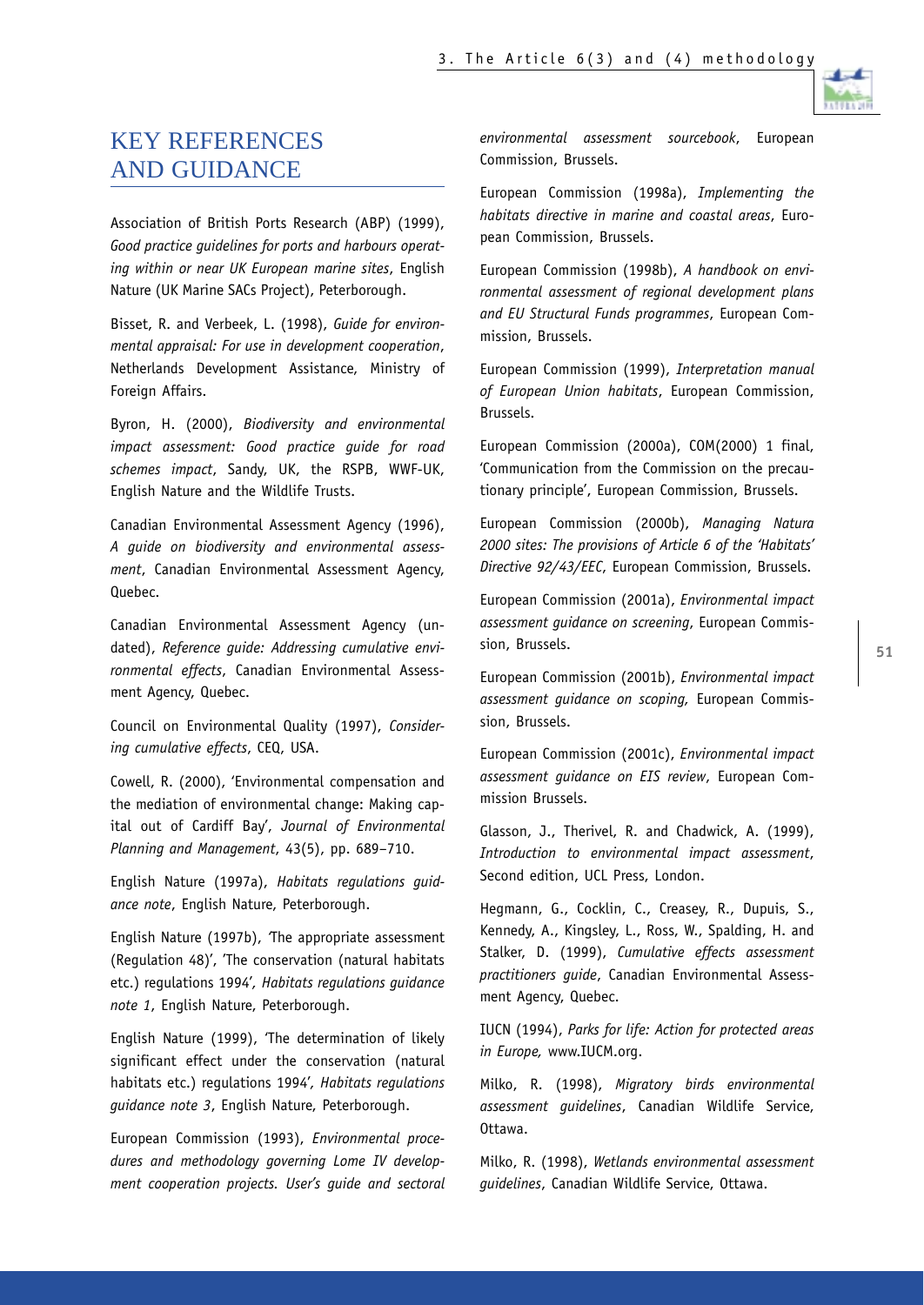Morris, P. and Therivel, R. (eds) (2001), *Methods of environmental impact assessment*, Second edition, Spon, London.

Pritchard, D. E. (2000), *Report and analysis on issues related to Resolution VII.12: Action in response to change in ecological character of listed wetlands*, www.ramsar.org.

Ramsar Bureau (1990), *Guidelines for the implementation of the wise use concept*, www.ramsar.org.

Ramsar Bureau (1993), *Guidelines on management planning for Ramsar sites and other wetlands*, www.ramsar.org.

Ramsar Bureau (1999), *Wetland risk assessment framework*, www.ramsar.org.

Ridgeway, B., McCabe, M., Bailey, J., Saunders, R. and Sadler, B. (1996), *UNEP EIA training manual: Environmental impact assessment training resource manual (draft)*, Environment Australia, Canberra.

Uren, S. (1997), 'Assessing significance in environmental assessment', *Environmental Assessment*, December, pp. 24–25.

World Bank Environment Department (1996), 'Analysis of alternatives', *Environmental Assessment Sourcebook Update No 17,* World Bank Environment Department.

#### **Web sites where assessment methodological guidance can be found**

http://europa.eu.int/comm/environment/nature/home.htm http://europa.eu.int/comm/environment/eia/home.htm http://ceq.eh.doe.gov/nepa/nepanet.htm http://chm.environment.gov.au/general.publications.html http://parkscanada.pch.gc.ca http://www.igc.org/wri/sdis/impact/index.html http://www.IUCN.org http://www.oneworld.org/iied/ http://www.ramsar.org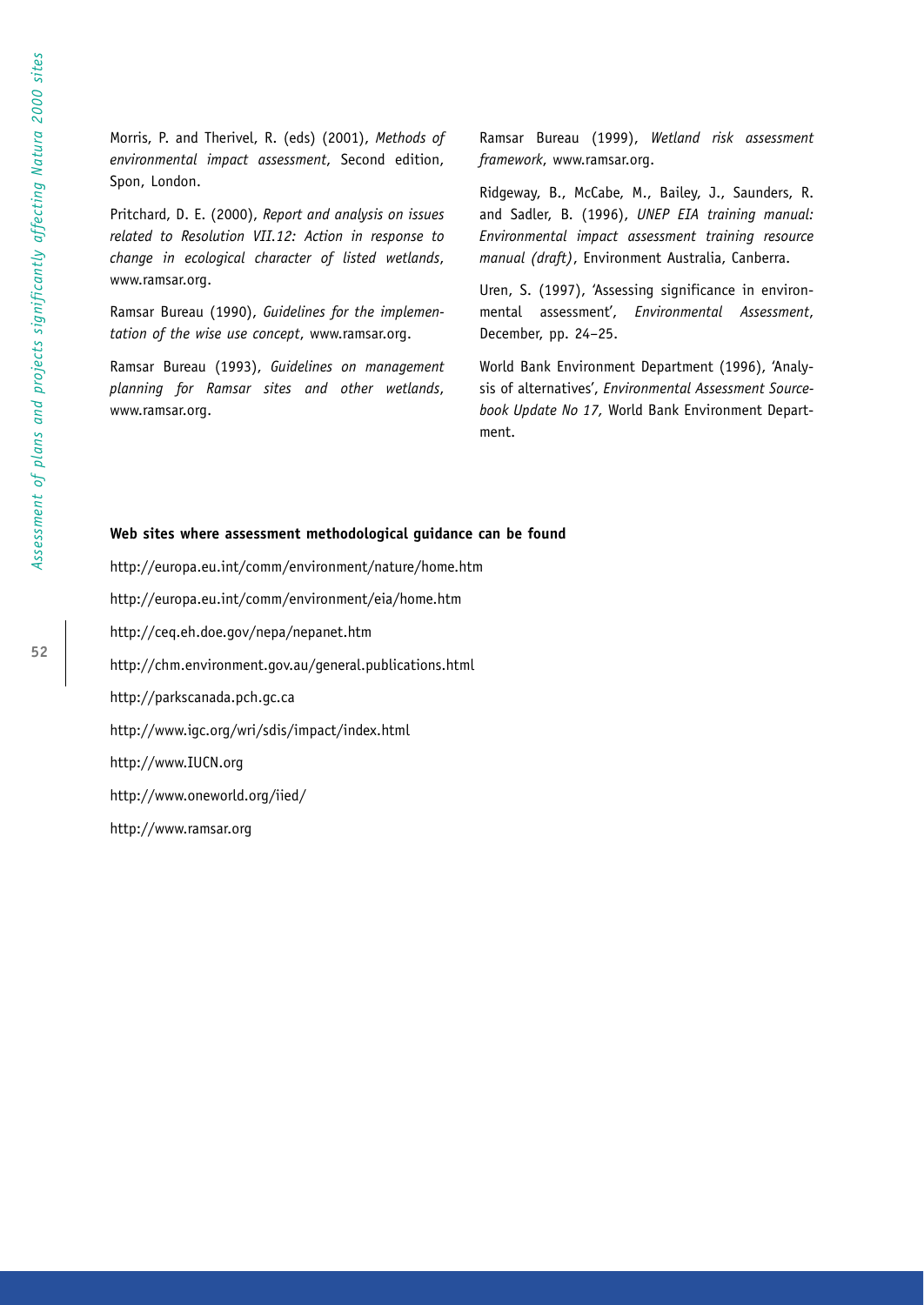**Annex 1 Baseline survey, impact prediction and assessment**

# **Contents**

#### **1. INTRODUCTION**

- 1.1. What is expected in the ecology assessment?
- 1.2. Identification of potential impacts
- 1.3. What components of the ecosystem should be investigated?

# **2. BASELINE STUDIES**

- 2.1. Introduction
- 2.2. Field surveys
- 2.3. Plants and habitats surveys
- 2.4. Birds
- 2.5. Mammals
- 2.6. Amphibians and reptiles
- 2.7. Terrestrial invertebrates
- 2.8. Analysis of data and interpretation of results

# **3. IMPACT PREDICTION**

- 3.1. Introduction
- 3.2. Inputs for impact prediction
- 3.3. Methods of impact prediction

# **4. ASSESSMENT OF SIGNIFICANCE**

# **References**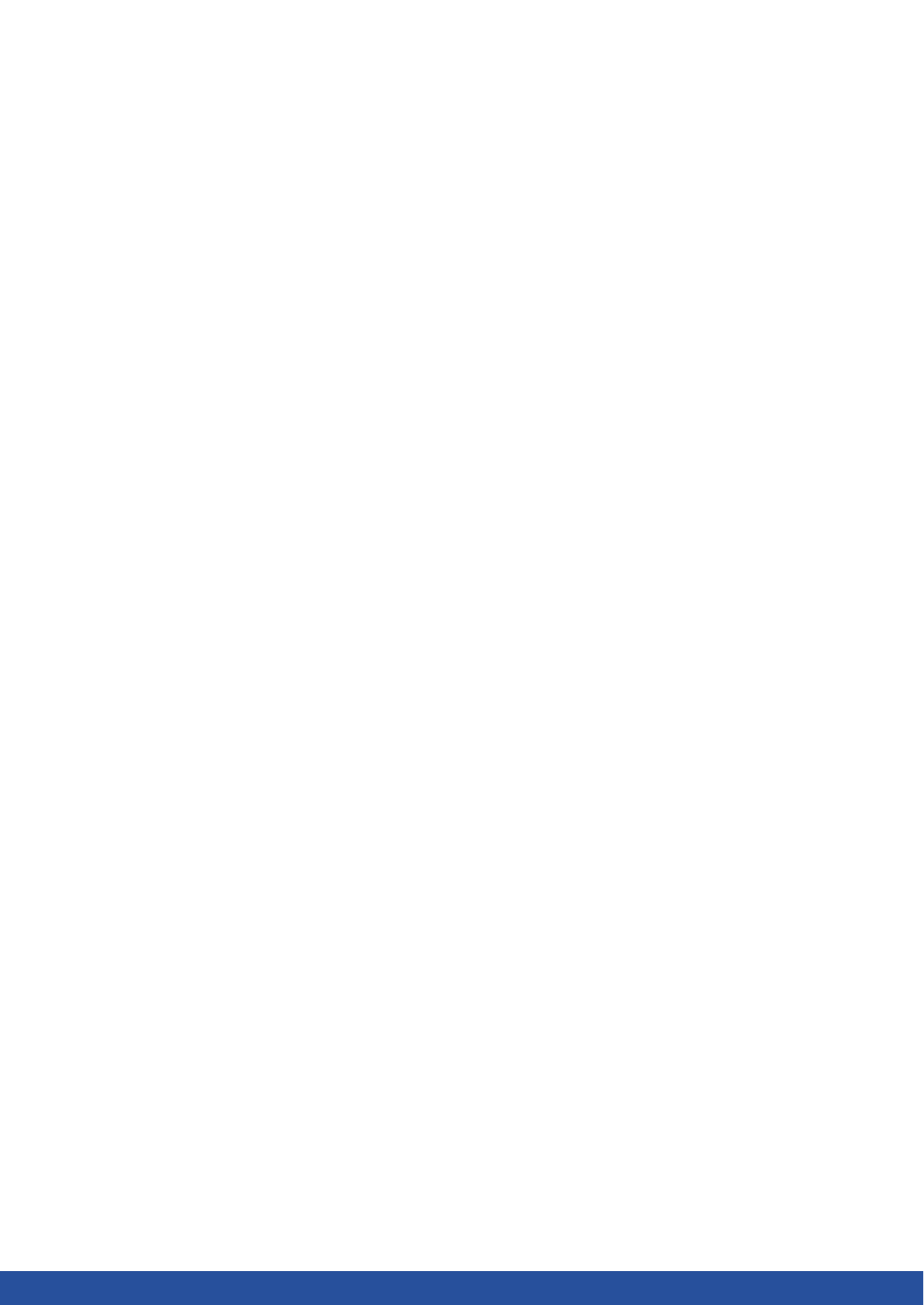

# 1. INTRODUCTION

This annex is provided to give an introduction to methods used in the assessment of impacts upon terrestrial, wetland, freshwater and marine environments at Natura 2000 sites. The methods outlined cover the stages of baseline surveys of fauna, flora and habitats, identification and predictions of likely effects, leading to an assessment of their importance.

Full details of these methods cannot be provided for the range of species and habitats encountered across Europe, so readers are directed to a number of publications where more comprehensive information can be obtained; web sites with other useful data are listed under 'Key references and guidance'. The methods described are essentially those used in environmental impact assessment and cumulative effects assessment. The involvement of highly trained ecologists will be necessary for survey and assessment work.

# **1.1. What is expected in the ecology assessment?**

The ecology assessment aims to provide an understanding of the composition and ecological importance of the species, communities and ecosystems within the impact area of the proposed development, and their likely response to that disturbance. Next, the type and magnitude of the likely impacts of that development on the flora and fauna of the site are predicted. This in turn leads to the suggestion of alternatives to the proposal, mitigation measures designed to minimise or avoid the predicted impacts, or to the rejection of the proposal if this is considered necessary. Finally, a monitoring programme will be outlined, indicating which components of the site are to be monitored, at what interval, and by whom.

Communities and ecosystems intergrade. Freshwater wetlands include ecosystem gradients from open waters to semi-terrestrial systems such as peatlands and marshes, and these intergrade with terrestrial systems such as grassland, heathland and woodland. In designing and managing an ecology assessment, it must be remembered that:

■ no single ecologist can be expected to deal with all aspects of an ecological assessment and it may be necessary to employ specialists for different taxonomic groups and/or ecosystems;

- particular taxonomic groups or ecosystem types cannot be considered in isolation, so the work and findings of the team members must be coordinated;
- the ecological assessment should be coordinated with other work dealing with environmental systems such as climate, soils and water, which are major ecosystem components.

## **1.2. Identification of potential impacts**

The effects of each project on the environment will be unique, due to its construction, operation, duration and location. These effects can be limited to on-site effects (e.g. direct removal of vegetation) but may also occur off-site (e.g. increased nutrient loading leading to eutrophication). There are, however, some common ways in which effects can be classified and these help to focus on the nature of impacts and their likely magnitude. Many environmental practitioners consider a development in terms of its potential physical, chemical and biological effects.

*Physical effects*. Physical alteration of the environment can include the direct clearing of vegetation and accompanying impacts on flora and fauna, creation of barriers to movement of terrestrial species and (most commonly) direct alteration of habitat. Physical effects may be large-scale and therefore highly evident, though they may also be much smaller and less evident. Direct alteration of the habitat most often involves the loss of a habitat type to some form of built development. However, losses can also occur as a result of drainage schemes for reclamation purposes, disposal of unwanted on-site materials (top soil and overburden), etc.

*Creation of barriers*. The creation of barriers may affect the movements of many species of terrestrial organism, including the breeding migrations crucial for the maintenance of some species/populations. Apart from the localised and often intensive effects associated with physical alteration of habitats, there may be other, more far-reaching effects associated with physical alteration of the terrestrial environment. Linear projects (roads, pipelines, and overhead transmission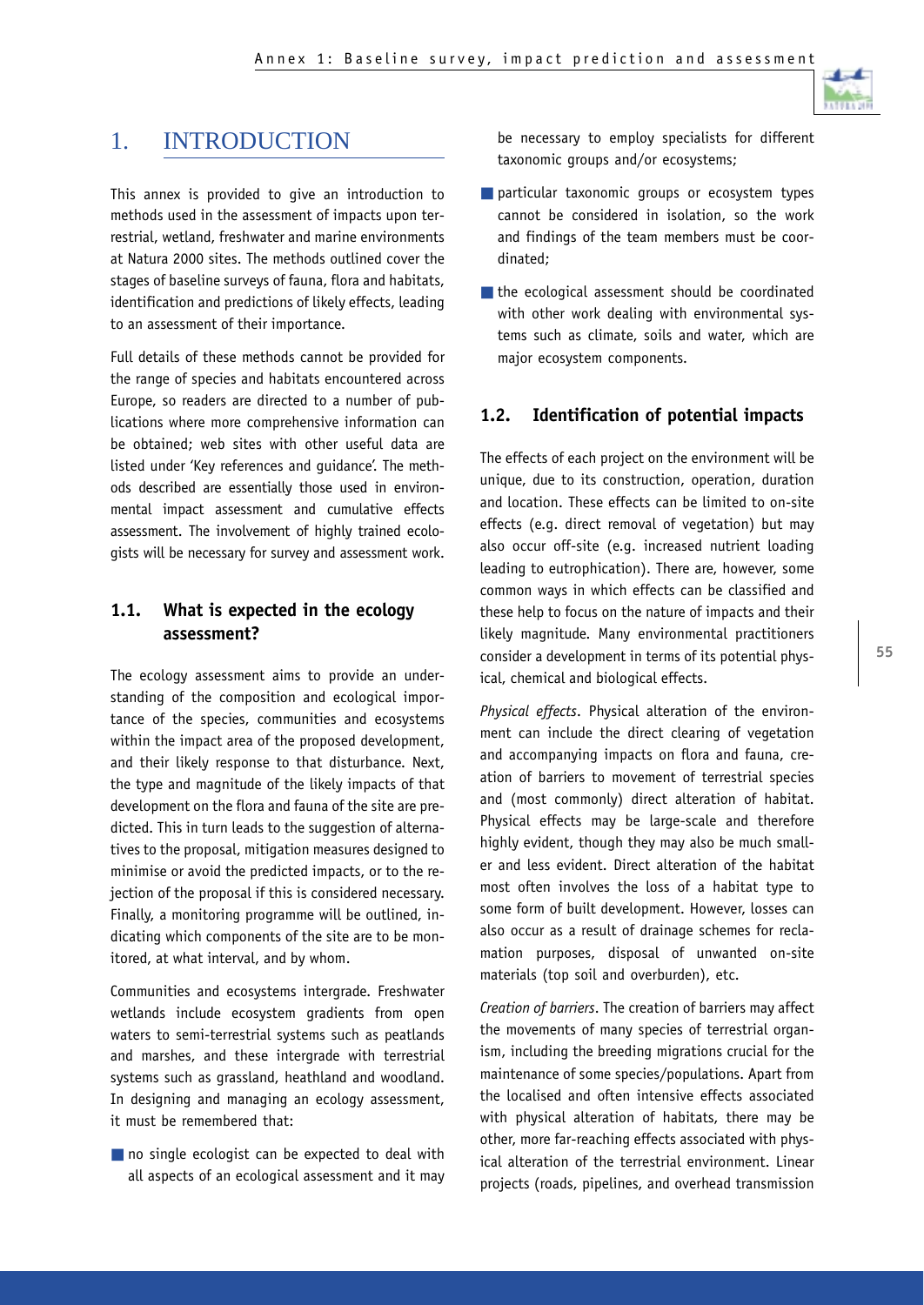lines), large-scale extraction (coal mines, gold) and major urban housing schemes remove large tracts of habitat, thus affecting the home range/migratory routes of many terrestrial organisms.

*Chemical effects.* The most commonly encountered are changes in nutrient status, introduction of hydrocarbons, and changes in pH leading to heavy metal contamination. Changes in nutrient status can occur directly (such as tailing storage dams from mineral treatment processes), as a consequence of human activity (such as the disposal of sewage sludge) or indirectly by disturbance to areas which have large amounts of nutrient 'locked up' in their soil profile. Many vegetation/habitat types are of a low nutrient status and any nutrient inputs tend to result in the invasion of noxious species at the expense of the native species. Activities that alter the pH of the soil are also of particular concern.

*Biological effects — flora.* A frequent large-scale problem is the introduction of non-native plant species, perhaps via landscaping work following construction. Non-native plants (often tree species) introduce a range of potential problems. They may grow more vigorously than native species, and quickly out-compete them; they tend to be established via unfavourable techniques such as deep ploughing; and they can dramatically alter the drainage regime of a given habitat. Other problems include increased pesticide application and the introduction of new genetic stocks of species already present in an area, perhaps detrimentally altering the genetic structure of the resident species.

*Biological effects — fauna*. A major issue surrounds the 'opening-up' of previously inaccessible tracts of land to non-native animals, particularly foxes, dogs and feral cats. Non-native animals compete with native species for food and resources, and often have no natural predators acting as control agents. Trapping non-native species may lead to non-target species also being trapped.

# **1.3. What components of the ecosystem should be investigated?**

Most ecosystems consist of a large number of components that could be affected by a particular project. Among these are components sometimes referred to as 'decision variables' because they are critical in evaluating the terrestrial environment that could be affected, in predicting the likely effects of the project on it, and in measuring those effects. The justification for these decision variables should be included in the documentation. Components most useful to study may be as follows.

- *Components of value to humans* (economically important animals and habitats, species of value for ecotourism).
- *Components of intrinsic value* (rare or endangered species, or habitats that support particularly diverse assemblages, or contain particularly charismatic species).
- '*Keystone' components*. Some 'keystone' species may have a large or disproportionate effect on a habitat or community structure, in relation to their abundance or size, leading to a cascade effect on other components of the ecosystem.
- *Components as indicators of change*, reflecting the 'health' of that ecosystem. These indicators include: assemblages of organisms and populations of species, toxicological response and biomagnification of toxic substances.

# 2. BASELINE STUDIES

## **2.1. Introduction**

Baseline studies determine the state of the environment in the project area without the project. They form the mainstay of assessment and require that specialists be consulted at the earliest stages of the planning proposal. As well as providing expertise, specialists must understand the needs of the developer and the assessing agency. A brief study outlining requirements must be agreed by all the interested parties and adhered to. Good consultation and sufficient resources underlie success.

Establishing the impact area is vital but often difficult, as the boundaries to the majority of habitats are indeterminate. In this situation, the impacts of abiotic factors change, in relation to season for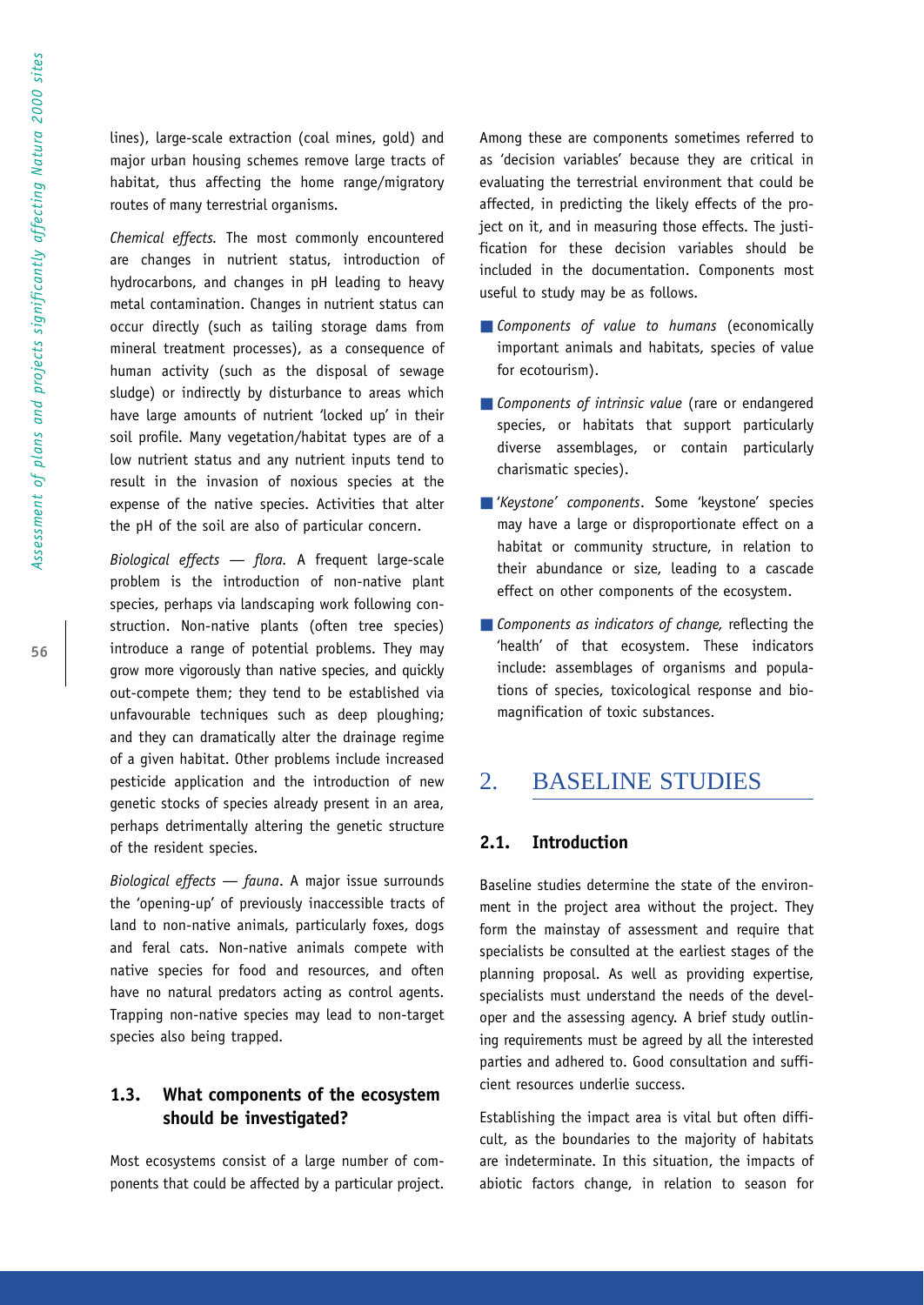

example. It may, therefore, be necessary to revise the boundaries of the impact area in the light of emerging information, and any study must account for this. Surveys should include physical parameters such as exposure, geology, and topography, as much of the interest in habitats is linked to the physical characteristics of the area.

It should be possible to compile some of the information required for terrestrial assessment from a desk study. Maps and aerial photographs may be useful to establish whether there have been substantial changes in topographic features such as coastal erosion. However, the existing information may be inadequate and/or out of date, in which case new surveys should be conducted wherever appropriate.

# **2.2. Field surveys**

If necessary, field ecologists must develop new, or adapt existing, survey methodologies to provide information of a standard that allows predictions to be made. The study area surveyed should include as many habitat types and taxonomic groups as possible. Data obtained from field surveys should provide an objective basis for the assessment process. Sampling methods should be **repeatable and, in most cases, quantitative data should be obtained**. Proponents selecting consultants to undertake field studies should expect them to be familiar with, and have practical experience of, the methods required to sample the decision variables selected. This annex does not provide detailed sampling methods; rather it gives an indication of those aspects of field surveys which should be considered and incorporated into the study.

A comprehensive floral and/or faunal census will be needed when a desk study or survey indicates either species, populations or communities listed under the habitats and/or birds directive, or habitats suitable for such species, or when a desk study indicates that the development may have a significant impact on an area recognised as having high nature-conservation interest or within the boundaries of a site known to contain significant species, populations or communities. Similarly, when the desk study indicates that there are vulnerable habitats present which have an associated rare assemblage of flora and/or fauna, further surveying will be desirable.

The initial information is provided by the Natura 2000 data forms; the detailed knowledge local experts may provide and the findings of previous fieldwork within the area should be sought.

Other situations prompting new survey work include:

- $\blacksquare$  where the desk study indicates that the area to be affected contains species considered important at the local level;
- where species are likely to interact with the operation of the development;
- where a population has an important function within the habitats in and around the proposed development site;
- where the impact of the development will lead to significant habitat changes. For example, the removal of grazing animals in certain grassland habitats.

Where important species are likely to be impacted, the size of the population as a percentage of the local, regional, national and international populations should be indicated wherever possible. Also, the distribution of the plants' range in relation to the total amount of available habitat should be determined. Where migratory species are likely to be affected, the size of each population as a percentage of the local, regional, national and international populations should be indicated wherever possible.

# **2.3. Plant and habitats surveys**

Habitats surveys are a major component of the ecology assessment. The following guidance intends principally to direct the planning and execution of such surveys, with an indication of the sampling options available. It is important to remember that the focus of all habitats surveys must be the area to be disturbed.

Ideally, field surveys for the plants and habitats should include all vascular plants, bryophytes, lichens and fungi. It is therefore necessary to employ the skill of experts who are able to identify these groups.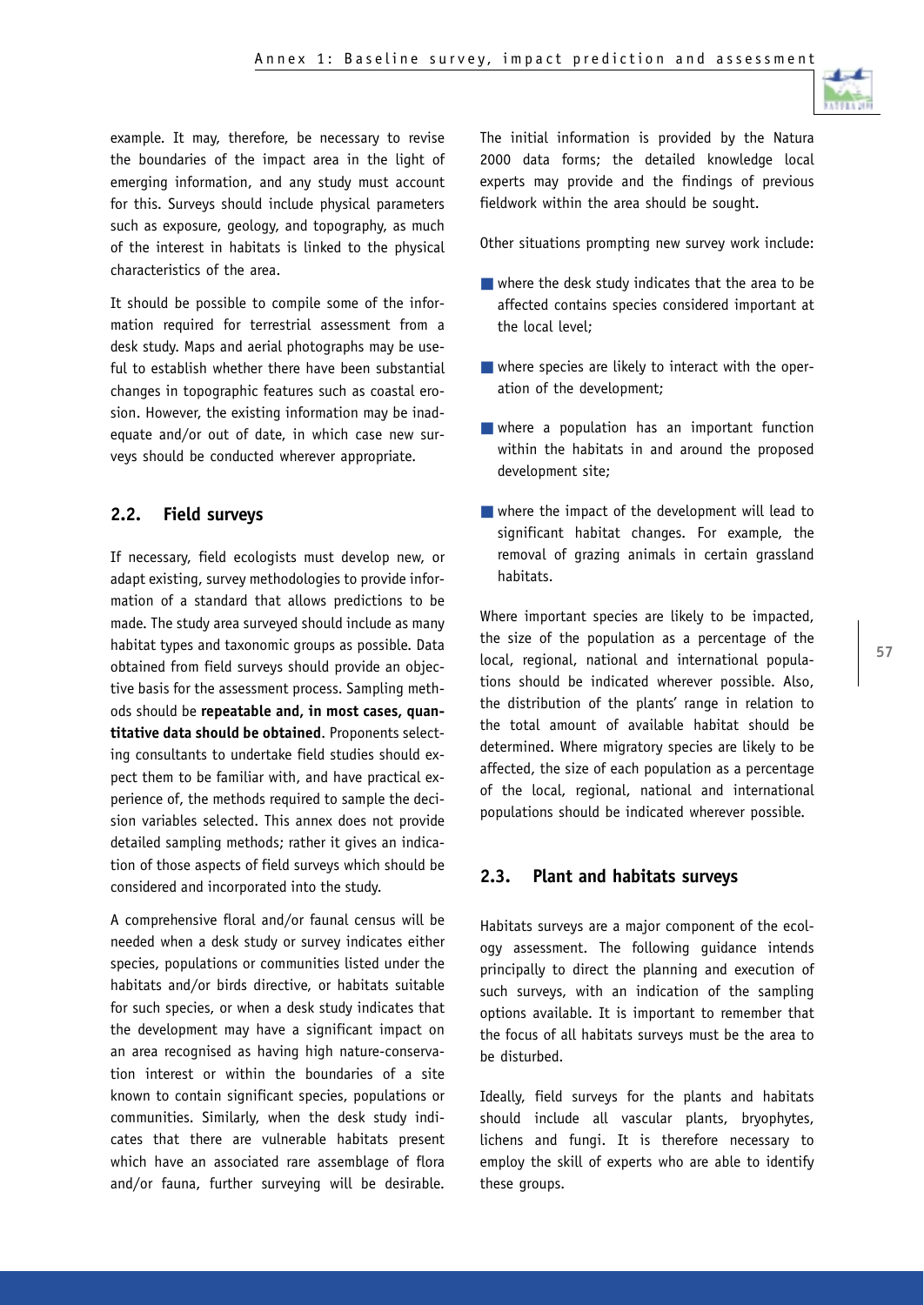Five important factors in the planning of a detailed field survey are:

- sample size;
- sampling pattern (e.g. random, stratified, etc.);
- species abundance measures;
- environmental factors;
- methods of data analysis.

Plants and habitats surveys differ in terms of their intensity of effort and are influenced by the vegetation composition of the overall study site, the time and resources available, and the expertise of the person(s) undertaking the surveys. A three-stage approach is suggested.

*Stage 1 survey*. Provide a general description of the habitat(s) and vegetation types within the study area, presenting a list of the species in the area.

*Stage 2 survey*. Provide further information on targeted sites within the overall study site. This requires an indication of species importance within a community — achieved by the collection of quantitative vegetation data. Stage 2 surveys should describe and classify the vegetation according to commonly accepted schemes.

*Stage 3 survey*. Intense sampling to provide detailed quantitative information on species populations and communities. This is most often required to elucidate a complex community pattern, or to determine the relationships between species or communities and one or more critical factors. Stage 3 surveys may not be necessary for assessment under Article 6 of the habitats directive.

# **2.4. Birds**

Census techniques for birds are very well developed see Bibby et al. (1992) for techniques available for the census of a wide range of bird species (waders, raptors, migratory and non-migratory passerines, coastal seabirds, etc.) as well as how to interpret the findings of the census, and how to go about monitoring them. Hockin et al. (1992) provide further examination of the effects of disturbance to birds.

Where a development is likely to affect scarce breeding species, the appropriate survey technique employed will depend upon the species under consideration and the habitat(s) in which it is found. All methods involve extensive site walking and require expertise in the recognition of calls. They are affected by seasonal variation (breeding and non-breeding seasons) and by time of day (early morning is the most appropriate sampling time for the majority of species). An adequate bird census relies upon repeat sampling (early morning visits at weekly intervals, variation in route direction to encompass as much of the site as possible, records of position and time of sighting). Several factors affect census accuracy, including density of habitat and of birds, how conspicuous the birds are, and weather.

A general bird survey might incorporate one or a combination of the following techniques (see Bibby et al., 1992, for further details).

- *Territory mapping* can be used to determine densities, locations and territories.
- *Line transect* involves walking transects of fixed length and location at a standardised speed.
- *Point counts* involves the use of randomly located points at which observations are made and is a useful technique in the understanding of bird/habitat associations.

Where the development potentially impacts on a species or population considered to be of local importance, most surveys will involve at least one (and preferably several) site visits, to coincide with the birds' presence on the site, but timed so as to minimise disturbance, away from periods of incubating eggs or feeding young.

Developments which potentially impact on roosting or feeding areas of migratory species should be accompanied by data indicating peak site use by the species under consideration, for a minimum of the last five years. If this is not available, then surveys should be conducted for those species, on a monthly basis for the duration of the species' utilisation of the site.

*Special circumstances — nocturnal bird surveys*. The most successful method of detection for these nocturnal species is to employ a combination of spotlighting in suspected hunting/breeding territories and playback tapes of their call to initiate territorial response (see Bibby et al., 1992, for details).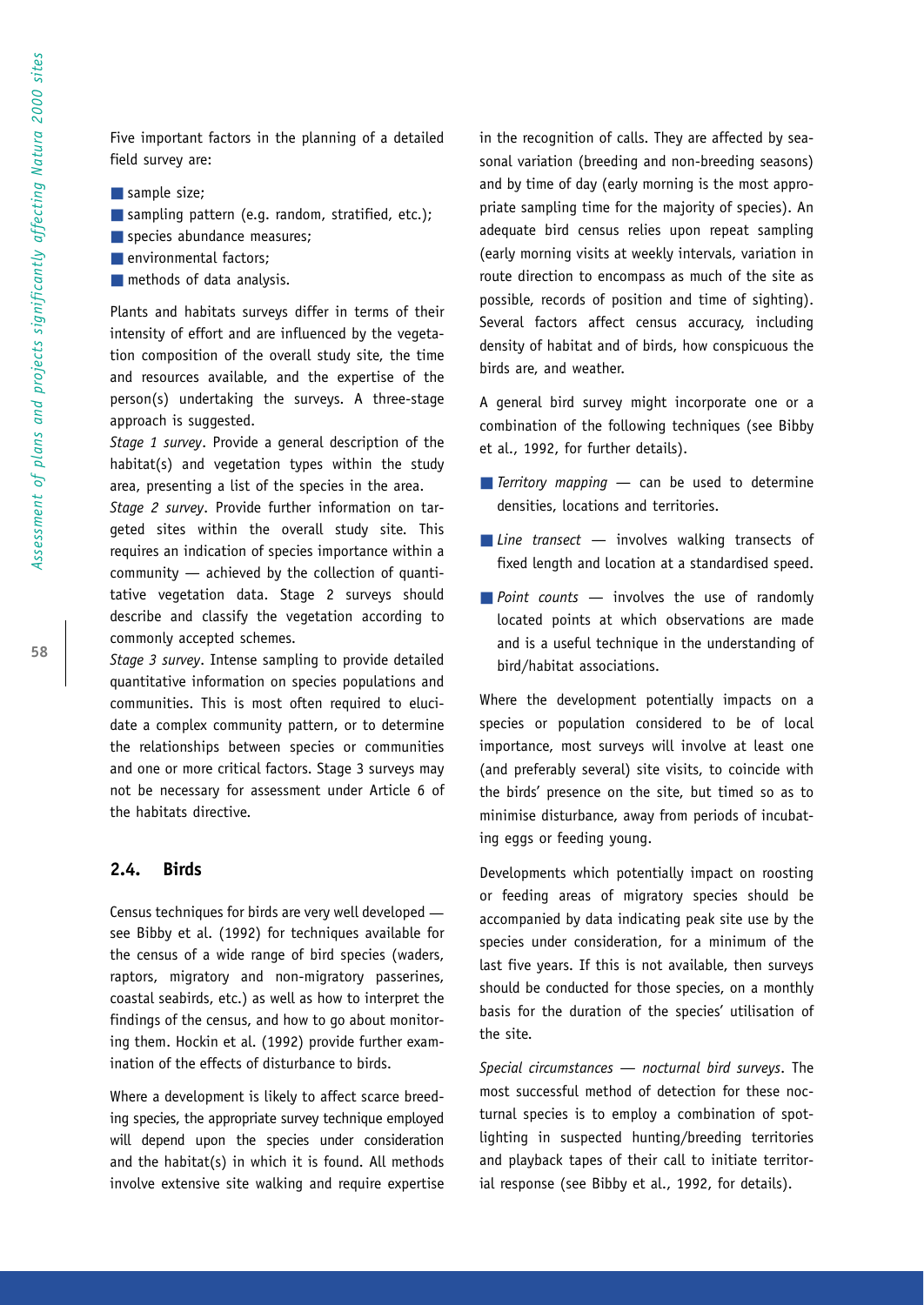

## **2.5. Mammals**

The majority of mammals are more difficult to survey than birds. Casual observations/call recognition or known presence linked to tracks, scats and other tell-tale territory marks are often used in surveys. Many of the techniques employed to sample the fauna within a habitat require a reasonably high degree of competence to undertake and are very often time-consuming. Despite this, mammal surveys must form an integral part of the overall ecological assessment of a potential development site.

Mammal shelters (nests, holes, dens, etc.) tend to be relatively easy to detect; droppings and grass cuttings along their feeding pathways are useful mammal signs, whilst some have a particularly evident browsing mechanism. Carnivores and some rodents create characteristic forage areas as they search for vegetation or invertebrates. Highly skilled surveyors can identify mammals from faeces, the remains of prey items, sounds and odours. Most mammal surveys, however, involve the examination of tracks or actual capture of the mammals themselves. Tracks tend to be found in muddy areas where they come to drink and casts of tracks may be used to help in identification using appropriate literature. For details of mammal survey methods, see Wemmer et al. (1996).

The presence of certain species can be ascertained using taped calls of the species under consideration — these taped calls are responded to by any individual on-site. This is a useful, non-invasive method for gaining an understanding of the mammal fauna of the site. For nocturnal, arboreal species, a combination of high-power (100 W) spotlighting in suspected hunting/breeding territories and playing taped calls is a useful method.

Bat species can be located using ultrasonic bat detectors. Each bat species emits its own echolocating call at a particular frequency that can be tuned into using a commercially available detector such as the 'Anabat'. Use of these detectors is commonplace when undertaking bat surveys for the purposes of EIA and despite some problems can provide a reliable indication of bat species presence on site.

Most methods for surveying mammals and many methods for estimating their abundance require the mammal to be captured. Specific techniques and traps are needed for mammals of particular sizes in various habitats, such as pitfall traps, Longworth or Sherman traps for small terrestrial mammals, Elliott traps for arboreal mammals, and mist nets and harp traps for bats. Capture should be carried out by licensed experts. Jones et al. (1996) provide a full discussion of the variety of techniques available for the capture of medium-sized to large mammals, and it is recommended that this text be consulted before commencement. The breeding patterns of the suspected species should be accommodated into the timing of the surveys.

It is usually more appropriate to attempt to identify the presence of medium-sized and large mammals via less invasive methods. The principal method is to employ the use of 'hair tubes'. These are plastic tubes baited with a suitable attractant which have a sticky tape rim which the animal rubs against in order to obtain the bait. The tape removes some of the animal's hair which is subsequently removed for analysis.

Another non-invasive method which is particularly useful in detecting cryptic species is the examination of scat. The collection and identification of large terrestrial mammal scat provide a useful indication of the species utilising the study site and their distribution across it. Predator scat examination can be particularly revealing as this will contain the bones, hairs, scales, and feathers of some of the fauna of the area. Scat identification is a skilled process and should only be undertaken by a recognised authority.

#### **2.6. Amphibians and reptiles**

A key factor for reptile and amphibian surveys is time of day as temperature influences distribution and activity patterns of these cold-blooded animals. The high mobility and great diversity of reptiles make them difficult to survey.

For the purposes of ecology assessment, reptile surveys most often take the form of direct observation along a transect within different habitat types, or involve the use of pitfall traps placed in a grid system across the study area. Amphibian survey techniques are well developed in the literature (see Heyer et al., 1994, for comprehensive treatment of all aspects of amphibian monitoring and measurement, which include complete species inventories, audio transects, trapping, larvae sampling).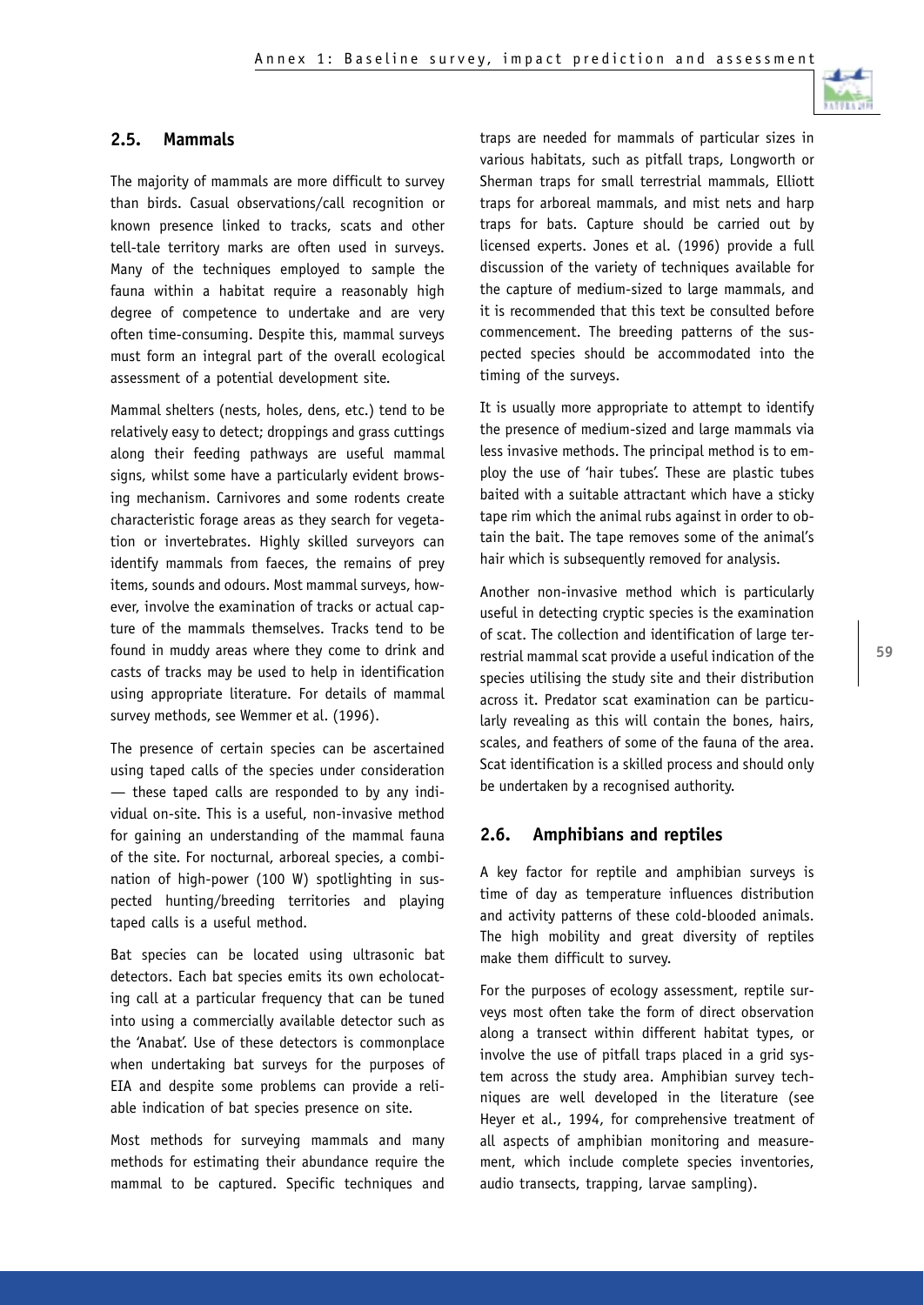#### **2.7. Terrestrial invertebrates**

Even a limited search will reveal many individuals to be identified, which requires the skills of an expert, particularly if they are to be identified at species level. Before undertaking an invertebrate survey, it is important to establish its aims as this dictates the types and levels of techniques employed. The aims might be to produce a full species list (unlikely, as this is very time-consuming), a representative list indicative of all the vegetation communities present on site, a list of notable (rare) species or a classification of invertebrate communities using indicator species.

Brooks (1993) advises on the questions that should be addressed before beginning any survey: where and when to sample, how many samples and of what, and the sampling method. Ideally, sampling patterns should reflect the level of habitat diversity, but should be feasible in terms of both effort and time. Sampling should occur during the time of year when most insects are in the adult phase of their life cycle (thus minimising problems with juveniles), but will be repeated throughout the year, paying particular attention to weather conditions. Attention is normally directed to notable species, representative species (of the habitat/vegetation type) or indicator species. Sampling techniques for invertebrates are described by Morris et al. (1995), and include direct observation and identification; transect walking; netting; sampling of the ground layer, soil or from plant surfaces; and methods of trapping, for later identification and analysis, using pitfall traps, malaise traps, sticky traps, water traps, light traps or emergence traps.

# **2.8. Analysis of data and interpretation of results**

Data analysis must be considered at the initial planning stages of ecology assessment studies to ensure that the data collected can be used to address issues identified during the scoping phase.

Generally, it is not possible, feasible or economical to investigate a decision variable by sampling the whole population in the area of interest (Winer et al., 1991; Underwood, 1997), so samples are taken in an objective way, and we assume that they are representative of the entire population present. Statistics are used to evaluate how much confidence we can have in the sample representing the population and providing a sound basis for decision-making.

Despite their relative complexity, statistical tests allow researchers to assess whether differences in sampling are likely to represent true differences between treatments or are merely a chance effect. A critical step in the process is defining hypotheses that can be tested. Green (1979) and Underwood (1990) provide a good background to the logic of statistical testing in ecology. Most ecological studies employ two basic kinds of test:

- univariate tests where hypotheses about a single dependent variable and its relation to one or more independent variables are examined;
- $\blacksquare$  multivariate tests which essentially cluster groups of objects according to their similarity or dissimilarity (Clarke, 1993).

Within each of these types, there is a division between parametric and non-parametric tests. Parametric tests are based on measures of central tendency (the mean) and dispersion (the standard deviation) and assume a normal distribution of the data. Non-parametric tests are based on ranks that do not assume an underlying distribution in the data. Descriptions of these techniques can be found in a number of texts such as Siegel and Castellan (1988) and Winer et al. (1991). The techniques provide ecologists with a variety of analytical tools for assessing the overall structure of the assemblages of organism examined, and to enable them to consider the likely response from a particular population of species to a potential impact.

Statistical tests should compel researchers to collect data within a logical framework to address specific questions of concern. The more specific the question, the more likely we are to obtain an unambiguous result, i.e. was there a difference or not? A potential difficulty of statistical tests is that it is often difficult to present the non-technical implications of statistical tests to decision-makers and interested parties.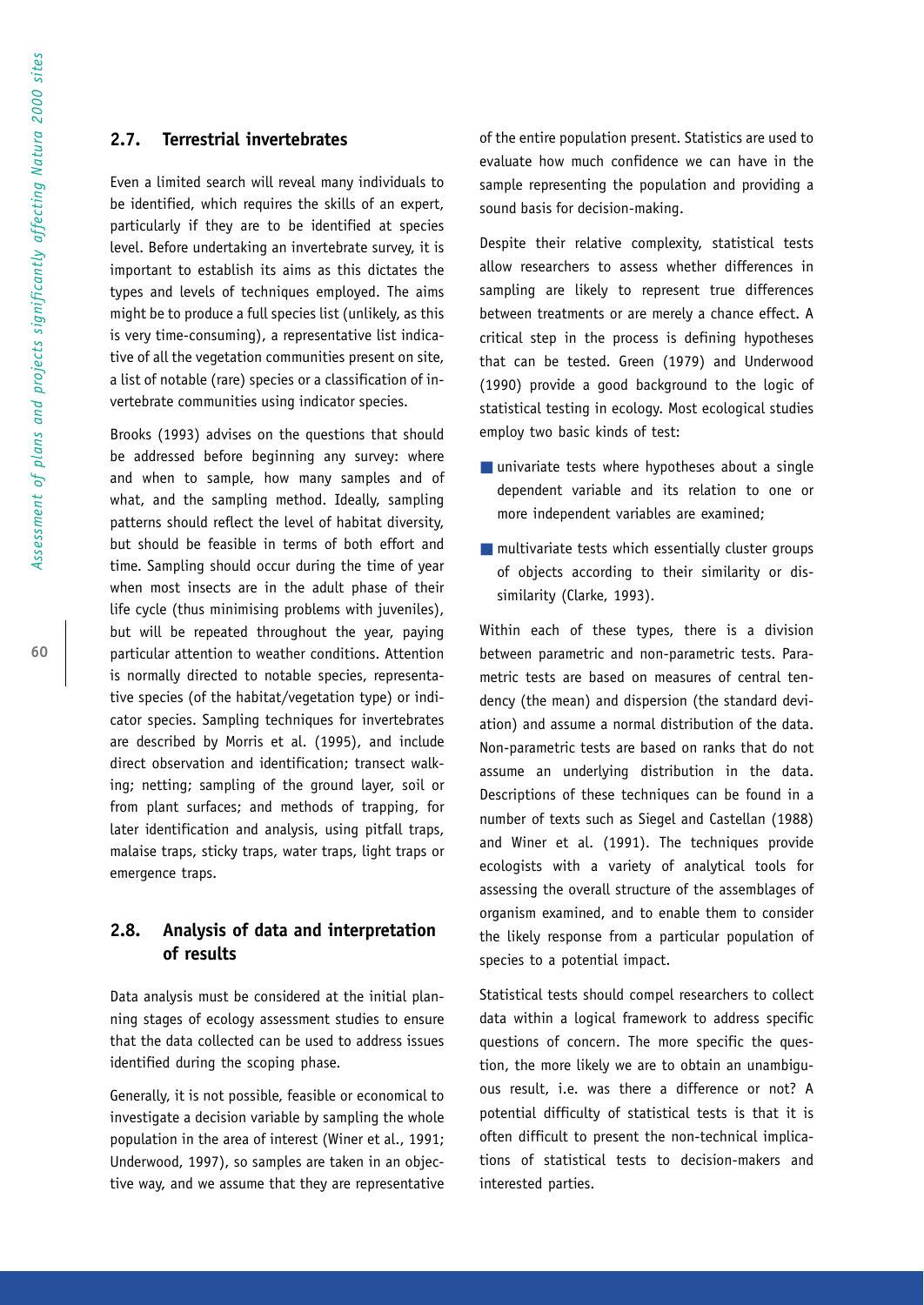

# 3. IMPACT PREDICTION

# **3.1. Introduction**

Having determined the scope of work required (Section 1) and described the existing terrestrial environment that may be affected (Section 2), it is necessary to predict or forecast what would happen to the environment in the presence of the proposed project. The significance of predicted effects must be assessed, so that interested parties can compare and evaluate the predicted positive and negative impacts. Impacts should be predicted as precisely as possible, with the basis of these predictions made clear. Wherever possible, predictions should be presented in such a way as to make them testable, as the outcomes of the tests can then be directly linked to the monitoring programme.

# **3.2. Inputs for impact prediction**

Predicting the response (if any) of a decision variable to a disturbance can be difficult and, in the absence of firm scientific information, requires a precautionary approach. The following information is needed to predict the magnitude of the likely impacts:

- $\blacksquare$  a good understanding by ecologists of the nature of the proposed development, including project design, construction activities and timing;
- detailed predictions of physical and chemical changes (often provided by other specialists) resulting from the proposed development;
- a description of habitats and selected decision variables;
- knowledge of how decision variables respond to the proposed disturbance;
- knowledge of the outcomes of similar projects elsewhere;
- knowledge of past, existing or other approved projects nearby which may cause interactive or cumulative impacts with the project being assessed.

# **3.3. Methods of impact prediction**

Predicting impacts for a proposed project should be done within a structured framework (see Morris and Therivel, 1995; Thomas, 1998). This requires that the type of impacts be identified — these are commonly presented as:

- direct and indirect effects;
- short and long-term effects:
- construction, operational and decommissioning effects;
- isolated, interactive and cumulative effects.

#### Methods include:

*Direct measurements*, for example of areas of habitat lost or affected, proportionate losses from species populations, habitats and communities.

*Flow charts, networks and systems diagrams* to identify chains of impacts resulting from direct impacts; indirect impacts are termed secondary, tertiary, etc. impacts in line with how they are caused. Systems diagrams are more flexible than networks in illustrating interrelationships and process pathways; see CEQ, 1997, pp. A-13–18)

*Quantitative predictive models* to provide mathematically derived predictions based on data and assumptions about the force and direction of impacts. Models may extrapolate predictions that are consistent with past and present data (trend analysis, scenarios, analogies which transfer information from other relevant locations) and intuitive forecasting. Normative approaches to modelling work backwards from a desired outcome to assess whether the proposed project will achieve these aims (see Morris and Therivel, 1995, pp. 132-138 and CEQ, 1997, pp. A-19–23). Some commonly used models predict the dispersal of pollutants in air, soil erosion, sediment loading of streams, and oxygen sag in polluted rivers.

*Geographical information systems (GIS)* used to produce models of spatial relationships, such as constraint overlays, or to map sensitive areas and locations of habitat loss. GIS are a combination of computerised cartography, storing map data, and a database-management system storing attributes such as land use or slope. GIS enable the variables stored to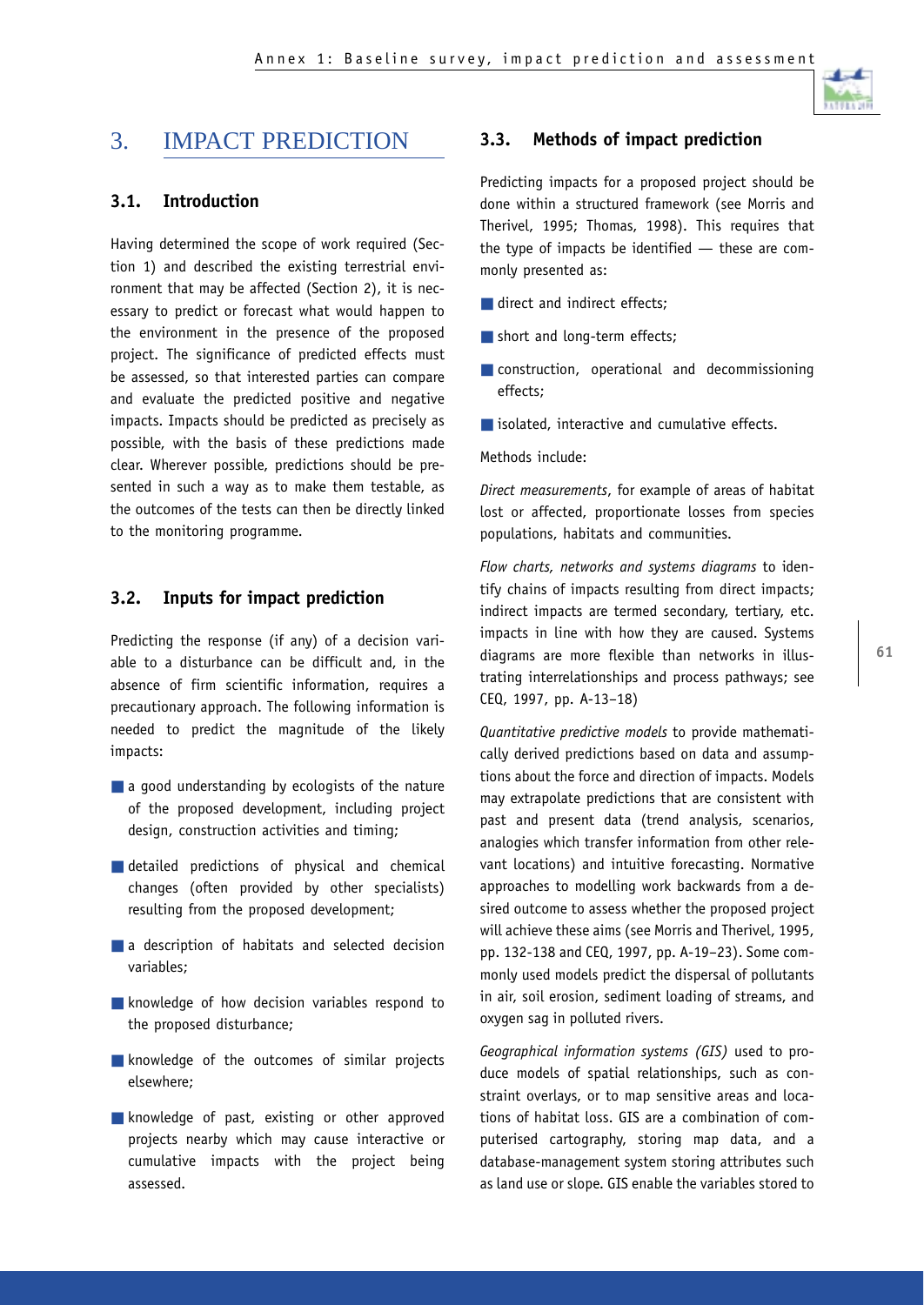**62**

be displayed, combined, and analysed speedily. (See Appendix D of Morris and Therivel, 1995.)

*Information from previous similar projects* may be useful, especially if quantitative predictions were made and have been monitored in operation.

*Expert opinion and judgment* derived from previous experience and consultations.

*Description and correlation*: physical factors (water regime, noise) may be directly related to distribution and abundance of species. If future physical conditions can be predicted then it may be possible to predict future abundance on this basis.

*Carrying capacity analysis* (see CEQ, 1997, pp. A-33–36) involves identifying the threshold of stress below which populations and ecosystem functions can be sustained. Carrying capacity analysis involves the identification of potentially limiting factors, and mathematical equations are developed to describe the capacity of the resource or system in terms of the threshold imposed by each limiting factor.

*Ecosystem analysis* (see CEQ, 1997, pp. A-37–42). This approach aims to provide a broad regional perspective with a holistic framework. Three basic principles of ecosystem analysis are (i) taking the 'landscape level' view of ecosystems, (ii) use a suite of indicators including community level and ecosystem-level indices and (iii) taking into account the many interactions amongst ecological components which are involved in maintaining ecosystem function.

# 4. ASSESSMENT OF SIGNIFICANCE

Assessment is the process of evaluating the importance or significance of project/plan impacts (whether adverse or beneficial). In most cases, this is essentially a judgment, built up from a number of factors, but it may also be made more objective with the use of criteria and standards. Glasson et al. (1999) believe that assessment is often simple and pragmatic rather than drawing on complex and sophisticated analysis. The assessment of significance will be based upon factors such as the following:

- the character and perceived value of the affected environment;
- the magnitude, spatial extent and duration of anticipated change;
- the resilience of the environment to cope with change;
- confidence in the accuracy of predictions of change;
- the existence of policies, programmes, plans, etc. which can be used as criteria;
- $\blacksquare$  the existence of environmental standards against which a proposal can be assessed (e.g. air quality standards, water quality standards);
- the degree of public interest and concern in the environmental resources concerned and the issues associated with a proposed project;
- scope for mitigation, sustainability and reversibility.

An alternative approach is to specify what constitutes a significant impact in particular circumstances. This approach has been used in Australia under the Commonwealth Environment Protection and Biodiversity Conservation Act of 1999. Significance criteria are set out for various types of resource, e.g. declared Ramsar wetland, listed threatened species and ecological communities, the marine environment, etc. For Ramsar wetlands, an impact is significant if:

- areas of wetland are destroyed or modified;
- there is a major or measurable change in the natural hydrological regime of the wetland (e.g. changes to the timing, duration and frequency of ground and surface water flows to and within the wetland);
- the habitat or lifecycle of native species dependent on the wetland is seriously affected;
- there is a major and measurable change in the physico-chemical status of the wetland (e.g. salinity, pollutants, nutrients, temperature, turbidity;
- invasive species are introduced into the wetland.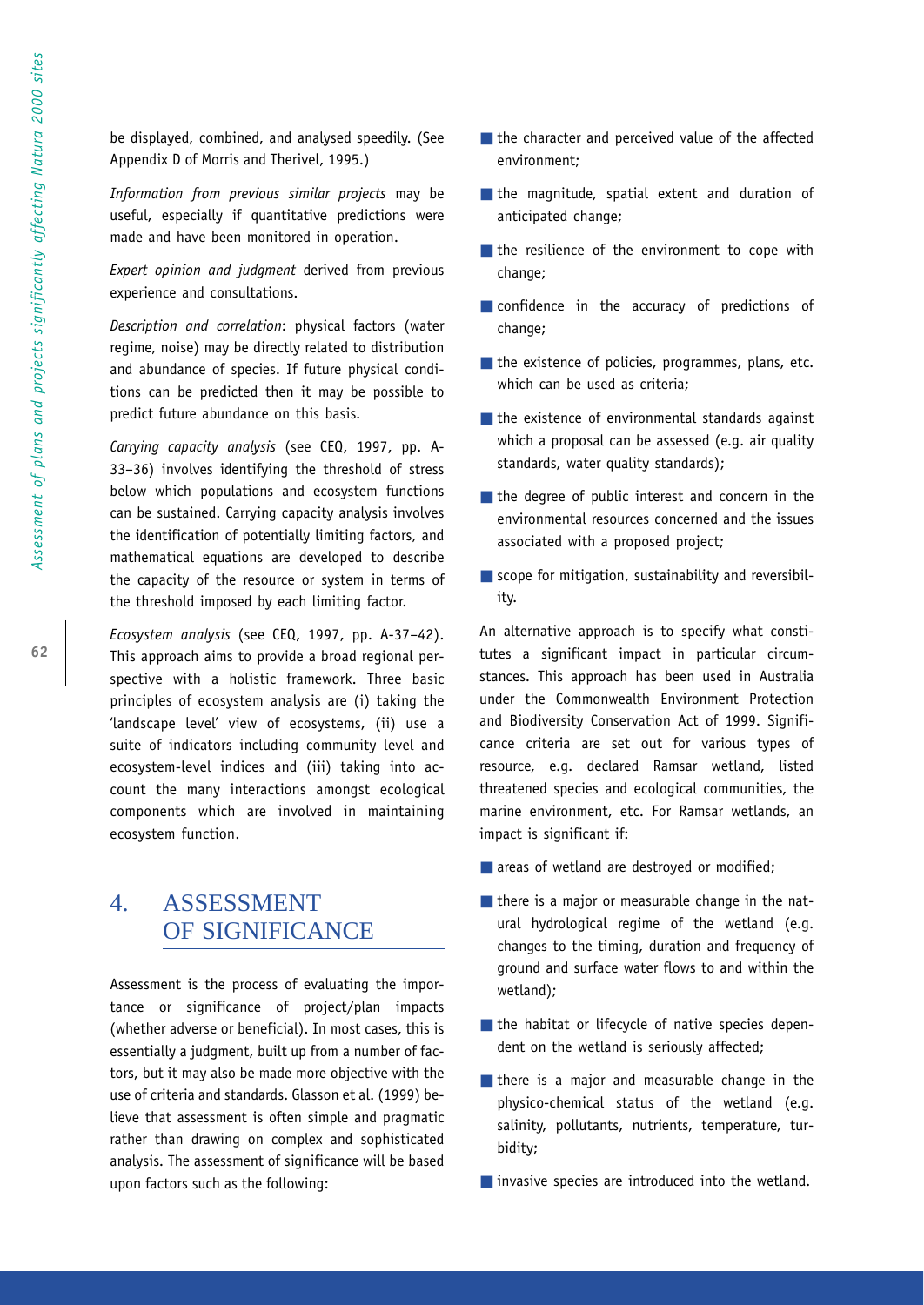

Similarly, for listed migratory species, an impact is to be deemed significant if it:

- modifies (including by fragmenting, altering fire regimes, altering nutrient cycles or hydrological cycles) destroys or isolates an area of habitat important to the survival of the species;
- introduces invasive species into an important habitat of the species;
- seriously disrupts the lifecycle (breeding, feeding, migration or resting behaviour) of an ecologically meaningful proportion of the population of the species.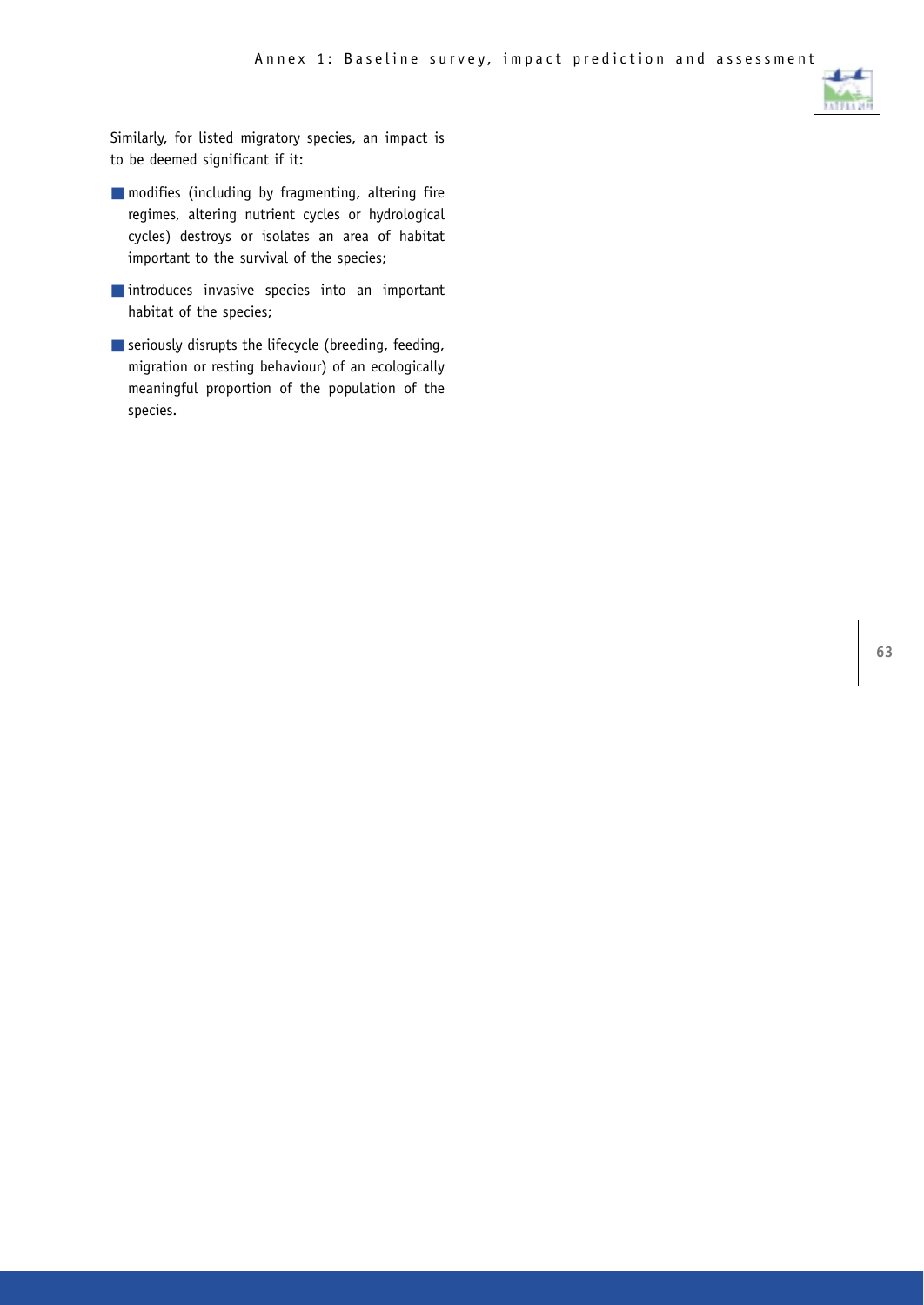# References

Beanlands, G. E. and Duinker, P. N. (1983), *An ecological framework for environmental impact assessment in Canada*. FEARO, Canada.

Bibby, C. J., Burgess, N. D. and Hill, D. (1992), *Bird census techniques*. Academic Press, London.

Brooks, S. J. (1993), 'Guidelines for invertebrate site surveys', *British Wildlife*, 4, pp. 283–286.

CEQ (Council on Environmental Quality, USA) (1997), *Considering cumulative effects*, Washington, Executive Office of the President. Available at http://ceq.doe.gov/nepa/nepanet.htm.

Clarke, K. R. (1993), 'Non-parametric multivariate analyses of changes in community structure', *Australian Journal of Ecology,* 18, pp. 117–143.

Glasson, J., Therivel, R. and Chadwick, A. (1999, 2nd edition), *Introduction to environmental impact assessment,* UCL Press, London.

Green, R. H. (1979), *Sampling design and statistical methods for environmental biologists*. Wiley Interscience, New York.

Heyer, W. R., Donnelly, M. A., McDiarmid, R. W., Hayek, L. C. and Foster, M. S (eds) (1994), *Measuring and monitoring biological diversity: Standard methods for amphibians*, Smithsonian Institution Press, Washington and London.

Hegmann, G., Cocklin, C., Creasey, R., Dupuis, S., Kennedy, A. Kingsley, L., Ross, W. Spaling, H. and Stalker, D. (1999), *Cumulative effects assessment practitioners guide*, Hull, Quebec, Ministry of Public Works and Government Services. Also available at www.ceaa.gc.ca/publications\_e/cumul/guide\_e.htm.

Hockin, D., Ounstead, M., Gorman, M., Hill, D., Keller, V. and Barker, M. A. (1992), 'Examination of the effects of disturbance on birds with reference to its importance in ecological assessments', *Journal of Environmental Management*, 36, pp. 253–286.

Hyder Consulting (1999), *Guidelines for the assessment of indirect and cumulative impacts as well as impact interactions,* European Commission, Brussels. Also available at http://europa.eu.int/comm/ environment/eia/eia-support.htm.

Jones, C., McShea, W. J., Conroy, M. J. and Kunz, T. H. (1996), 'Capturing mammals', in *Measuring and monitoring biological diversity: Standard methods for mammals* (edited by Wilson, D. E., Cole, F. R., Nichols, J. D., Rudran, R. and Foster, M. S.), Smithsonian Institution Press, Washington and London.

Kent, M. and Coker, P. (1992), *Vegetation description and analysis: A practical approach*, Belhaven Press, London.

Morris, P. and Therivel, R. (1995), *Methods of environmental impact assessment*, UCL Press Ltd, London.

Morris, P., Thurling, D. and Shreeve, T. (1995), 'Terrestrial ecology', in *Methods of environmental impact assessment* (editted by Morris and Therivel), UCL Press Ltd, London.

Siegal, S. and Castellan, N. J. (1988), *Non-parametric statistics for the behavioural sciences*, McGraw-Hill, New York.

Underwood, A. J. (1990), 'Experiments in ecology and management: Their logic, functions and interpretation', *Australian Journal of Ecology*, 15, pp. 365–389.

Underwood, A. J. (1997), *Experiments in Ecology: Their logical design and interpretation using analysis of variance*, Cambridge University Press, Cambridge.

Wemmer, C., Kunz, T. H., Lundie-Jenkins, G. and McShea, W. J. (1996), 'Mammalian signs', in *Measuring and monitoring biological diversity: Standard methods for mammals* (editted by Wilson, D. E., Cole, F. R., Nichols, J. D., Rudran, R. and Foster, M. S.), Smithsonian Institution Press, Washington and London.

Winer, B. J., Brown, D. R. and Michels, K. M. (1991), *Statistical principles in experimental design*, McGraw Hill, New York.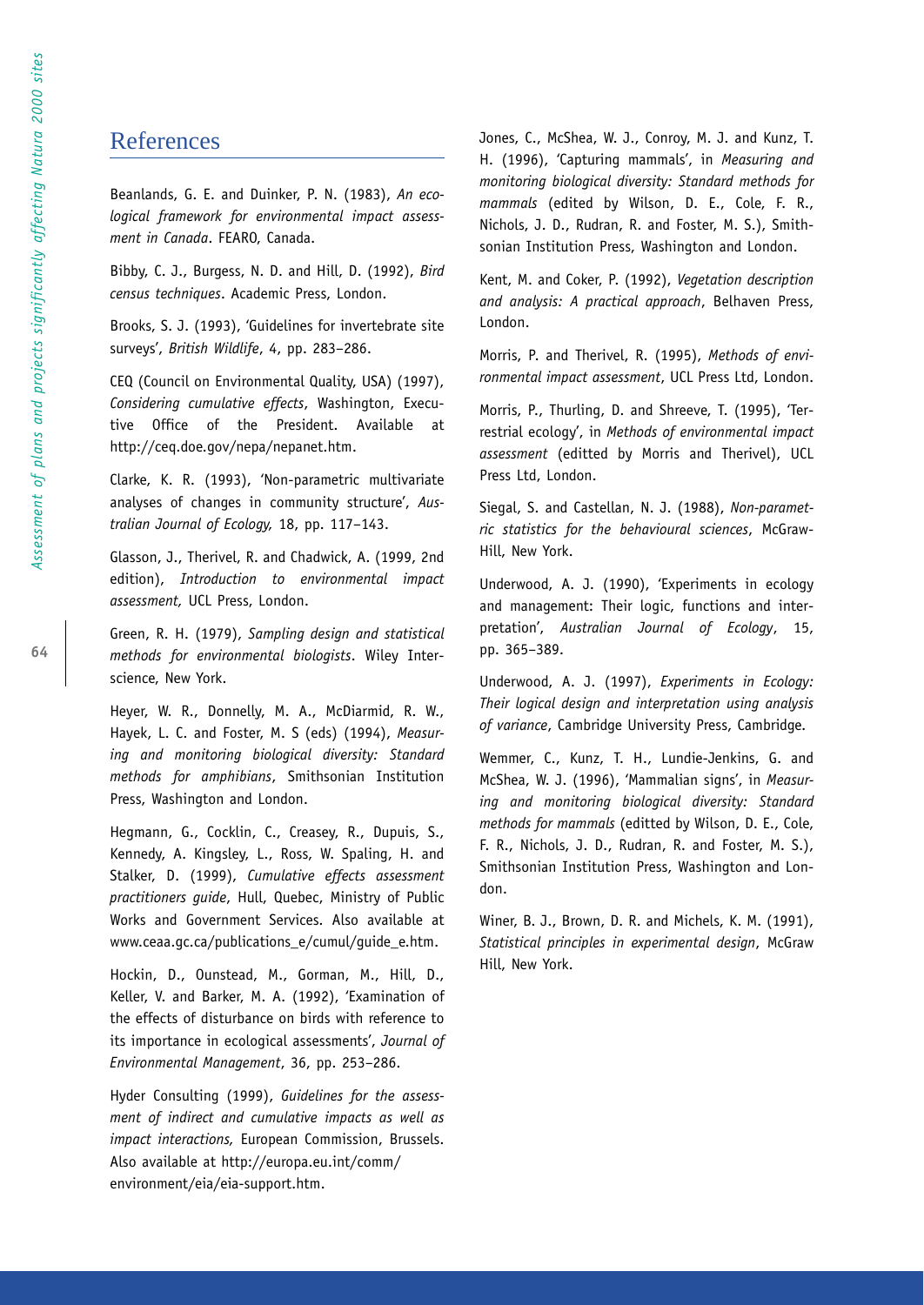**Annex 2 Blank assessment forms**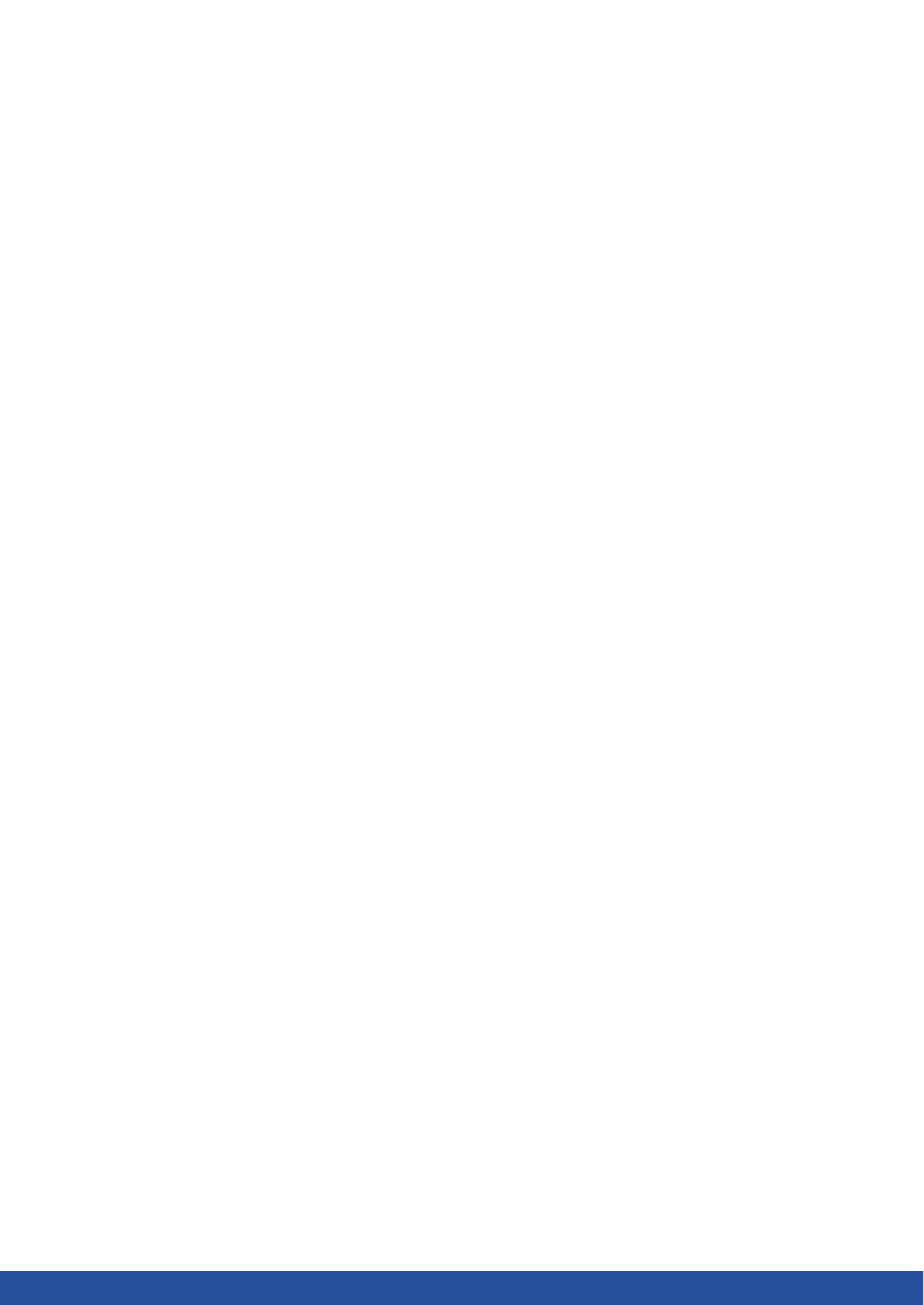#### **Figure 1: Screening matrix**

Brief description of the project or plan

Brief description of the Natura 2000 site

#### *Assessment criteria*

Describe the individual elements of the project (either alone or in combination with other plans or projects) likely to give rise to impacts on the Natura 2000 site.

Describe any likely direct, indirect or secondary impacts of the project (either alone or in combination with other plans or projects) on the Natura 2000 site by virtue of:

- size and scale:
- land-take:
- distance from the Natura 2000 site or key features of the site;
- resource requirements (water abstraction etc.);
- emissions (disposal to land, water or air);
- **E** excavation requirements;
- transportation requirements;
- duration of construction, operation, decommissioning, etc.;
- other.

Describe any likely changes to the site arising as a result of:

- reduction of habitat area:
- disturbance to key species;
- habitat or species fragmentation;
- reduction in species density;
- changes in key indicators of conservation value (water quality etc.);
- climate change.

Describe any likely impacts on the Natura 2000 site as a whole in terms of:

- interference with the key relationships that define the structure of the site;
- interference with key relationships that define the function of the site.

Provide indicators of significance as a result of the identification of effects set out above in terms of:

- loss;
- fragmentation;
- disruption;
- disturbance;
- change to key elements of the site (e.g. water quality etc.).

Describe from the above those elements of the project or plan, or combination of elements, where the above impacts are likely to be significant or where the scale or magnitude of impacts is not known.

**67**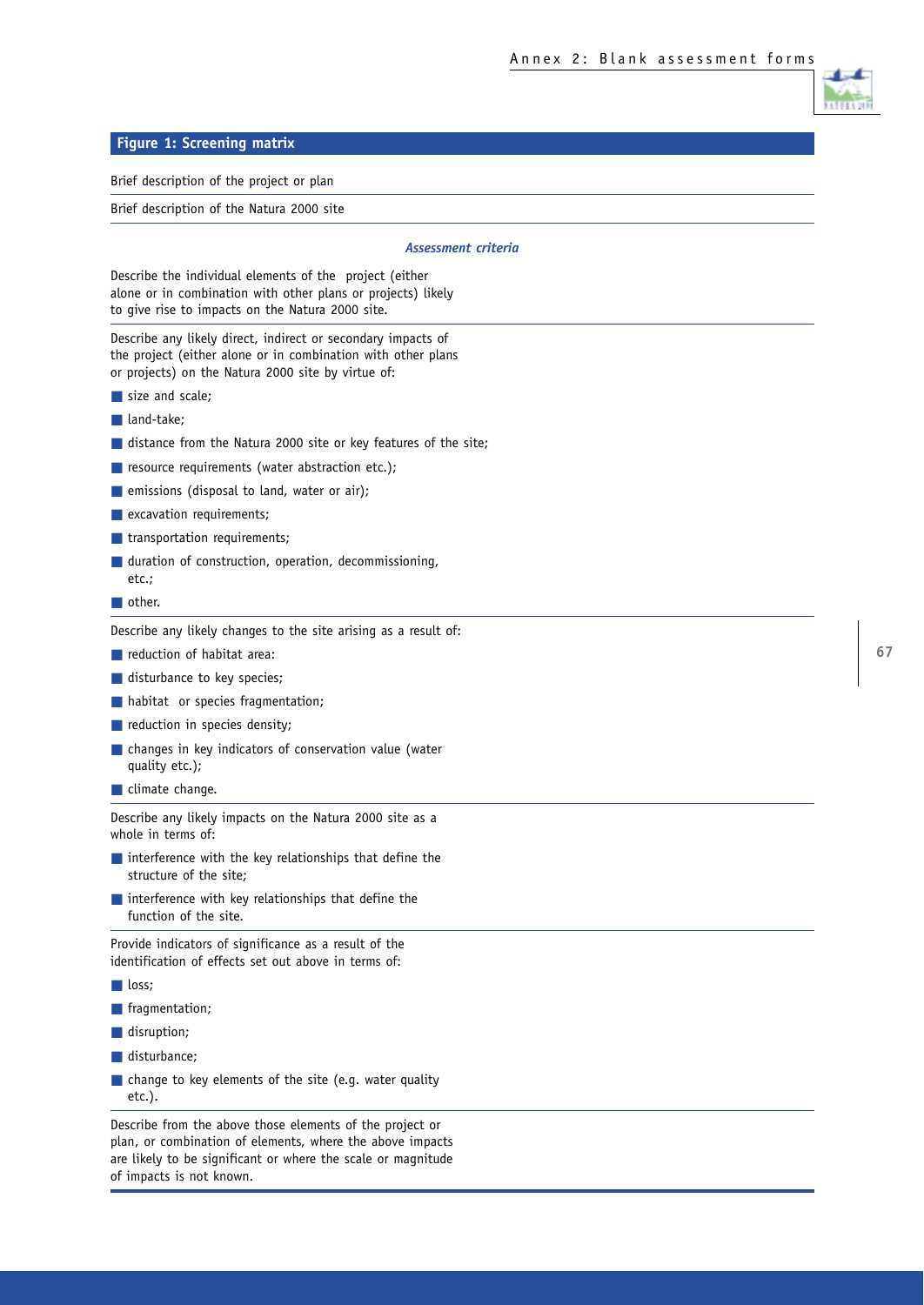## **Figure 2: Finding of no significant effects report matrix**

Name of project or plan

Name and location of Natura 2000 site

Description of the project or plan

Is the project or plan directly connected with or necessary to the management of the site (provide details)?

Are there other projects or plans that together with the project or plan being assessed could affect the site (provide details)?

#### *The assessment of significance of effects*

Describe how the project or plan (alone or in combination) is likely to affect the Natura 2000 site.

Explain why these effects are not considered significant.

List of agencies consulted: provide contact name and telephone or e-mail address.

Response to consultation.

#### *Data collected to carry out the assessment*

| Who carried out<br>the assessment? | Sources of data | Level of assessment<br>completed | Where can the full results<br>of the assessment be<br>accessed and viewed? |
|------------------------------------|-----------------|----------------------------------|----------------------------------------------------------------------------|
|------------------------------------|-----------------|----------------------------------|----------------------------------------------------------------------------|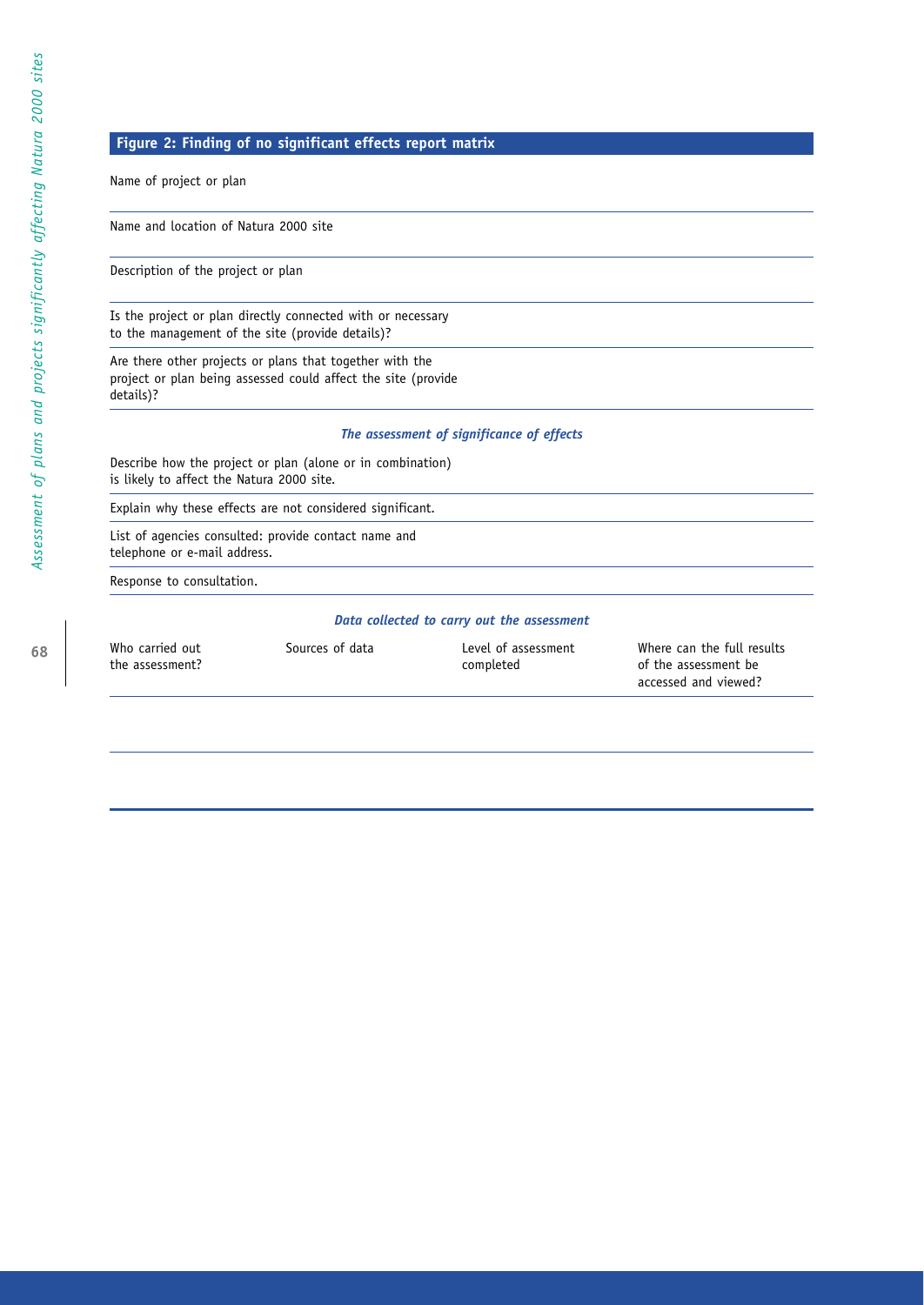|                                         | <b>Figure 3: Appropriate assessment: Mitigation measures</b>                                   |                                                                                                 |                                                                                                   |
|-----------------------------------------|------------------------------------------------------------------------------------------------|-------------------------------------------------------------------------------------------------|---------------------------------------------------------------------------------------------------|
| List measures to be<br>introduced.      | Explain how the measures<br>will avoid the adverse<br>effects on the integrity<br>of the site. | Explain how the measures<br>will reduce the adverse<br>effects on the integrity<br>of the site. | Provide evidence of how<br>they will be implemented<br>and by whom.                               |
| (i)                                     |                                                                                                |                                                                                                 |                                                                                                   |
| (i)                                     |                                                                                                |                                                                                                 |                                                                                                   |
| (iii)                                   |                                                                                                |                                                                                                 |                                                                                                   |
| List mitigation measures<br>(as above). | Provide evidence of the<br>degree of confidence in<br>their likely success.                    | Provide timescale, relative<br>to the project or plan,<br>when they will be<br>implemented.     | Explain the proposed<br>monitoring scheme and how<br>any mitigation failure will<br>be addressed. |
| (i)                                     |                                                                                                |                                                                                                 |                                                                                                   |
| (i)                                     |                                                                                                |                                                                                                 |                                                                                                   |
| (iii)                                   |                                                                                                |                                                                                                 |                                                                                                   |

J. numi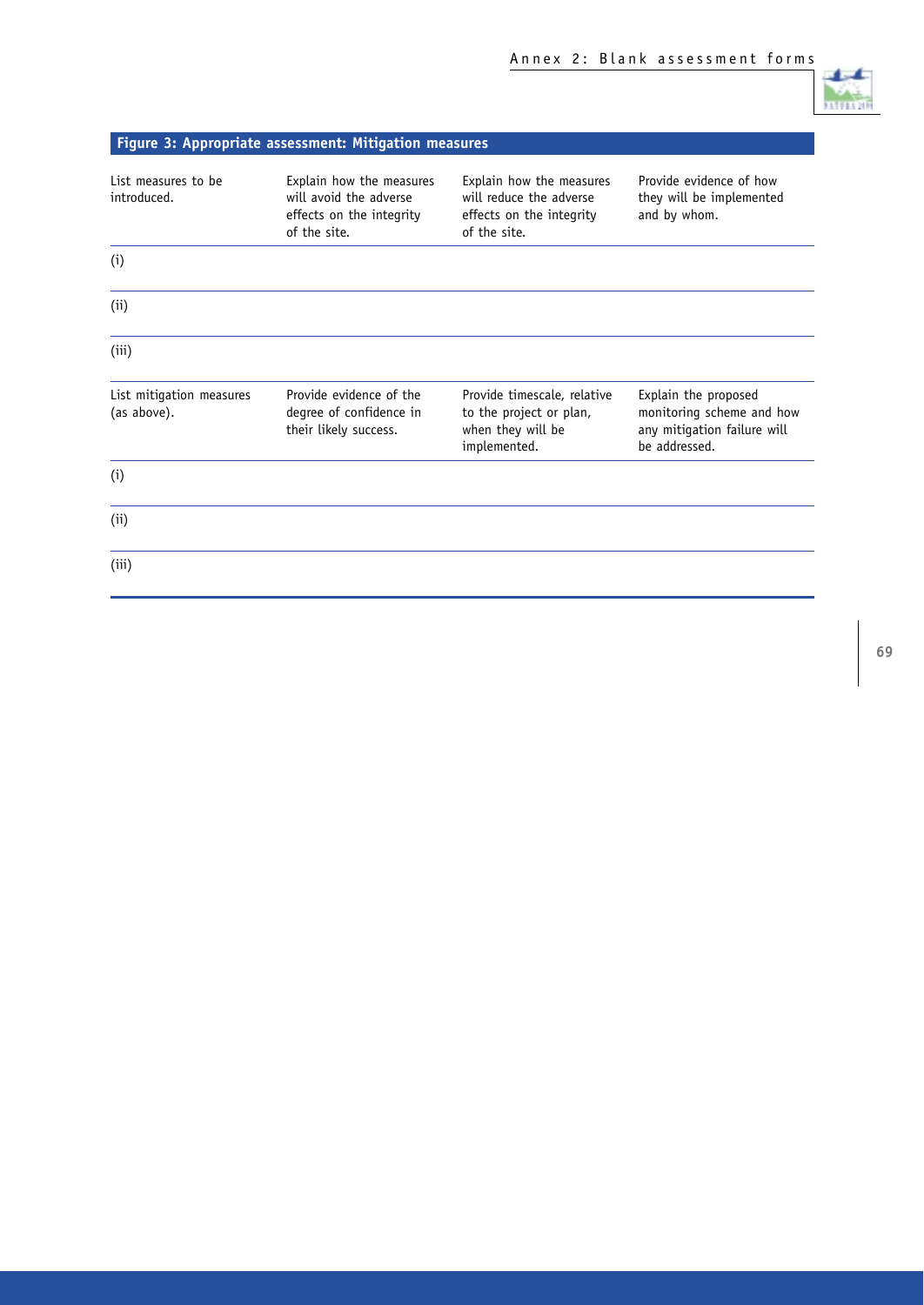#### **Figure 4: Appropriate assessment report**

#### *Assessment of the effects of the project or plan on the integrity of the site*

Describe the elements of the project or plan (alone or in combination with other projects or plans) that are likely to give rise to significant effects on the site (from screening assessment).

Set out the conservation objectives of the site.

Describe how the project or plan will affect key species and key habitats. Acknowledge uncertainties and any gaps in information.

Describe how the integrity of the site (determined by structure and function and conservation objectives) is likely to be affected by the project or plan (e.g. loss of habitat, disturbance, disruption, chemical changes, hydrological changes and geological changes, etc.). Acknowledge uncertainties and any gaps in information.

Describe what mitigation measures are to be introduced to avoid or reduce the adverse effects on the integrity of the site.

Acknowledge uncertainties and any gaps in information.

#### *Results of consultation*

Name of agency(ies) or body(ies) consulted Summary of response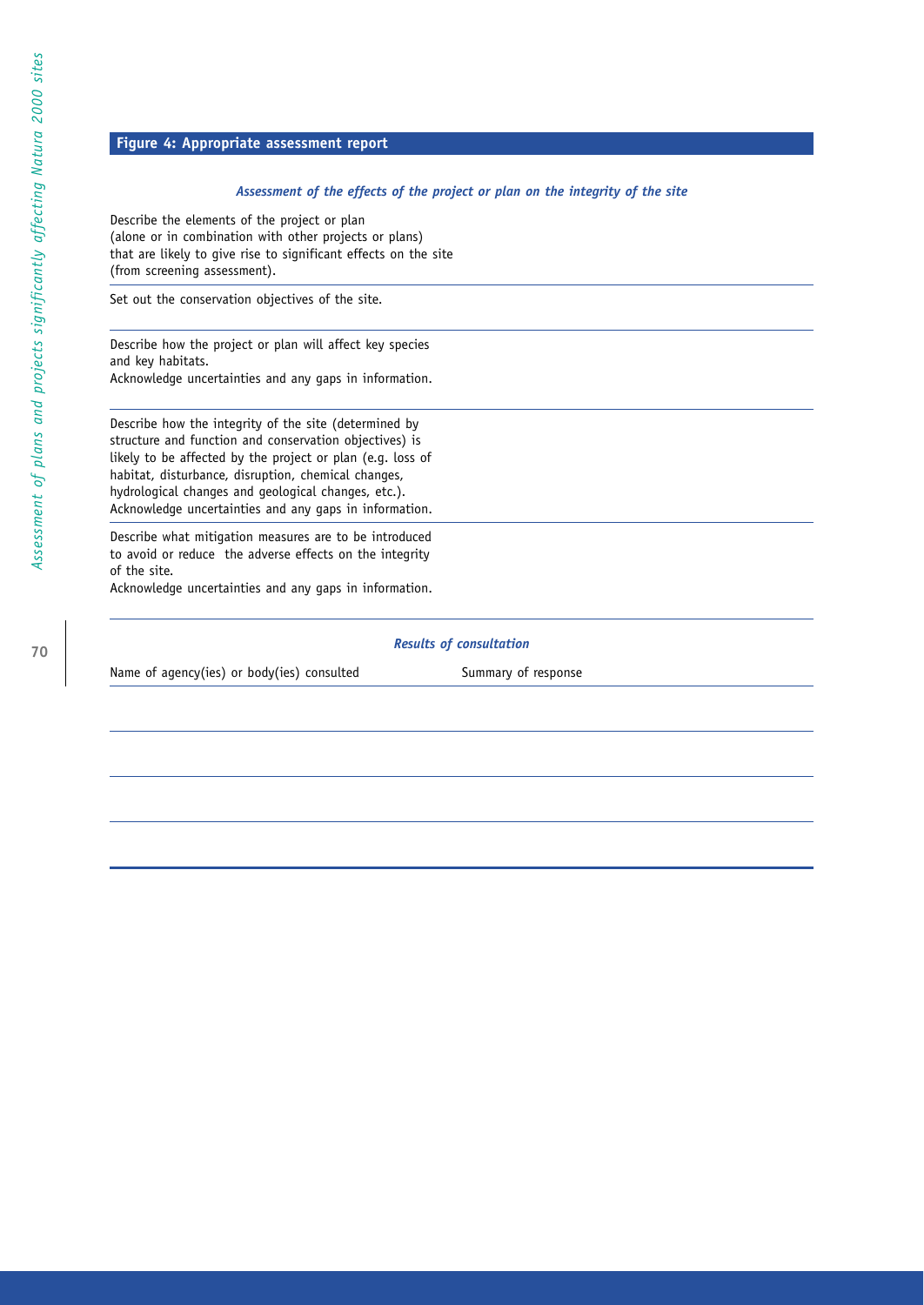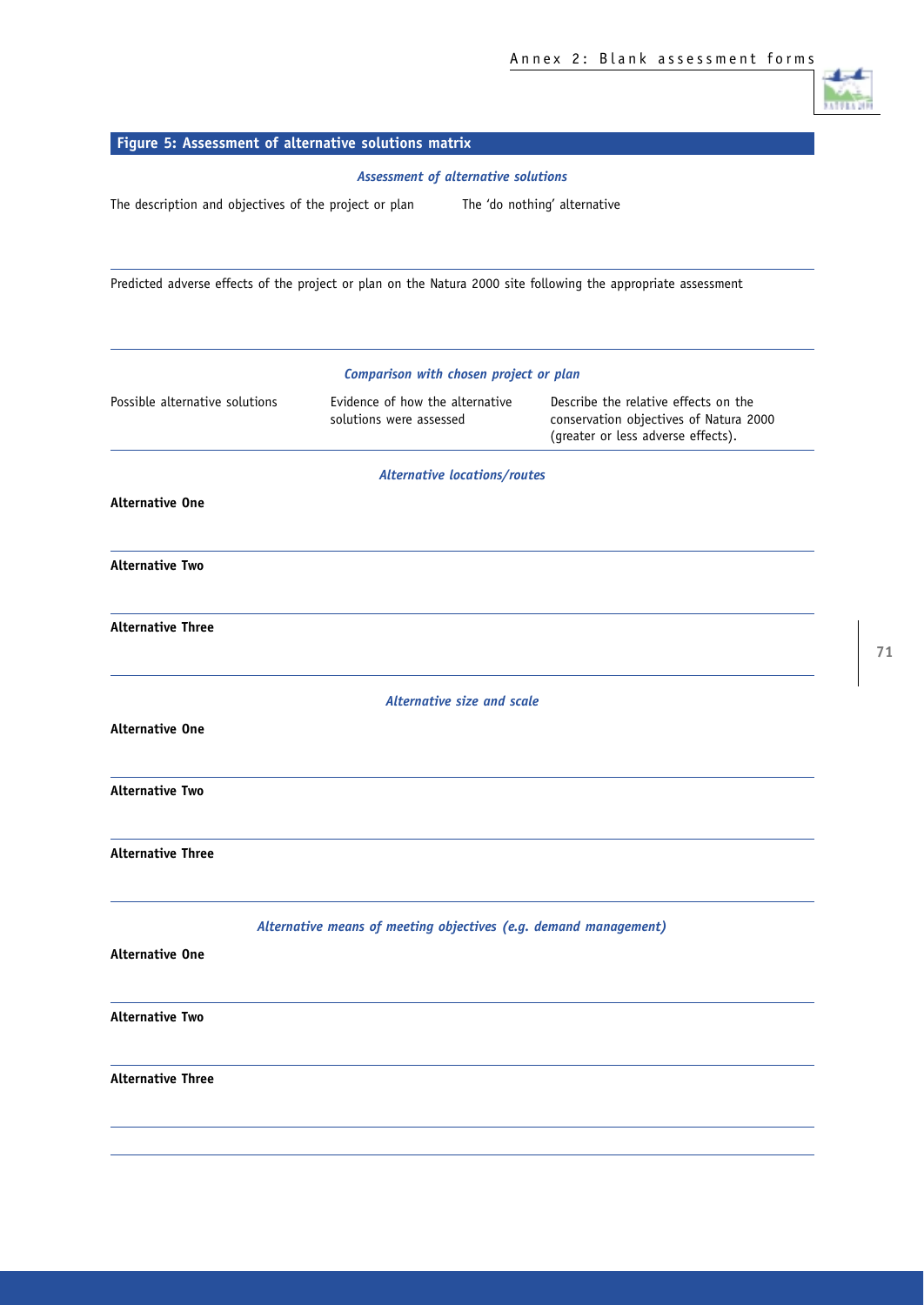|                                                  | Figure 5: Assessment of alternative solutions matrix (continued) |                                                                                                                      |  |  |  |  |
|--------------------------------------------------|------------------------------------------------------------------|----------------------------------------------------------------------------------------------------------------------|--|--|--|--|
| Comparison with chosen project or plan           |                                                                  |                                                                                                                      |  |  |  |  |
| Possible alternative solutions                   | Evidence of how the alternative<br>solutions were assessed       | Describe the relative effects on the<br>conservation objectives of Natura 2000<br>(greater or less adverse effects). |  |  |  |  |
| Alternative methods of construction              |                                                                  |                                                                                                                      |  |  |  |  |
| <b>Alternative One</b>                           |                                                                  |                                                                                                                      |  |  |  |  |
| <b>Alternative Two</b>                           |                                                                  |                                                                                                                      |  |  |  |  |
| <b>Alternative Three</b>                         |                                                                  |                                                                                                                      |  |  |  |  |
|                                                  | <b>Alternative operational methods</b>                           |                                                                                                                      |  |  |  |  |
| <b>Alternative One</b>                           |                                                                  |                                                                                                                      |  |  |  |  |
| <b>Alternative Two</b>                           |                                                                  |                                                                                                                      |  |  |  |  |
| <b>Alternative Three</b>                         |                                                                  |                                                                                                                      |  |  |  |  |
|                                                  | Alternative decommissioning methods                              |                                                                                                                      |  |  |  |  |
| <b>Alternative One</b>                           |                                                                  |                                                                                                                      |  |  |  |  |
| <b>Alternative Two</b>                           |                                                                  |                                                                                                                      |  |  |  |  |
| <b>Alternative Three</b>                         |                                                                  |                                                                                                                      |  |  |  |  |
| <b>Alternative timescales</b>                    |                                                                  |                                                                                                                      |  |  |  |  |
| <b>Alternative One</b>                           |                                                                  |                                                                                                                      |  |  |  |  |
| <b>Alternative Two</b>                           |                                                                  |                                                                                                                      |  |  |  |  |
| <b>Alternative Three</b>                         |                                                                  |                                                                                                                      |  |  |  |  |
| <b>Conclusions on assessment of alternatives</b> |                                                                  |                                                                                                                      |  |  |  |  |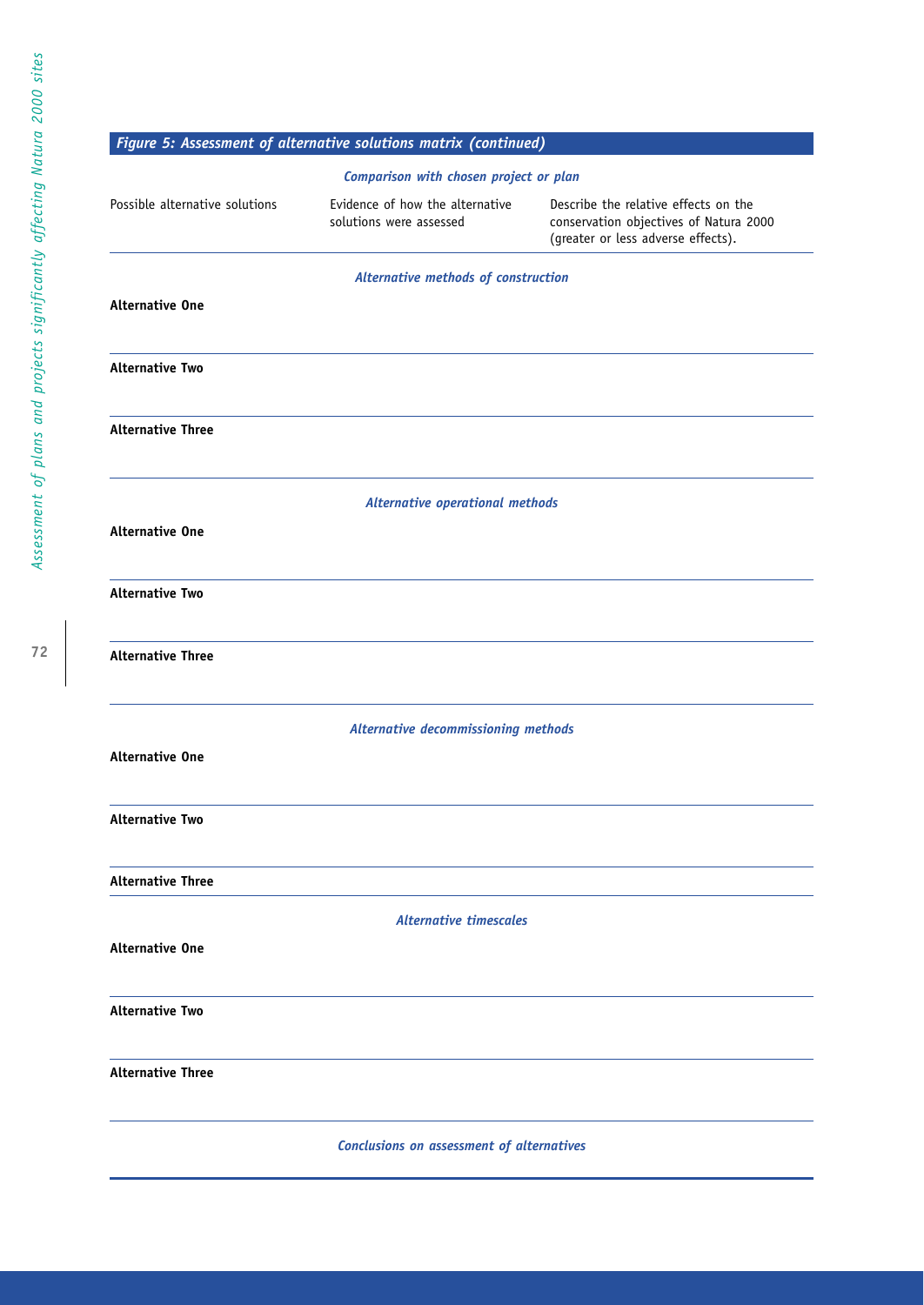

## **Figure 6: Alternative solutions assessment statement**

or minimise significant impacts on the Natura 2000 site.

Describe the alternative solution that would avoid<br>
or minimise significant impacts on the Natura 2000 site. 
the other alternative solutions assessed.

Provide an overall statement to explain why it is considered that in this instance there are no alternative solutions that would avoid reducing the conservation value of the Natura 2000 site.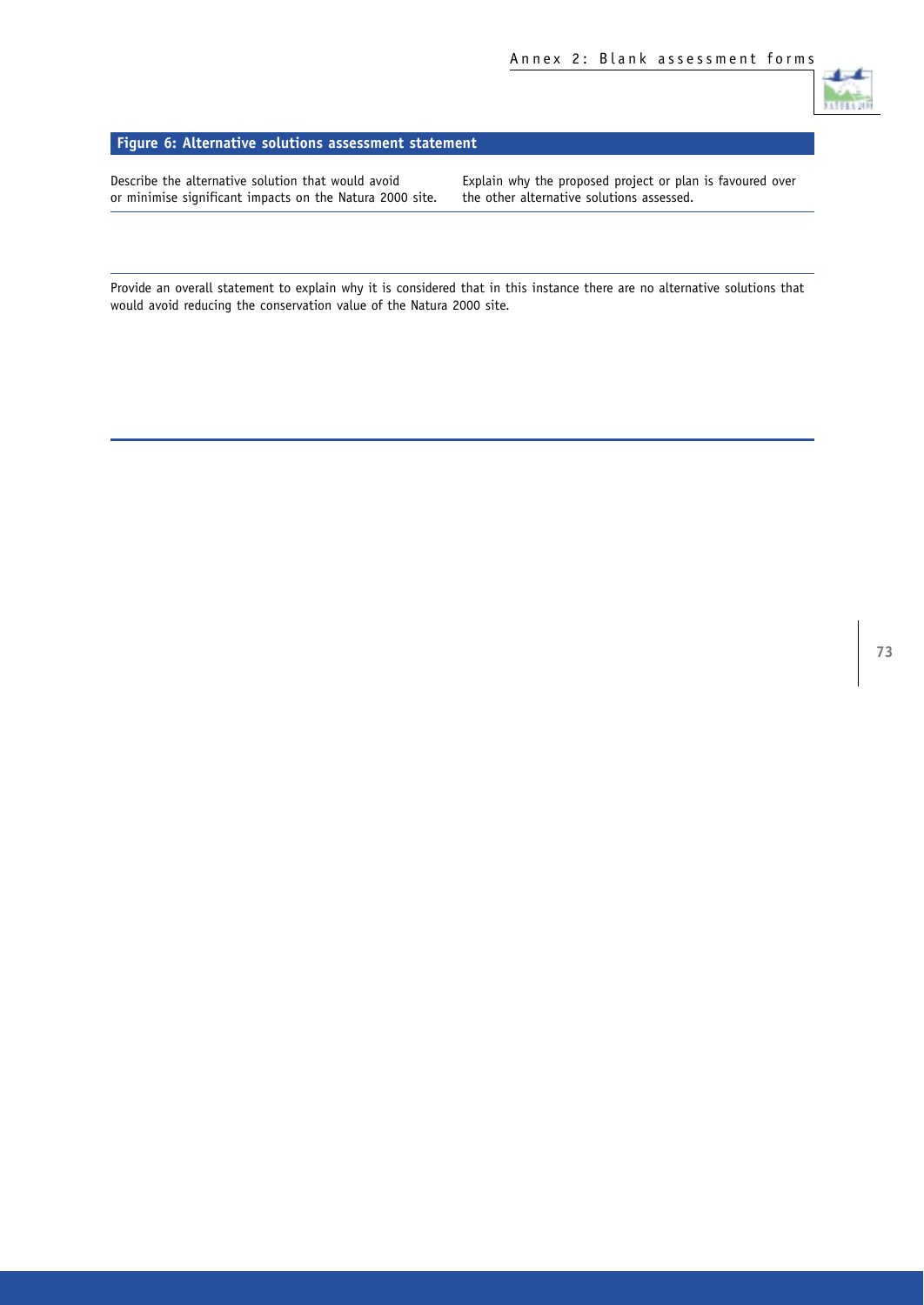# **Figure 7: Evidence of assessment matrix (alternative solutions)**

#### *Consultation on alternative solutions*

| List of agencies consulted                                              | Response to consultation | Impact of alternatives<br>on the Natura 2000 site are<br>considered adverse (explain) | Impact of alternatives on the<br>Natura 2000 site are<br>considered positive or neutral<br>(explain) |
|-------------------------------------------------------------------------|--------------------------|---------------------------------------------------------------------------------------|------------------------------------------------------------------------------------------------------|
|                                                                         |                          |                                                                                       |                                                                                                      |
|                                                                         |                          |                                                                                       |                                                                                                      |
|                                                                         |                          |                                                                                       |                                                                                                      |
|                                                                         |                          |                                                                                       |                                                                                                      |
|                                                                         |                          |                                                                                       |                                                                                                      |
|                                                                         |                          | Data collected to carry out the assessment                                            |                                                                                                      |
| Who carried out the assessment                                          |                          |                                                                                       |                                                                                                      |
| Sources of data                                                         |                          |                                                                                       |                                                                                                      |
| Level of assessment completed                                           |                          |                                                                                       |                                                                                                      |
| Where can the full results of the assessment<br>be accessed and viewed? |                          |                                                                                       |                                                                                                      |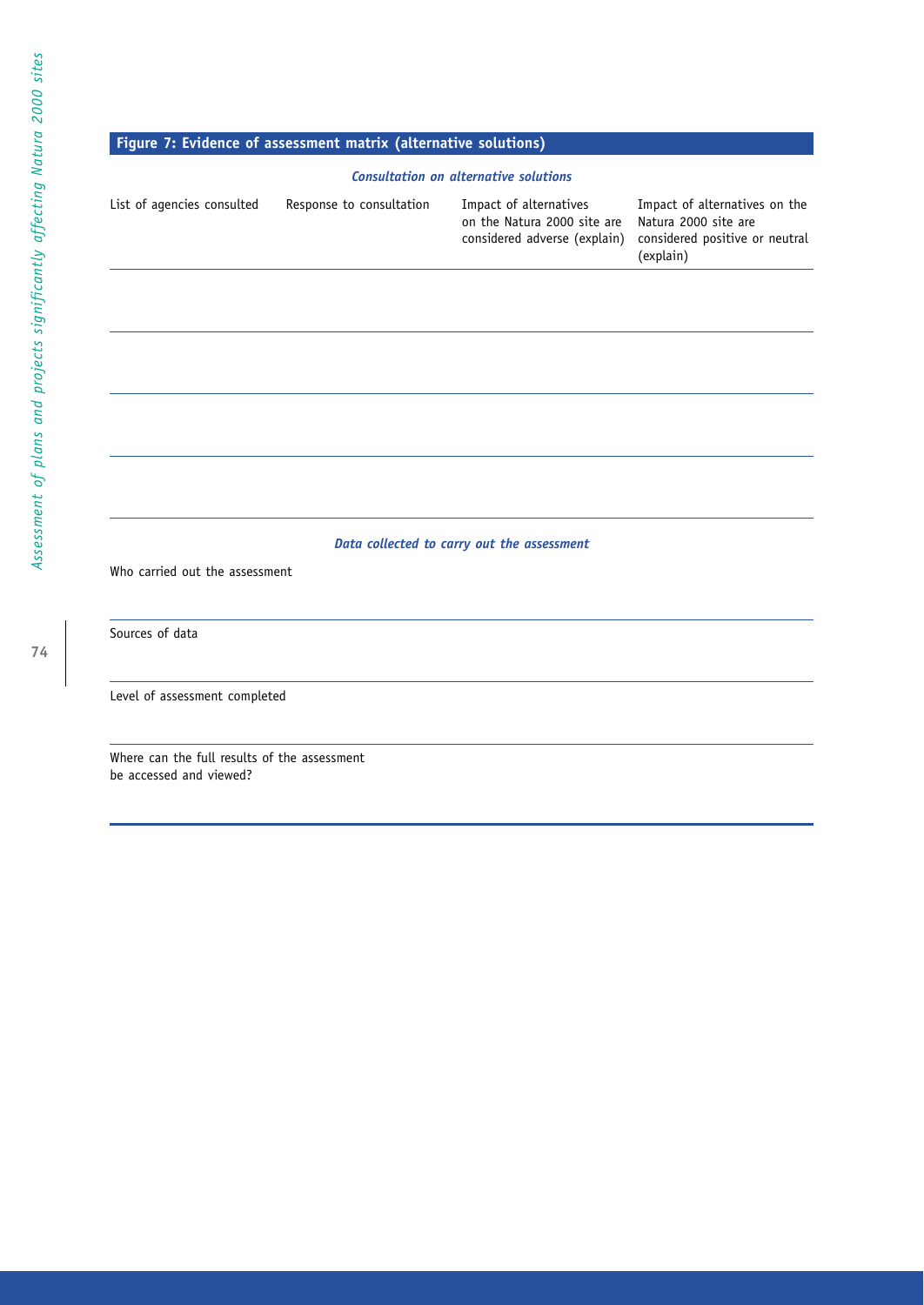

## **Figure 8: Compensatory measures assessment matrix**

Name and brief description of the project or plan and how it will adversely affect the Natura 2000 site

### *Description of the compensatory measures*

| <b>Assessment questions</b>                                                                                                                                                                                                           | Response |
|---------------------------------------------------------------------------------------------------------------------------------------------------------------------------------------------------------------------------------------|----------|
| How were compensatory measures identified?                                                                                                                                                                                            |          |
| What alternative measures were identified?                                                                                                                                                                                            |          |
| How do these measures relate to the conservation<br>objectives of the site?                                                                                                                                                           |          |
| Do these measures address, in comparable proportions,<br>the habitats and species negatively affected?                                                                                                                                |          |
| How would the compensatory measures maintain<br>or enhance the overall coherence of Natura 2000?                                                                                                                                      |          |
| Do these measures relate to the same biogeographical<br>region in the same Member State?                                                                                                                                              |          |
| If the compensation measures require the use of land<br>outside the affected Natura 2000 site, is that land<br>under the long-term ownership and control of the project<br>or plan proponent or relevant national or local authority? |          |
| Do the same geological, hydrogeological, soil, climate<br>and other local conditions exist on the compensation site<br>as exist on the Natura 2000 site adversely affected<br>by the project or plan?                                 |          |
| Do the compensatory measures provide functions<br>comparable to those that had justified the selection<br>criteria of the original site?                                                                                              |          |
| What evidence exists to demonstrate that this form<br>of compensation will be successful in the long term?                                                                                                                            |          |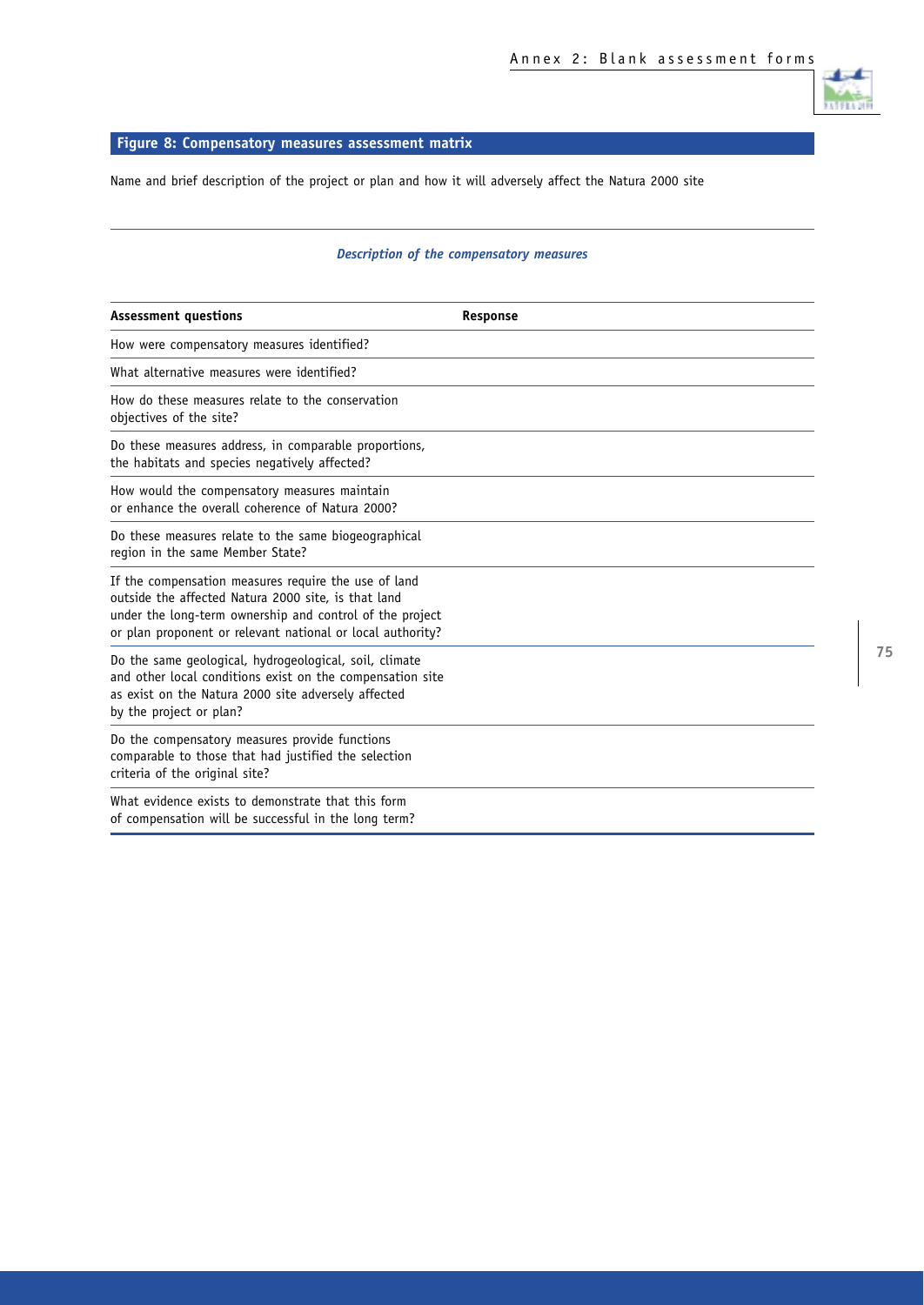## **Figure 9: Evidence of assessment matrix (compensatory measures)**

#### *Consultation on compensatory measures*

| List of agencies consulted | Response to consultation | Compensatory measures<br>were considered acceptable | Compensatory measures were<br>not considered acceptable |
|----------------------------|--------------------------|-----------------------------------------------------|---------------------------------------------------------|
|                            |                          |                                                     |                                                         |

### *Data collected to carry out the assessment*

Who carried out the assessment

Sources of data

Level of assessment

Where can the full results of the assessment be accessed and viewed?